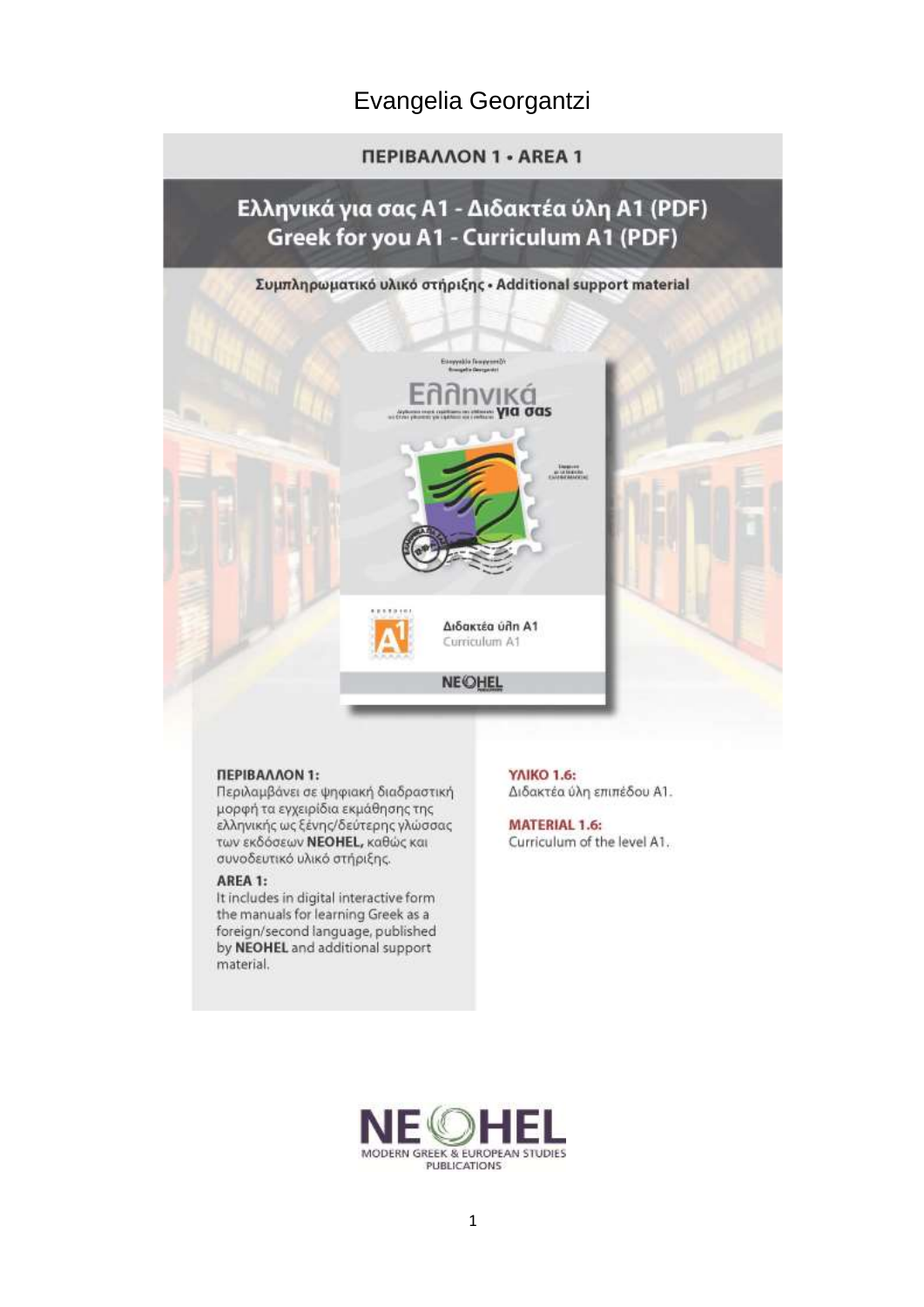## **Greek for you Α1**

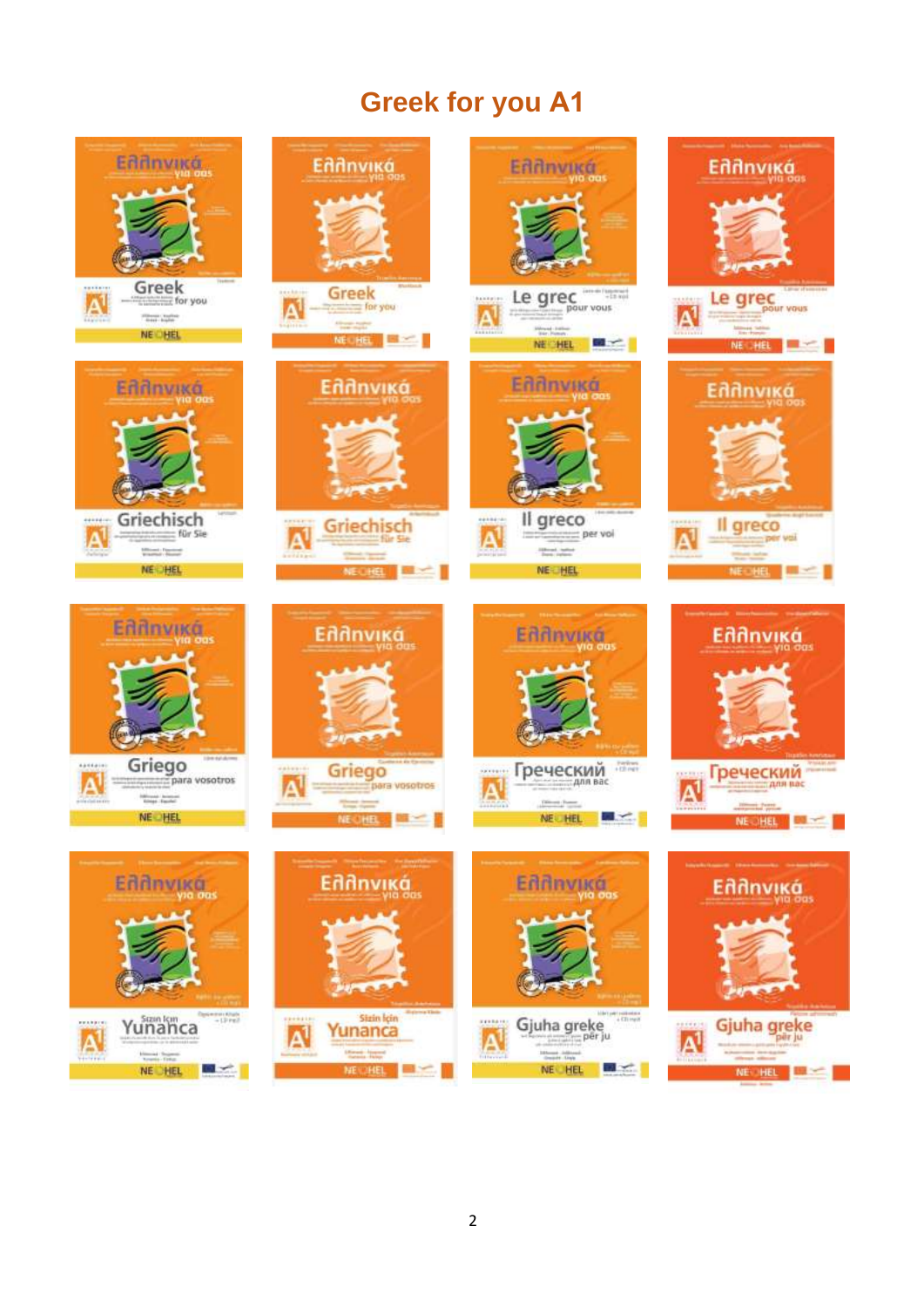### **GREEK FOR YOU A1**

#### **Preface**

*Greek for you* is intended for everyone who is learning Greek as a foreign language, aged 12 years and above, and lives in Greece or abroad.

It is a *bilingual* educational material, which does not only help the teacher, but can also be used as a self-taught tool for a beginner student, because every new morphological feature, vocabulary, as well as the instructions are immediately explained and understood.

Ιt has to be made clear that the bilingual presentation of this textbook **does not require bilingual teaching** on behalf of the teacher, but is an essential aid, especially in a multicultural environment.

The possibility for **independent** learning through the bilingual textbook, the audio material and the elearning exercises is an innovation of this series.

When composing levels **A1** & **A2**, our main aim was to offer teaching material that conformed to the requirements of ΚΕΓ (Centre of the Greek Language) for the Greek Language Certification levels **A1** & **A2**, as defined by CEFR (Common European Framework of Reference for Languages) & The World-Readiness Standards for learning languages.Goal

The undertaking was difficult because the boundaries when defining levels were often inexact. As a result, we didn't limit ourselves to a detailed method, as it was defined by one agency, but we expanded and obtained information, ideas and experiences from the university community, teachers, conference conclusions, publications and bibliography of teaching methods for modern languages. Apart from the educational aims, as they have been defined by the Center of Greek Language for every level, we took into consideration the *Detailed syllabus for the teaching of modern Greek as a foreign language* to adults of the School of Philosophy of the University of Athens, which was a valuable tool in our endeavor.

#### *Greek for you* **is addressed to:**

- ✓ **Students** at universities abroad / students under the Erasmus programme in Greek universities.
- $\checkmark$  **Pupils** 12 years old and above.
- ✓ **Adult students** in lifelong learning programmes in Greece and abroad.
- ✓ **Immigrants** in the host country (Greece).
- ✓ **Greeks returning to Greece** after a long period abroad and Greeks of 2nd, 3rd etc. generations abroad.
- $\checkmark$  In particular anybody who has, as a mother tongue, one of the five reference languages.

#### **Objectives**

The main reasons why we decided to create the series **Greek for you** for adolescents and adults are:

- $\checkmark$  To enrich the learning process of Greek as a foreign language by using material equivalent to material regarding other more spoken languages in the EU, both in terms of its linguistic accuracy, as well as its appearance (appealing format, easy to use).
- $\sim$  To contribute to the dissemination of the Greek language with a material that is innovative, user friendly and can be used in the classroom or as a self-taught tool.
- To cover the material which corresponds to the examinations for the Greek Language Certification issued by the Greek Language Center of the Ministry of Education, offering material adjusted to the CEFR on which the exams are based.
- $\checkmark$  To create a solid foundation for the completion of the series at the levels B1, B2, C1, C2.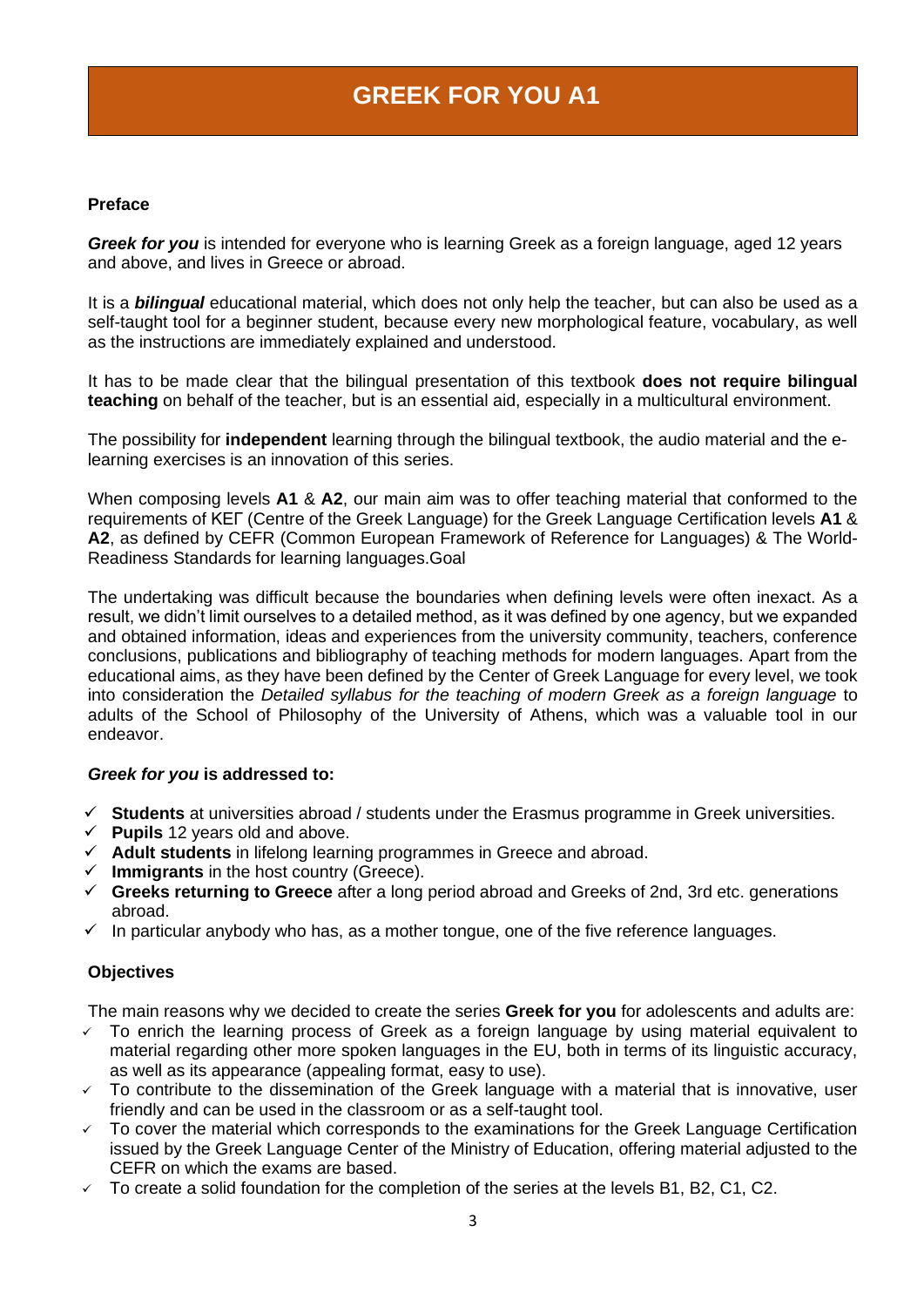#### **Originality of the series of books** *Greek for you*

✓ **The bilingualism** of the material. This supports language acquisition and saves time for both the teacher and the student. In the book Greek for you A0 the exercises, texts, captions, sketches, signs and information boxes are accompanied by translations so that the students do not spend time unnecessarily searching through irrelevant information. Since vocabulary skills and communication are out of the scope of the level A0, translation is used only as a vehicle to acquire writing, reading, accentuation and pronunciation skills.

In the series **Greek for you A1 & A2** bilingualism functions in a different way than in A0, as it focuses mainly on the translation of the vocabulary, the exercise instructions, and the rules. Bilingualism aims at making it easier for the student to acquire the Greek language using all the necessary structures and expressions that he/she is able to understand through the language of reference.

- ✓ **Interactivity.** Apart from the printed books, the interactive exercises on the internet (e-learning) allow the students to practice on their own, in those areas of the language where they have difficulties.
- ✓ **Independent learning.** The material provides all the necessary tools in order to help the students who opt for self-study.

#### **These tools are the following:**

1. Three sets of vocabulary (per Step, per topic, and the alphabetically listed vocabulary in the Appendix) translated in the language of reference.

2. The texts, exercise instructions, and rules that are given in the language of reference.

3. The audio material that helps the listening comprehension.

4. The answers to the exercises that both the teacher and the student can use to assess the acquisition of the material.

- 5. The on-line exercises (e-learning).
- 6. The Interactive version of the Text book A1 and the Work book A1 (Platform NEOHEL)
- 7. The Curriculum of the level A1 online (on the site / on the Platform NEOHEL)
- 8. The Lesson plan of the level A1 online (on the site / on the Platform NEOHEL)
- ✓ The **accurate and detailed adaptation of the CEFR** requirements in order to comply with the specifications for the European languages.
- ✓ The **creation**, for the first time, of an introductory material, A0 level, for the acquisition of Greek as a foreign language, focusing entirely on phonetics, accentuation, writing and reading.

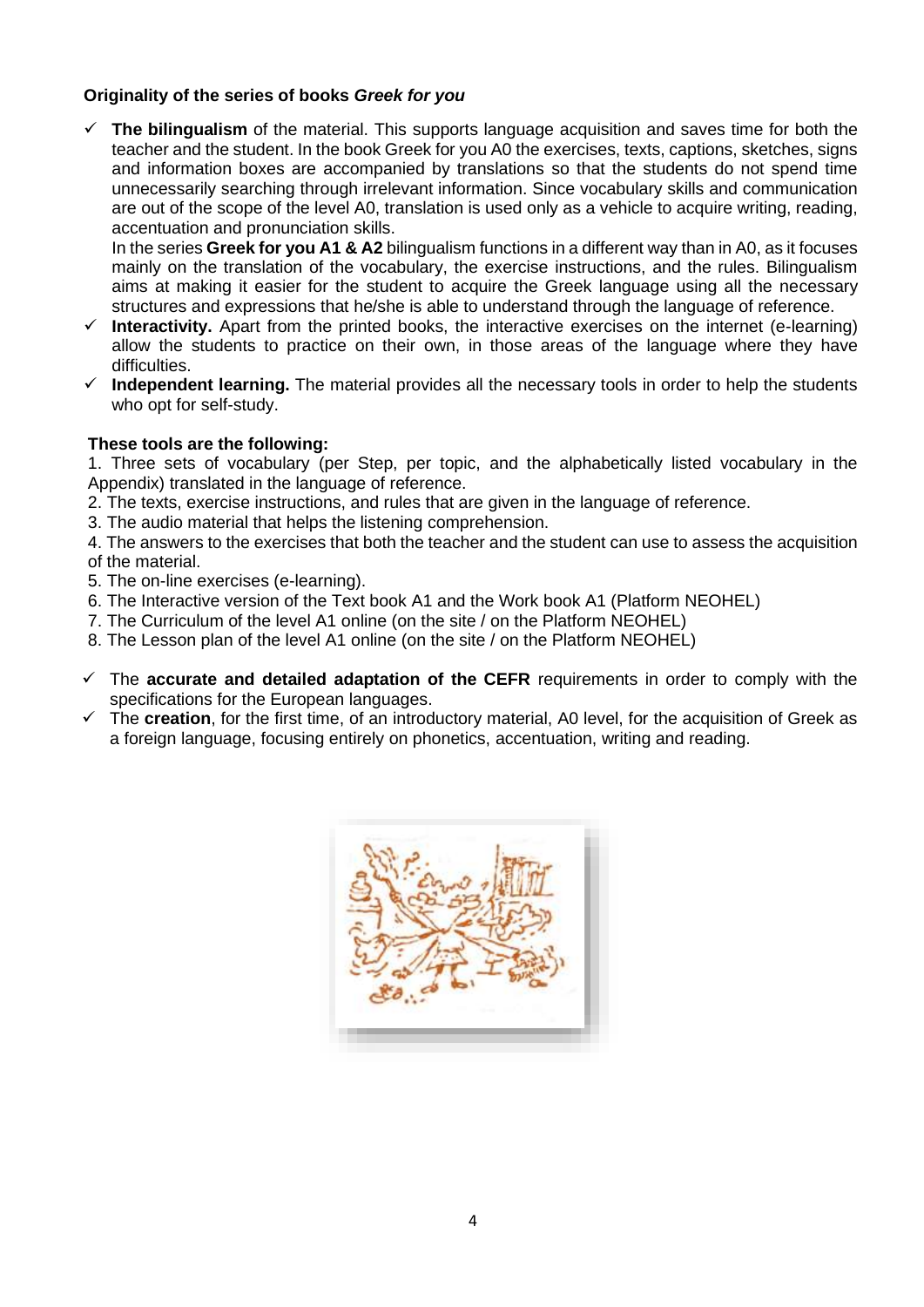### **A1 MATERIAL ORGANIZATION**

#### **Approaches to learning**

When designing this course material we combined the following approaches to learning; naturally, the communicative is the prevailing one.

- $\checkmark$  Communicative approach
- $\checkmark$  Processing instruction Input
- $\checkmark$  Focus on form
- ✓ Natural approach
- $\checkmark$  Task based approach

#### **Course material**

- A. Textbook + audio material
- B. Workbook + audio material
- C. Teacher's book
- D. E-learning

#### **A. TEXTBOOK**

Book A1 comprises: i. Introductory pages, ii. Introductory chapter, iii. Units and iv. Appendix

#### **i. Introductory pages**

- $\checkmark$  The Introductory pages include:
- $\checkmark$  Symbols and Keys of the book
- ✓ Preface
- ✓ Introduction
- ✓ How to Use the Book
- ✓ Contents

#### **ii. Introductory chapter**

- $\checkmark$  The Introductory chapter includes:
- ✓ The Greek Alphabet
- $\checkmark$  Pronunciation tables
- ✓ Punctuation
- ✓ Handwritten writing
- $\checkmark$  Table of words of Greek origin

Systematic teaching of *Reading, Writing, Pronunciation and Accentuation* is carried out in book *Greek for you A0*.

#### **iii. Units**

The basic material of book A1 is divided into 3 Units that comprise 8 to 9 Steps (chapters) each.

- ✓ Unit 1: Steps 1 8
- $\checkmark$  Unit 2: Steps 9 16
- ✓ Unit 3: Steps 17 25

Each unit comprises:

- 1. Introductory page
- 2. Steps
- 3. Reading texts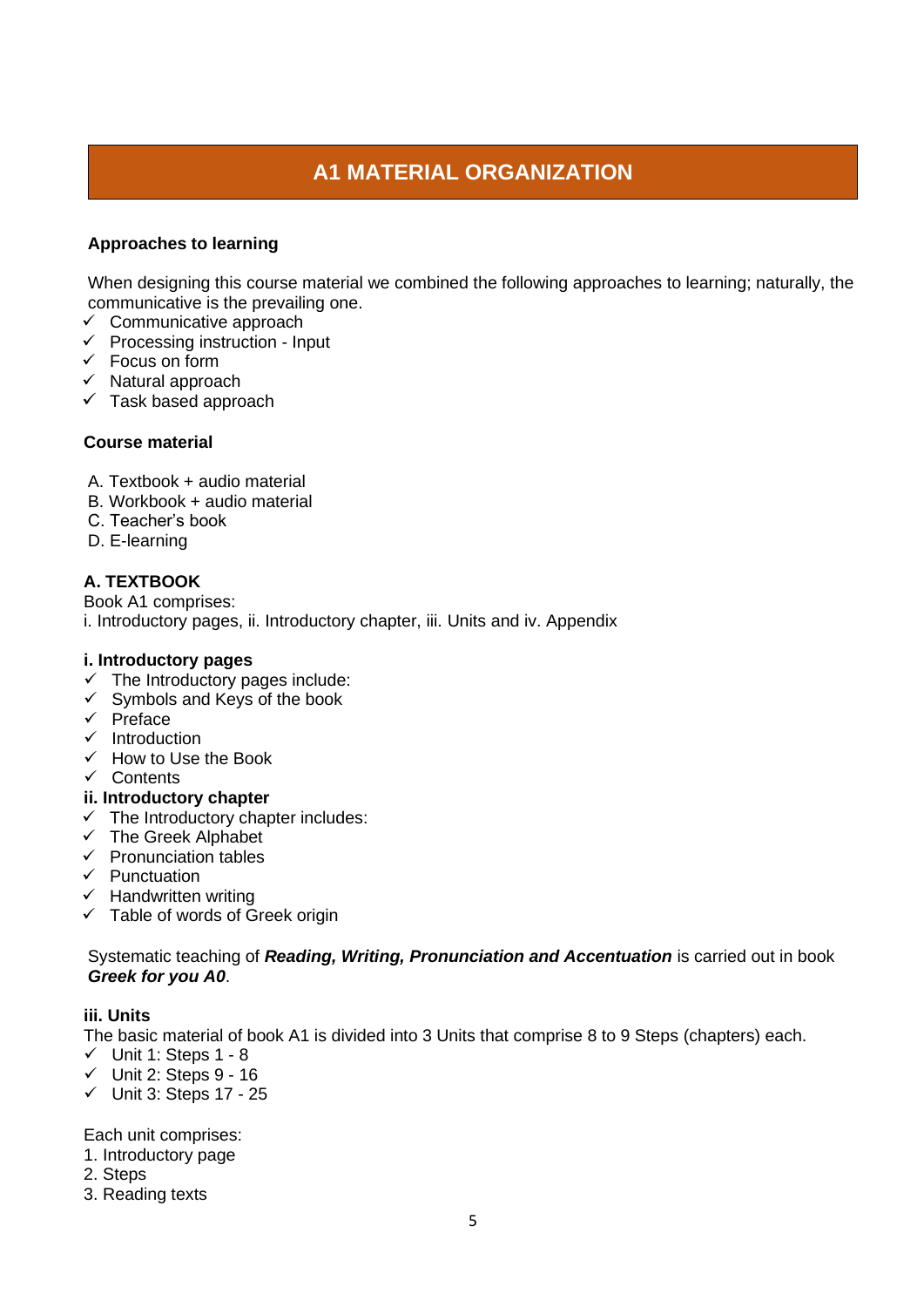- 4. Greek culture and cross-cultural information
- 5. Revision tables (a. *Questions & Answers*, b. *What did I learn? What do I remember?*)

#### **iv. Appendix**

At the end of the units there is an Appendix, which includes:

- $\checkmark$  Concise grammar
- $\checkmark$  Table of countries and nationalities
- ✓ Alphabetically listed vocabulary
- ✓ International Phonetic Alphabet
- $\checkmark$  Key to exercises
- $\checkmark$  Audio material contents

#### **Detailed presentation of a unit**

#### **1. Introductory page**

This page comprises the main communication aims (targets) of the unit.

#### **2. The Steps**

Each Step is explored in 2 or 3 double-page spreads.

#### *First double-page spread (double-page spread of presentation)*

2.1. **Precognition:** *What am I going to learn?*

At the beginning of each Step there are two small tables with translation in the first language:

#### **a. Communicate**

The communication aims (targets) of the Step along with examples are stated here.

#### **b. Grammar**

The morphological aspects are briefly indicated; they are further explored within the Step.

#### 2.2. **Dialogues - Texts**

Most Steps start with one to three texts (dialogue or narration).

2.3. **Reading comprehension exercises** follow the basic dialogues**.**

#### 2.4. **Identification of linguistic features**

The basic grammar and communication features are identified and presented with illustrations and examples on the right side of the double-page spread, to facilitate text comprehension right away.

#### *Second and third double-page spread (double-page spread of exploration)*

#### 2.5. **Communication**

The communication topics and features of the Step are explored and explained with illustrations, humorous drawings and communication exercises.

#### 2.6. **Grammar**

At the end of each Step there is a detailed table with the morphological aspects of the Step, which have already been announced in the Precognition of the first page. The grammar section stands out because it is of different colour from the rest of the spread. The rules and the footnotes can be found in the first language (L1) too.

#### 2.7. **Additional texts**

Apart from the basic texts, in most Steps there are additional texts for the consolidation of new linguistic features.

#### 2.8. **Word lists**

**- Vocabulary:** There is a word list (vocabulary) at the end of each Step featuring new words, placed in categories according to the part of speech they belong to and translated in the first language (L1).

- **Topic related vocabulary:** In most Steps there are complementary topic-related word lists, translated in the first language (L1) and mostly illustrated.

*In some Steps there are also:*

#### 2.9. **Say it in another way**

Synonyms - words or expressions - are provided here.

#### 2.10. **The history of a word**

The etymology and the derivatives of some words are provided here.

#### 2.11. **Proverbs - sayings**

Proverbs and sayings embellish and enrich the material and are rendered in the first language (L1).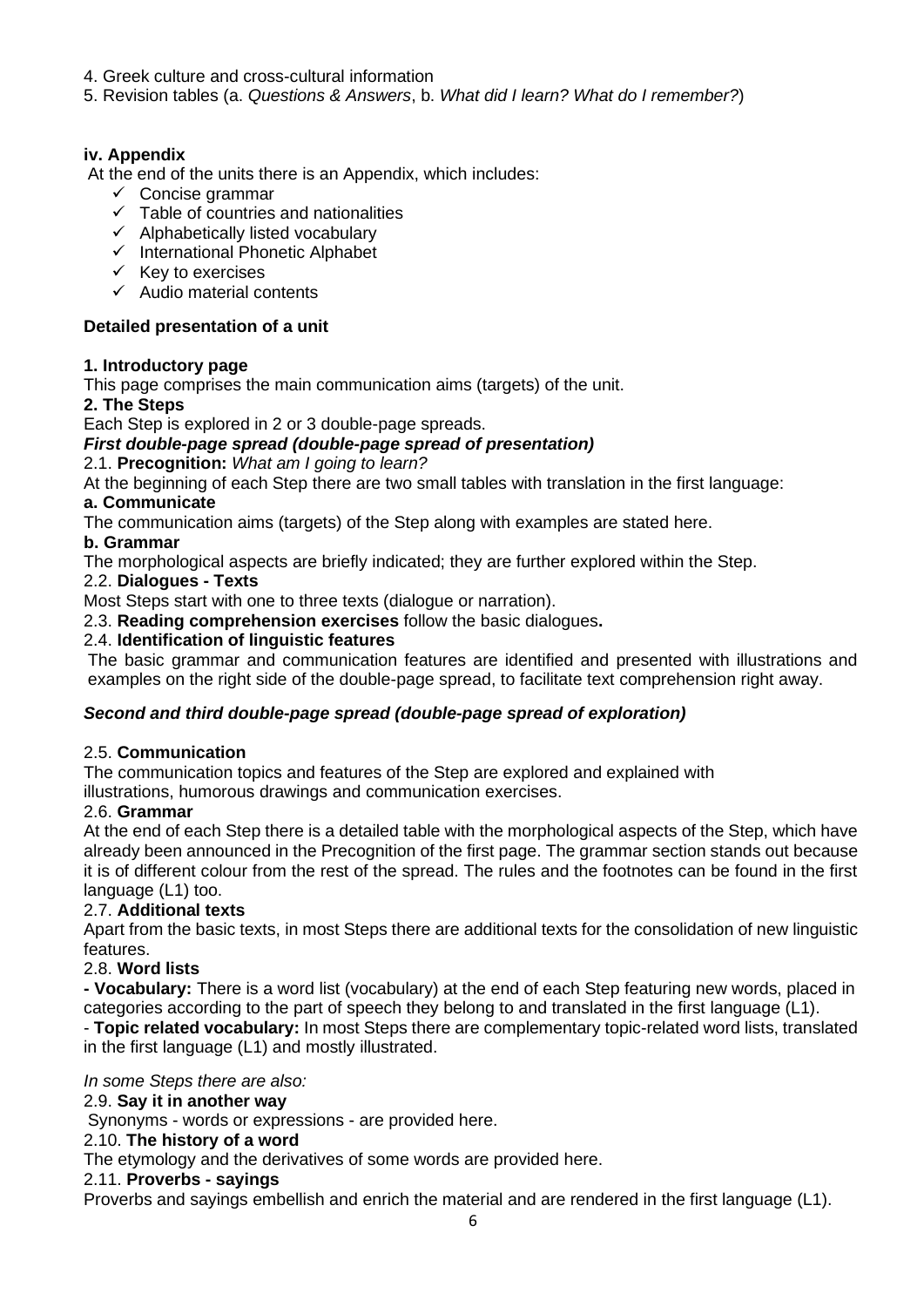Steps 3, 7, 10 and 18 have to do with special topics, such as the weather, and do not follow strictly the above structure.

#### **3. Reading texts**

They enrich the material of the Steps and are complemented by word lists which have been translated. At the beginning of the Texts a general topic is presented e.g. greetings in letters and wishes. This is followed by various texts in the form of letters, mails, dialogues and descriptions. The texts are enriched with extracts from literature and the press.

#### **4. Cultural information**

At the end of each unit there is special focus on culture with a variety of topics that have to do with customs and traditions but also with daily life in Greece, like Christmas, local celebrations, fairs etc. Apart from the special sections on culture, similar topics are interspersed in the book.

#### **5. Revision**

At the end of each unit there are revision tables in two forms which aim at meta-cognition.

#### *a. Questions & Answers*

In the first table we are presented with the speech acts for communication purposes in the form of questions and answers, combined with the grammatical features of each unit.

#### *b. What do I remember? What did I learn?*

The second table shows the communication elements of the unit more in detail and according to topic. **6. Picture - Discussion**

Using one or more pictures as a prompt, the students are asked to improvise and express themselves with a specific communication aim in mind.

#### **Audio material online**

Includes all the texts of the 25 Steps of the Textbook, the Reading texts and the listening exercises of the book.

#### **Β. WORKBOOK**

The Workbook comprises oral and written exercises by Step (see detailed introduction of Workbook). Some distinctive features of the Workbook exercises are the following:

*Warm-up exercises*: Exercises that have to be done before the main text of the Step and aim at increasing the awareness of the students and introduce them to the basic grammatical and communication features of the Step.

*Assessment of the four skills*: Exercises to assess the knowledge acquired in each Step, based on the 4 skills (listening and reading comprehension, speaking and writing). These exercises are designed to conform to the requirements of the exams for the certification of the Greek language offered by the Centre of Greek Language.

**The songs:** At the end of the exercises of each Step there is a song. The aim is, even at beginner's level, to familiarise pupils with authentic language, via music.

#### **Audio material online**

Includes all the listening exercises of the Workbook.

#### **C. TEACHER'S BOOK Α1**

The teacher's book includes general instructions on how to use the book and provides information on the methodology used. For each Step, the basic communication aims are presented in detail, as well as the grammatical features and the keys. Following each Unit, the grammatical features of the Unit are explained in tables and at the end of the book a Concise grammar is provided. Teacher's book A1 [https://elearn.neohel.com](https://elearn.neohel.com/) / [www.neohel.com/download](http://www.neohel.com/download)

**ON LINE:** [\(www.neohel.com\)](http://www.neohel.com/) **Platform NEOHEL** : [https://elearn.neohel.com](https://elearn.neohel.com/)

- ✓ **Interactive version of the Text book A1 & the Work book A1 (Platform NEOHEL 1.1. / e-shop)**
- ✓ **Κey book of the Workbook A1**
- ✓ **Teacher's book Α1**
- ✓ **Alphabetical vocabulary A1**
- ✓ **Printout working sheets for the Reading texts A1**
- ✓ **Lesson plan A1 PDF**
- ✓ **Curriculum Greek for you Α1 PDF**
- ✓ **Texts & Exercises for the Reading Texts A1 (Platform NEOHEL No 1.4.)**
- ✓ **Audio material: Online** <https://soundcloud.com/neohel> **Download** [www.neohel.com/download](http://www.neohel.com/download)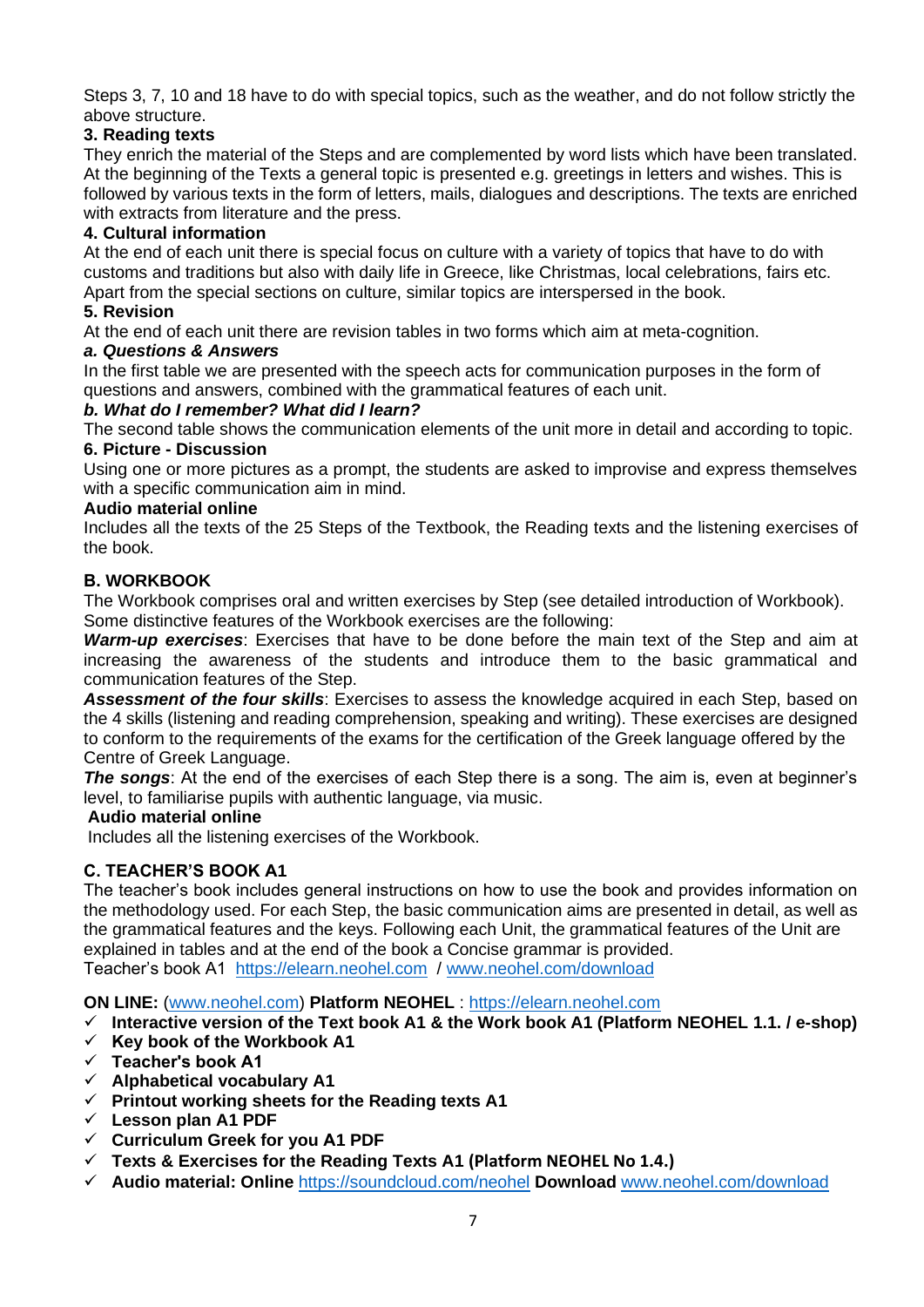### **NEOHEL PLATFORM**

The NEOHEL platform was created with the aim of including material necessary for the teaching of the Greek language, thus covering the need for distance education, modern and asynchronous, but also to facilitate teachers for classroom teaching using a digital board.

At the same time, it will be a cradle of additional support material for teachers, which will be constantly enriched.

The material of the platform will increase gradually, horizontally and vertically.

This means that new material (horizontal extension) will be added to each Area, while at the same time new Area (vertical extension) will be created, depending on the needs that will arise. E.g. a new Area will include as Material, a test for each of the 6 levels of Greek.

Each new material that is added is coded and with the code that it receives, it is facilitated its organization in the whole but also its finding in the e-shop.

In addition to the material that will be located in the Digital library of the platform, the platform has a Virtual classroom (Digital classroom) for teaching, meetings and presentations, Assignment and proofreading, i.e. contact between teacher and students (Assignments), Department for Notifications, Department for Announcements, as well as Department for contact of users with the managers of the platform (Contact).

We hope that the NEOHEL Platform will be a strong link between teachers, students and our educational team, based on the trust that has been created over the years between us.

**AREA 1:** 

**Digital interactive version** For learners of Greek as a foreign / second language **AREA 1.1: Greek for you A1 - English** Student book A1 & Exercise book A1. For teenagers and adults [https://elearn.neohel.com](https://elearn.neohel.com/)



**ΠΕΡΙΝΑΛΛΟΝ**<br>1: Περιλαμβάνει σε φημικκή διαδραστική<br>100001: 14 εκχρημβάνει σμιμάτησης της Κωσσας<br>1040001: Κων ΟΠΟΗΕΕΙ, καθώς και<br>αυκοδαυτικό υλικό στήριξας<br>αυκοδαυτικό υλικό στήριξας AREA to AREA 1:<br>It includes in digital interactive fo<br>the manuals for learning Greek a the manuals for learning Greek as a<br>foreign/second limpuage, published<br>by NEOHEL and additional rupport

**ΥΛΙΚΟ!**..1:<br>Ελληνικά για από Α!.<br>Βιβλίο του μαθητή ΑΕ + Τετρόδιο<br>ασκήσεων Α!.<br>Για αρήβους και ενήλικος MATERIAL 1.1

reok for you A1.<br>ntbook A1 + Wontbook A1. Fee admissioners & admits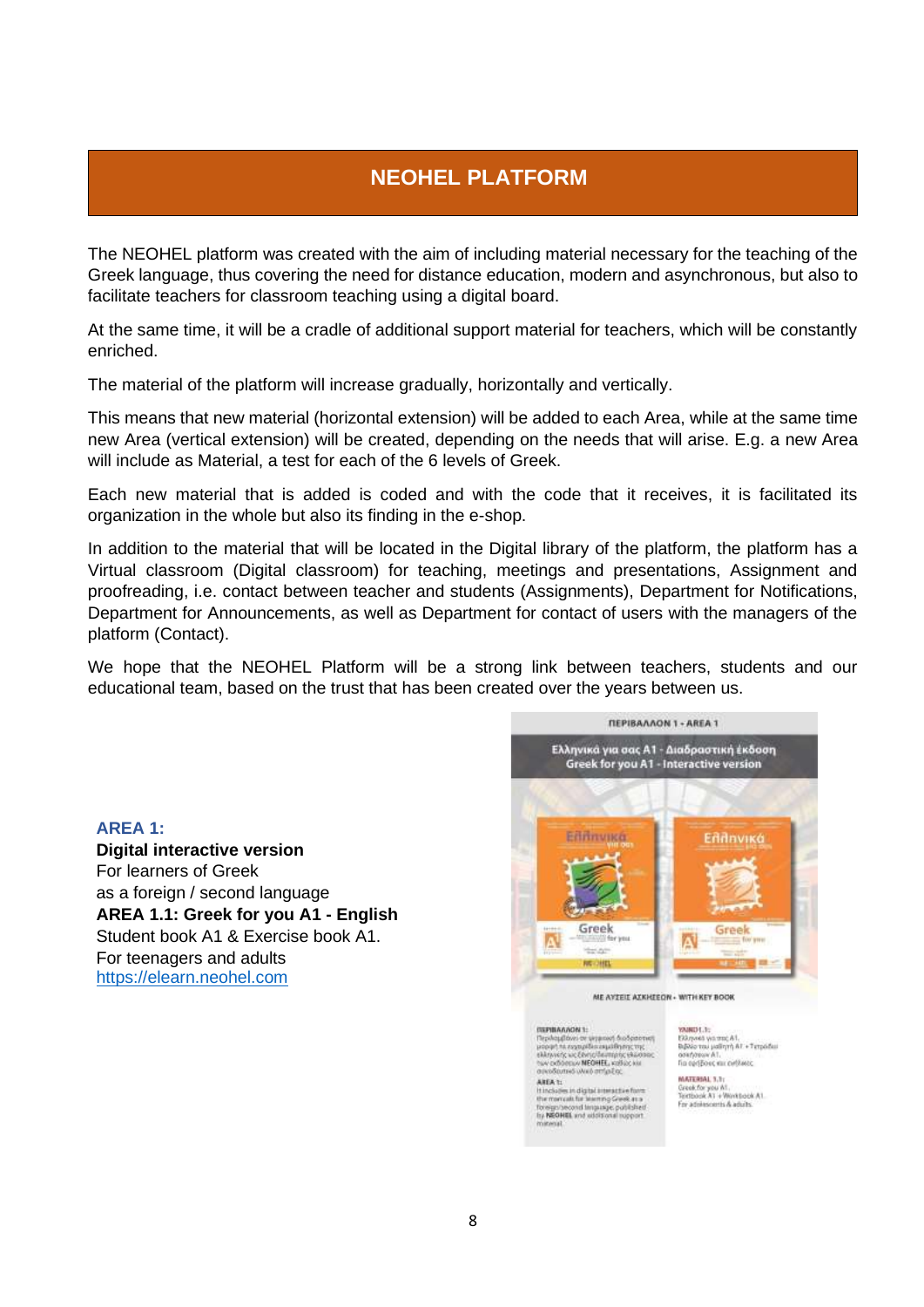### NEOHEL'S EDUCATIONAL MATERIAL

### FOR CHILDREN, ADOLESCENTS & ADULTS

### IS CONFORM TO THE FOLLOWING

### **STANDARDS**

### **STANDARDS FOR A FOREIGN LANGUAGE EDUCATION**

### **ACCORDING TO THE**

**CEFR** (**C**ommon **E**uropean **F**ramework of **R**eference for languages) & The World-Readiness Standards for Learning Languages Goal Areas: The **5 C'**s **C**ommunication - **C**ultures - **C**onnections – **C**omparisons - **C**ommunities

### THE EDUCATIONAL MATERIAL IS ADAPTED TO THE

### SPECIFIC NEEDS

### OF **GREEK** AS A FOREIGN LANGUAGE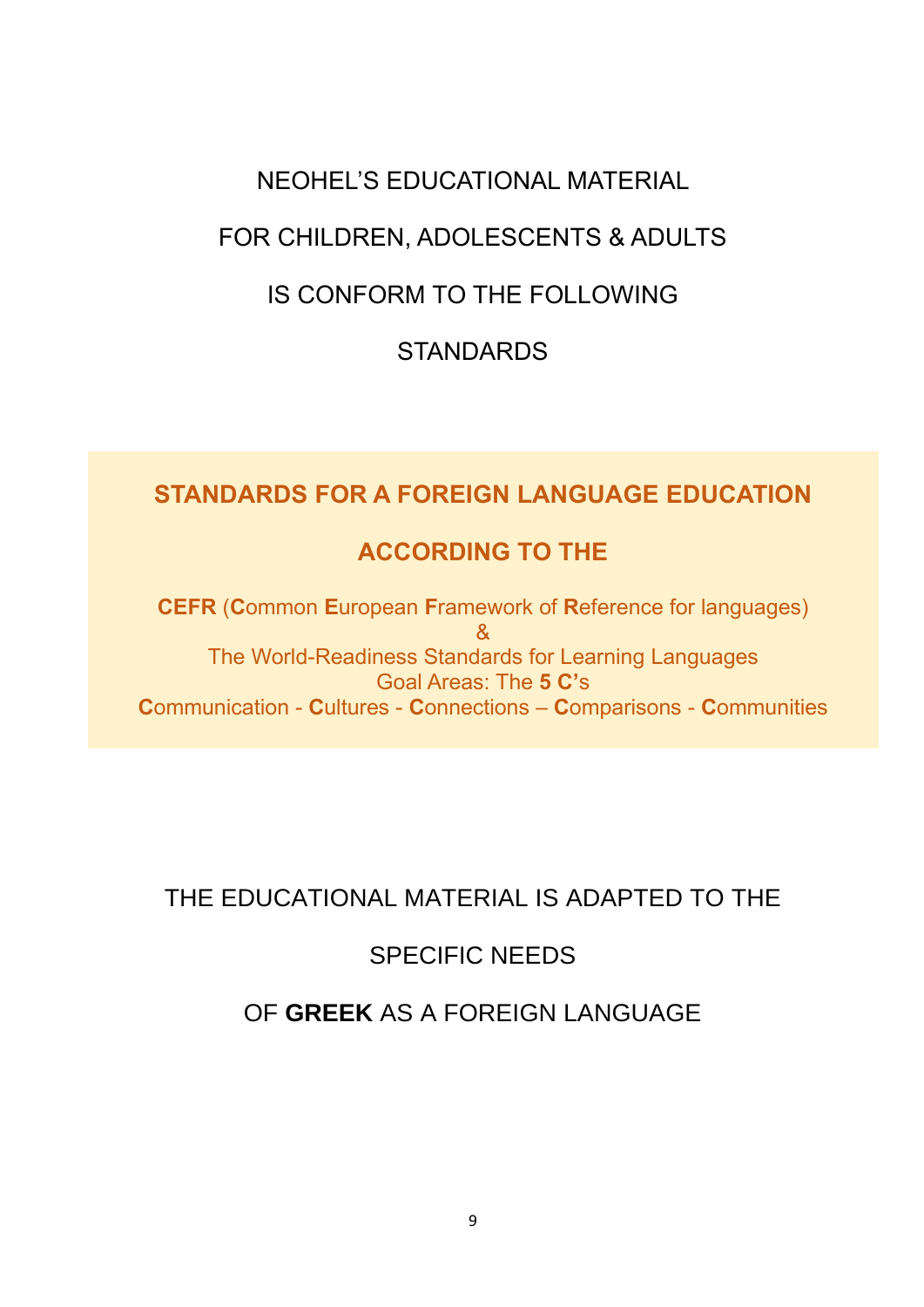# **CURRICULUM Greek for you Α1**

| <b>Vocabulary</b>            | <b>1730</b> λέξεις |
|------------------------------|--------------------|
| <b>Texts</b>                 | 132                |
| <b>Exercises (Textbook +</b> | 750                |
| <b>Workbook)</b>             |                    |
| <b>Ellinomatheia Test</b>    | 25                 |
| <b>Songs</b>                 | 25                 |

### **GREEK FOR YOU Α1**

### **10 BIG THEMATIC UNITS**

In the 25 STEPS of the book **Greek for you A1** we approached 10 Basic Thematic Units, from which we drew communication material for level A1, according to CEFR (KEPAG) - Common European Framework of Reference for Languages, and covered some more and some less accordingly of their degree of difficulty.

#### **1. SOCIAL RELATIONSHIPS**

Ξ

| 1.1. | Acquaintances.                            | STEP <sub>1</sub>      |
|------|-------------------------------------------|------------------------|
| 1.2. | Greetings.                                | <b>STEP 1 / STEP 4</b> |
|      | Greetings. (morning, afternoon, evening). | STEP <sub>2</sub>      |
| 1.3. | Introducing.                              | STEP 1 / STEP 2        |
| 1.4. | Welcome.                                  | STEP <sub>1</sub>      |

#### **2. CHARACTERISTICS (PERSON – OBJECT)**

|      | <b>PERSON</b>                   |                        |
|------|---------------------------------|------------------------|
| 2.1. | Identity (Self-presentation).   | STEP 1 / STEP 2 / STEP |
|      |                                 | 8 (Revision)           |
|      | l ask about someone's identity. | <b>STEP 2</b>          |
|      | Name and Surname.               | <b>STEP 4 / STEP 8</b> |
|      |                                 | (Revision)             |
|      | Nationality / Citizenship.      | <b>STEP 2 / STEP 8</b> |
|      |                                 | (Revision)             |
|      | Origin.                         | <b>STEP 4 / STEP 8</b> |
|      |                                 | (Revision)             |
|      | Place of birth & residence.     | <b>STEP 5 / STEP 8</b> |
|      |                                 | (Revision)             |
|      | Year of birth.                  | STEP <sub>16</sub>     |
|      | Age.                            | <b>STEP 13</b>         |
|      | Exact address.                  | <b>STEP 5</b>          |
|      | Type of residence.              | <b>STEP 5</b>          |
|      | Telephone.                      | <b>STEP 5</b>          |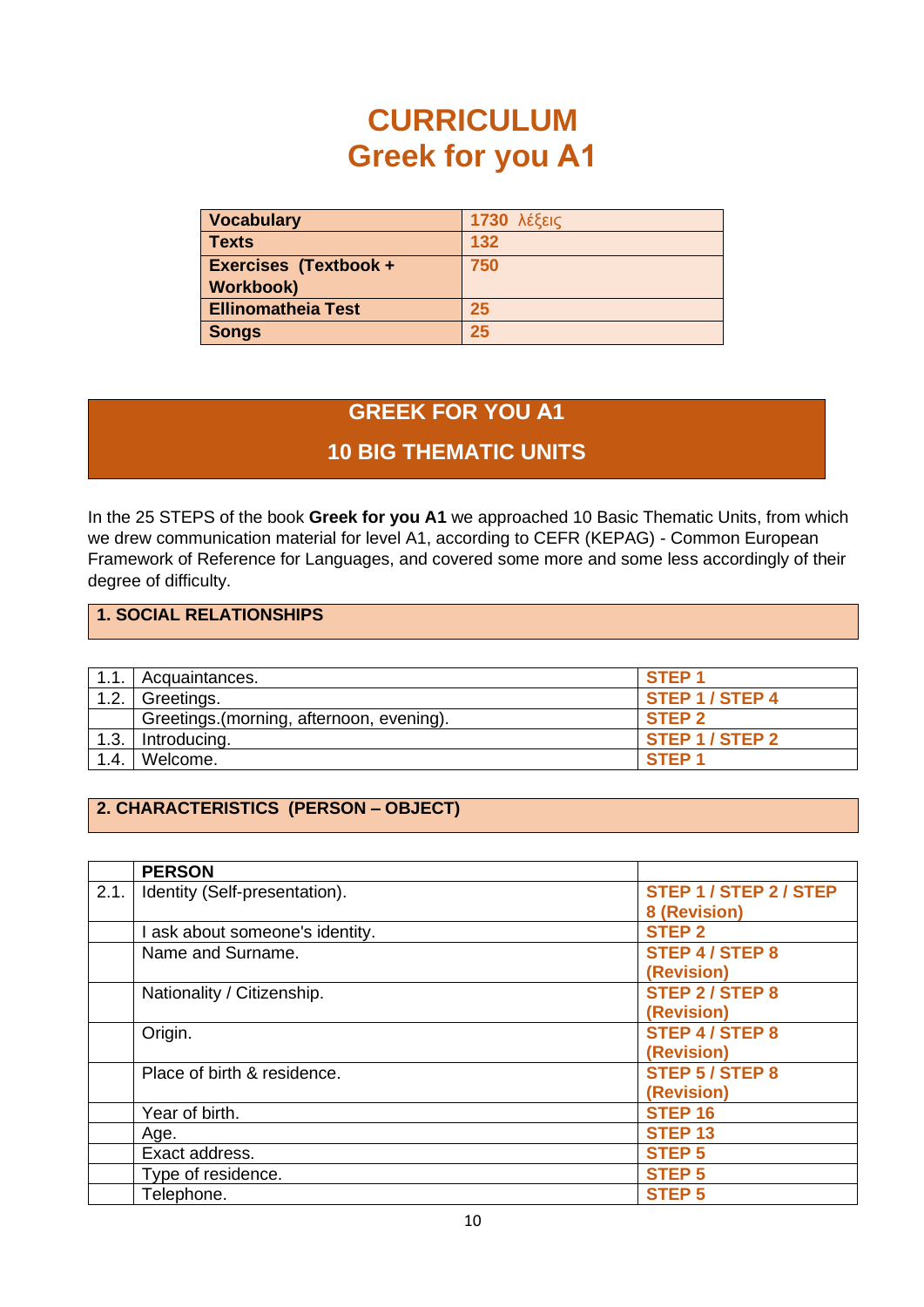| 2.2.1 | Education. Studies. Profession.                    | <b>STEP 6 / STEP 8</b> |
|-------|----------------------------------------------------|------------------------|
|       |                                                    | (Revision)             |
|       | Workplace.                                         | <b>STEP 6</b>          |
|       | Foreign languages.                                 | <b>STEP 8</b>          |
| 2.3.  | The family. Family relationships.                  | <b>STEP 13</b>         |
| 2.4.  | Marital status.                                    | <b>STEP 8</b>          |
| 2.5.  | External appearance (face / body characteristics). | <b>STEP 13</b>         |
| 2.6.  | Character - Personality (few details).             | STEP <sub>13</sub>     |
| 2.7.  | Personal life.                                     | STEP <sub>19</sub>     |
|       | Relationships.                                     | STEP <sub>19</sub>     |
|       | <b>OBJECT</b>                                      |                        |
| 2.8.  | Object ID.                                         | <b>STEP 3 / STEP 4</b> |

### **3**. **EVERYDAY LIFE**

ī

| 3.1. | Daily activities.                                       | <b>STEP 4 / STEP 7</b> |
|------|---------------------------------------------------------|------------------------|
|      | Description of daily routine. (An adventure, a damage)  | <b>STEP 19</b>         |
| 3.2. | Everyday routine. (The household chores)                | STEP <sub>16</sub>     |
| 3.3. | Daily body care.                                        | STEP <sub>16</sub>     |
| 3.4. | Workplace. Finding a job. Working conditions.           | <b>STEP 25</b>         |
|      | Job change. I start a business.                         | <b>STEP 17</b>         |
| 3.5. | Movements. Means of transport. (By what means will I go | <b>STEP 20</b>         |
|      | somewhere?)                                             |                        |
| 3.6  | I give instructions for executing a recipe.             | STEP <sub>23</sub>     |
|      |                                                         |                        |

| <b>4. FREE TIME</b> | <b>VIEWS</b> | <b>DESCRIPTIONS</b> |
|---------------------|--------------|---------------------|
|                     |              |                     |

| 4.1. | Hobbies, Preferences, Fun.                                             | STEP 7 / STEP 8 /          |
|------|------------------------------------------------------------------------|----------------------------|
|      |                                                                        | STEP <sub>16</sub>         |
| 4.2. | At Home (Invitations, Gifts, Fun)                                      | <b>STEP 14 / STEP 16 /</b> |
|      |                                                                        | <b>STEP 17</b>             |
|      | Cooking                                                                | <b>STEP 16</b>             |
| 4.3. | <b>Outside the house.</b> Food in a restaurant.                        | <b>STEP 14</b>             |
|      | Walk in the city.                                                      | <b>STEP 20</b>             |
| 4.4. | Express:                                                               |                            |
|      | - my opinion                                                           | <b>STEP 22</b>             |
|      | - my opinion on something                                              | <b>STEP 15</b>             |
|      | - my preference for something, e.g. for an argument / outing.          | <b>STEP 22</b>             |
|      | Agree or disagree. I doubt.                                            | <b>STEP 22</b>             |
| 4.5. | I critique for art / museum etc.                                       | <b>STEP 21</b>             |
| 4.6. | I take decisions                                                       | <b>STEP 22</b>             |
|      | - for activities that will please me.                                  | <b>STEP 21</b>             |
| 4.7. | I make a finding.                                                      | <b>STEP 21</b>             |
|      | <b>Outside the house.</b> Travel / Excursions. I book hotels, tickets, | <b>STEP 22</b>             |
| 4.8. | table.                                                                 |                            |
| 4.9. | Descriptions. Plans for the future.                                    | <b>STEP 20</b>             |

### **5. SHOPPING**

| $\overline{\phantom{0}}$<br>. .<br>v.<br>. . | vnes<br>stores.<br>~1<br>الد. |  |
|----------------------------------------------|-------------------------------|--|
|                                              | --<br>--<br>KIOSK<br>ne.      |  |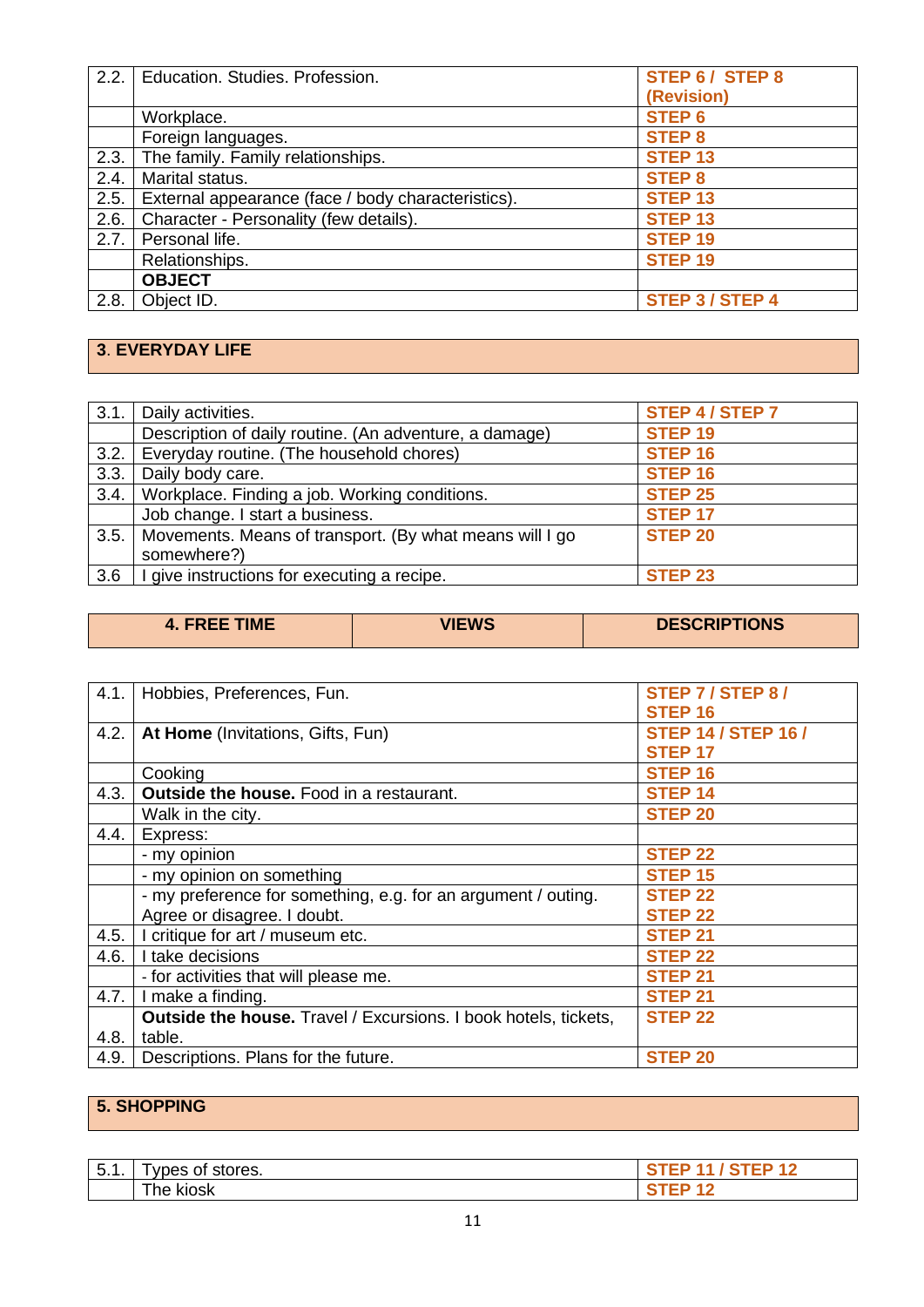| 5.2. | Diet shopping.                                  | STEP 11 (part A)          |
|------|-------------------------------------------------|---------------------------|
|      |                                                 | STEP 12 (part B)          |
|      | Quantities                                      | STEP <sub>12</sub>        |
| 5.3. | Consumer shopping (The sizes).                  | STEP <sub>15</sub>        |
| 5.4. | Transactions (Sale / purchase / payment. Money) | <b>STEP 7 / STEP 11 /</b> |
|      | (The weights).                                  | STEP <sub>12</sub>        |
|      | Product purchase information                    | <b>STEP 9</b>             |
|      |                                                 |                           |

#### **6. IN THE CITY - PLACES IN SPACE - DIRECTIONS - INSTRUCTIONS**

| 6.1. | Placements in the space of people / objects.             | <b>STEP 9</b>            |
|------|----------------------------------------------------------|--------------------------|
| 6.2. | In the city (Buildings, Shops, Public spaces).           | <b>STEP 9</b>            |
|      | Distance from the city.                                  |                          |
| 6.3. | The home. (Types of houses)                              | <b>STEP 5</b>            |
|      | Indoor / outdoor areas.                                  | <b>STEP 16</b>           |
| 6.4. | Residential equipment (Furniture. Electrical items.      | <b>STEP 16</b>           |
|      | Kitchenware).                                            |                          |
| 6.5. | The moving.                                              | <b>STEP 21</b>           |
| 6.6. | Instructions for directions. (How will I get somewhere?) | <b>STEP 20 / STEP 21</b> |
|      | - by metro / by bus                                      | <b>STEP 20</b>           |
|      | - by car / on foot                                       | <b>STEP 21</b>           |
| 6.7. | Rentals / Sales of houses.                               | <b>STEP 25</b>           |
| 6.8. | Property (object)                                        | <b>STEP 13</b>           |
| 6.9. | Damages. Repairs.                                        | <b>STEP 19</b>           |
|      |                                                          |                          |

### **7. GEOGRAPHICAL INFORMATION**

ī

|      | 7.1.   Toponyms - Geographical terms.    | <b>STEP 3 / STEP 10</b> |
|------|------------------------------------------|-------------------------|
|      | 7.2. Description of nature. The colours. | STEP <sub>10</sub>      |
|      | 7.3. The countries.                      | STEP <sub>10</sub>      |
| 7.4. | l Fauna.                                 | STEP <sub>25</sub>      |

### **8. THE TIME - THE WEATHER - THE HOUR**

| 8.1. | The week and the days.                     | <b>STEP 4</b>           |
|------|--------------------------------------------|-------------------------|
| 8.2. | The seasons and the months.                | <b>STEP 15</b>          |
| 8.3. | a. The weather. (What's the weather like;) | <b>STEP 7 / STEP 18</b> |
|      | b. Weather forecast.                       | <b>STEP 18</b>          |
|      | c. Weather and suitable clothes.           | <b>STEP 18</b>          |
| 8.4. | Time.                                      | <b>STEP 14</b>          |
|      | Hours.                                     | <b>STEP 20</b>          |
| 8.5. | The years.                                 | STEP <sub>16</sub>      |
|      | Dates.                                     | <b>STEP 15</b>          |
|      | Chronologies.                              | STEP <sub>16</sub>      |

#### **9. HEALTHY. THE HUMAN BODY. TO THE DOCTOR. AT THE HOSPITAL. ACCIDENTS.**

| 9.1. | I make an appointment.      | STEP <sub>23</sub> |
|------|-----------------------------|--------------------|
| 9.2. | At the doctor.              | STEP <sub>23</sub> |
| 9.3. | I describe a health problem | <b>STEP 23</b>     |
|      | an accident                 | <b>STEP 23</b>     |
| 9.4. | give orders.                | <b>STEP 23</b>     |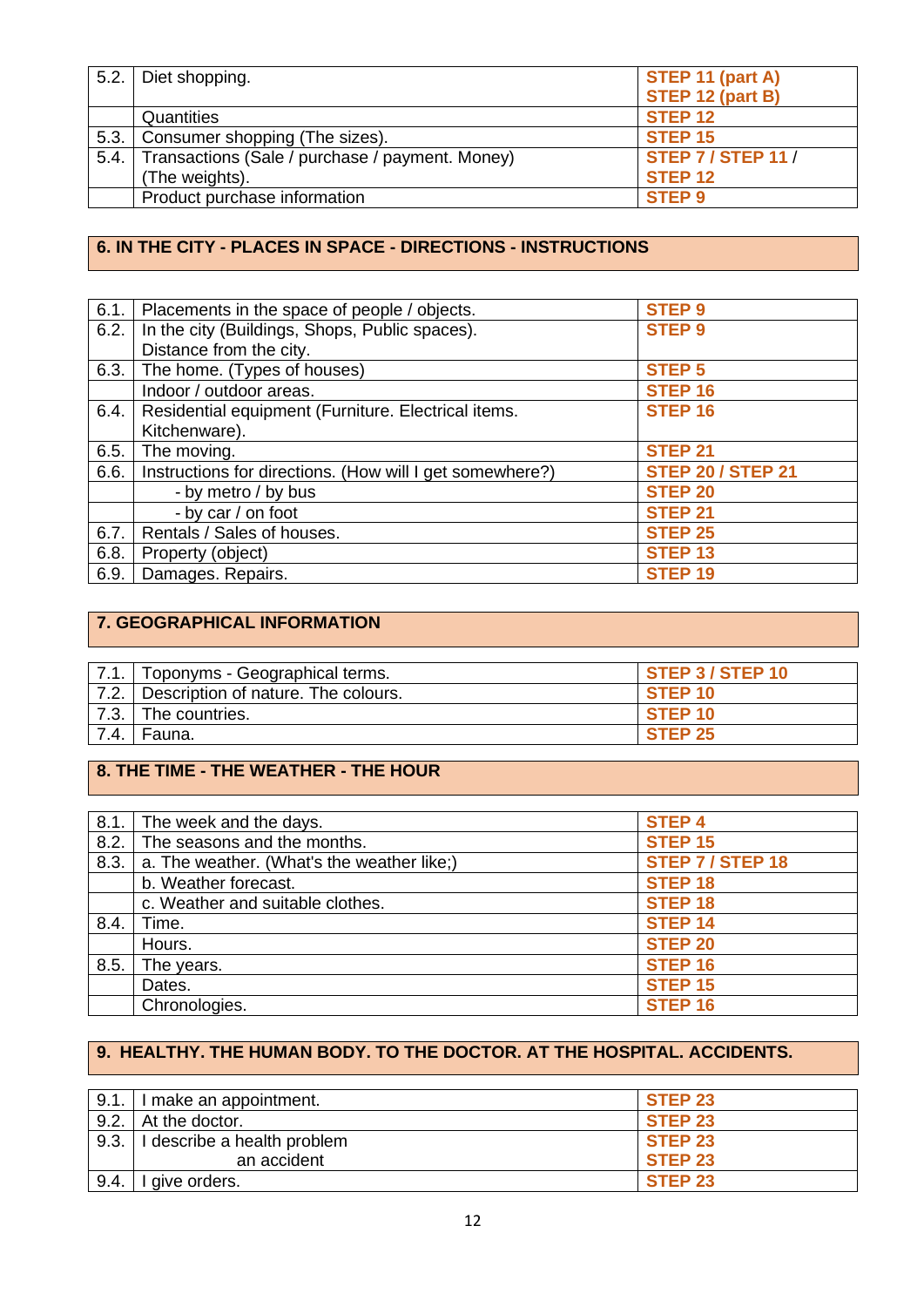|  |  |  |  | <b>10. PUBLIC SERVICES</b> |
|--|--|--|--|----------------------------|
|--|--|--|--|----------------------------|

#### **PROBLEMS & SOLUTIONS**

|      | 10.1. At the post office. Transactions.      | STEP 24            |
|------|----------------------------------------------|--------------------|
|      | 10.2.   At the bank. Transactions. Currency. | STEP 24            |
|      | 10.3. Problems. (And now what do I do?)      | STEP <sub>24</sub> |
| 10.4 | l Prohibitions. Incentives.                  | STEP <sub>24</sub> |
|      | 10.5. $\vert$ Road signs.                    | STEP <sub>24</sub> |
| Ш    |                                              |                    |

**UNIT 2**: **WISHES UNIT 3**: **PROVERBS - LITERATURE UNIT 1: 11**. **LETTERS** (Addresses / Speeches)

### **GREEK FOR YOU Α1**

**CONSCISE GRAMMAR A1 PER PART OF SPEECH**

#### **1. The articles**

- **1.1. The definite article**
- **1.2. The indefinite article**
- **1.3. Te preposition** *σε* **and the indefinite article (Accusative)**

#### **2. The nouns**

- **2.1. The cases**
- **2.2. Masculine nouns in** *-ης, -ας, -ος*
- **2.3. Feminine nouns in** *-α, -η, -ος*
- **2.4. Masculine nouns in** *-ας/-άδες, -ούς/-ούδες, -ές/-έδες* **Feminine in** *-ά/-άδες*
- **2.5. Feminine nouns in** *-ση, -ξη, -ψη*
- **2.6. Neuter nouns in** *-ι, -ο, -μα, -ος*
- **2.7. Neuter nouns in** *-ας,* **neuter nouns** *φως* **&** *γάλα*
- **2.8. Nouns of foreign origin**

#### **3**. **The adjectives**

- **3.1. Adjectives in** *-ος-η-ο*
- **3.2. Adjectives in** *-ος-α-ο*
- **3.3. Adjectives in** *-ός-ιά-ό*
- **3.4. Adjectives in** *-ύς-ιά-ύ*
- **3.5. Adjective and noun agreement**
- 3.5.1. Adjectives and nouns with the same ending
- 3.5.2. Adjectives and nouns with different endings
- **3.6. The adjective** *πολύς - πολλή - πολύ*
- **3.7. The secondary degrees of adjectives by periphrasis**

#### **4**. **The pronouns**

- **4.1. Personal pronouns**
- **4.2. Demonstrative pronouns**
- 4.2.1. *αυτός-ή-ό*
- 4.2.2. *εκείνος-η-ο*
- **4.3. Possessive pronouns**
- **4.4. Interrogative pronouns**
	- 4.4.1. *ποιος; ποια; ποιο;*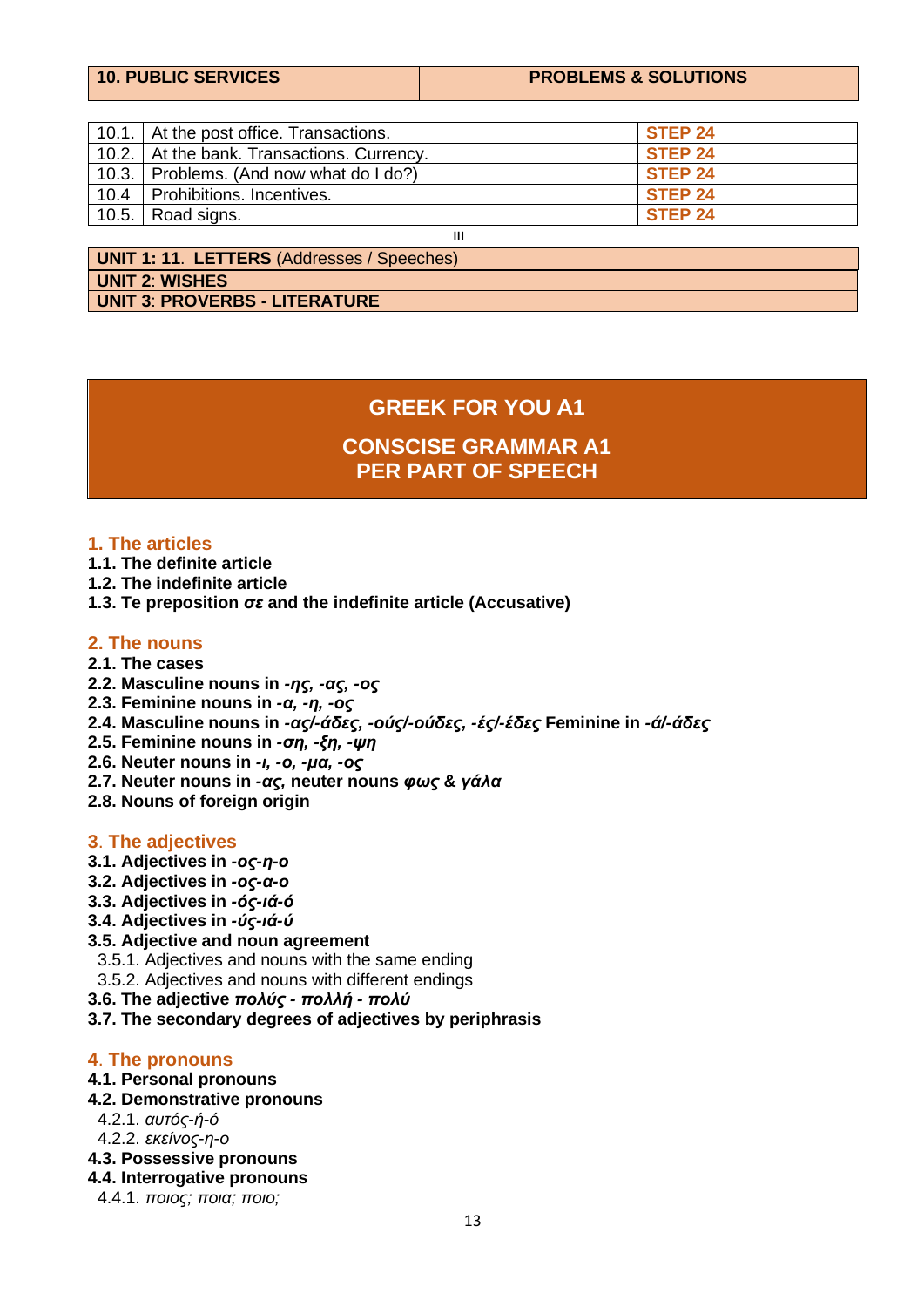#### 4.4.2. *πόσος; πόση; πόσο;*

#### **4.5**. **Indefinite pronouns**

- 4.5.1. *κανένας/κανείς - καμιά/καμία - κανένα*
- 4.5.2. *κάτι, τίποτε/τίποτα*
- 4.5.3. *κάθε*
- 4.5.4. *όλος-όλη-όλο*
- 4.5.5. *άλλος-άλλη-άλλο*

#### **5. The verbs**

- **5.1**. The present stem and the past stem
	- 5.1.1. The present stem
	- 5.1.2. The past stem
	- 5.1.3. The endings
	- 5.1.4. Tenses and moods that are formed from the present stem
	- 5.1.5. Tenses and moods that are formed from the past stem

#### *The present stem*

- **5.2**. Present
	- 5.2.1. Conjugation A'
	- 5.2.2. Conjugation B' 1<sup>st</sup> class
	- 5.2.3. Conjugation B' 2nd class
	- 5.2.4. The verbs *είμαι* & *έχω*
	- 5.2.5. The verbs *πάω/πηγαίνω, λέω, τρώω* & *ακούω*
	- 5.2.6. Verbs in *-ομαι*
- **5.3**. **Sunjunctive A (continuous)**

#### *The past stem: Conjugation A'*

#### **5.4. Simple past of conjugation A' verbs**

- **5.5. Table of formation of tenses and moods of conjugation A' verbs**
- 5.5.1. Table of formation of tenses and moods of past stem of verbs in *-σα*
- 5.5.2. Table of formation of tenses and moods of past stem of verbs in *-ξα*
- 5.5.3. Table of formation of tenses and moods of past stem of verbs in *-ψα*
- **5.6. Simple future, subjunctive B and imperative B of conjugation A' verbs**
- 5.6.1. Simple future of conjugation A' verbs
- 5.6.2. Subjunctive B
- 5.6.3. Simple future negative form
- 5.6.4. Subjunctive B negative form
- 5.6.5. Imperative B
- 5.6.6. Imperative B negative form

#### *Irregular verbs*

**5.7. Simple past, future, subjunctive B and imperative B of the verbs** *είμαι, έχω, κάνω, περιμένω, θέλω, ξέρω*

#### *Past stem: conjugation B'*

**5.8. Past tense of conjugation B' verbs (verbs in -άω (-ώ) & -ώ)** 

**5.9. Table of formation of tenses and moods of conjugation B' verbs**

- **5.10. Simple future, subjunctive B and imperative B of conjugation B' verbs**
- 5.10.1. Simple future negative form
- 5.10.2. Subjunctive B negative form
- 5.10.3. Imperative B
- 5.10.4. Imperative B negative form

**5.11. The position of the personal pronoun in sentences in the future tense or the subjunctive mood**

#### **5.12. Verbs, impersonal verbs and expressions that are followed by subjunctive**

- **5.13Table of irregular verbs**
- **5.14. The third person verbs**
- 5.14.1. Αστράφτει, βρέχει, βροντάει, φυσάει & χιονίζει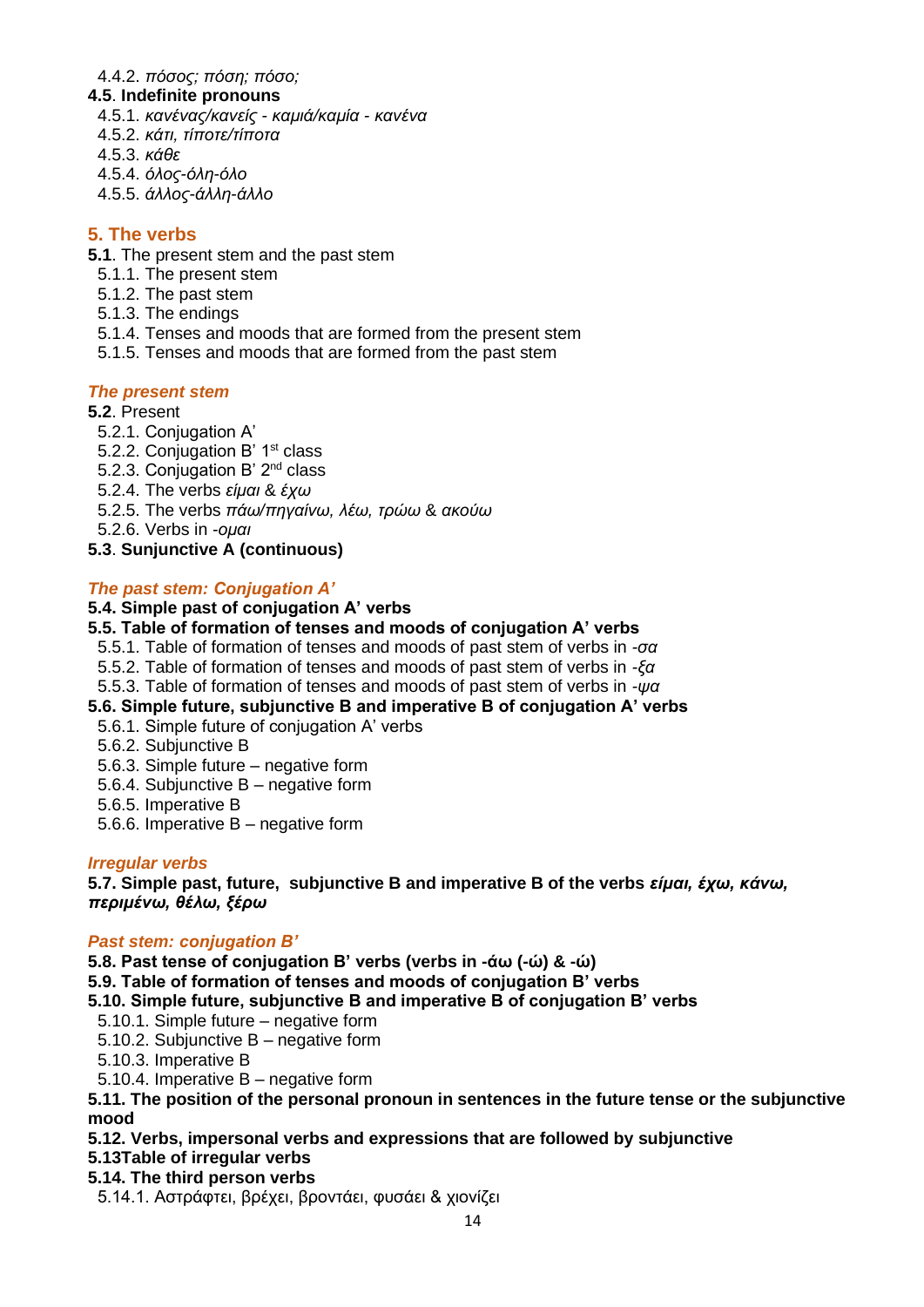#### 5.14.2. Υπάρχει & έχει

- **5.15. The expressions**
- 5.15.1. *Με λένε*
- 5.15.2. *Μου αρέσει, μου κάνει, μου πάει, μου είναι*
- 5.15.3. *Μου φαίνεται*
- 5.15.4. *Με πονάει*

#### **6. The adverbs**

#### **6.1. Adverbs**

- **6.2. Adverbs as adjectives**
- **6.3. Comparative degree of adverbs (by periphrasis)**
- **6.4. Time expressions**
- 6.4.1. Past
- 6.4.2. Future

#### **7. The prepositions**

*από, σε, με, για* 

#### **8. The conjunctions**

- **8.1. The conjunctions** *αλλά, ή, και, λοιπόν, όμως*
- **8.2. The conjunction** *ούτε*

**8.3. Sentences beginning with the conjunctions** *ότι / πως, γιατί, όταν / μόλις, για να, αν και* **and sentences beginning with** *που*

- 8.3.1. Sentences beginning with *ότι, πως*
- 8.3.2. Sentences beginning with *γιατί*
- 8.3.3. Sentences beginning with *που*
- 8.3.4. Sentences beginning with *όταν, μόλις*
- 8.3.5. Sentences beginning with *για να*
- 8.3.6. Sentences beginning with *αν*

#### **9. Vowel reduction**

#### **9.1. Elision**

#### **10. Numerals**

- 10.1. Cardinal numerals 0 1.000.000.000
- 10.2. The three genders of cardinal numerals *1, 3, 4*
- 10.3. The three genders of cardinal numerals *200 - 1.000*10.
- 10.4. Applications of numerals
- 10.5. The ordinal numerals: *πρώτος-η-ο - εικοστός-ή-ό*

#### **11. Punctuation**

#### **12. Accentuation**

- 12.1. Basic rules of accentuation
- 12.2. Accentuation of vowel digraphs & of vowel combinations *αυ* & *ευ*
- 12.3. Enclitics

#### **13. The final -ν**

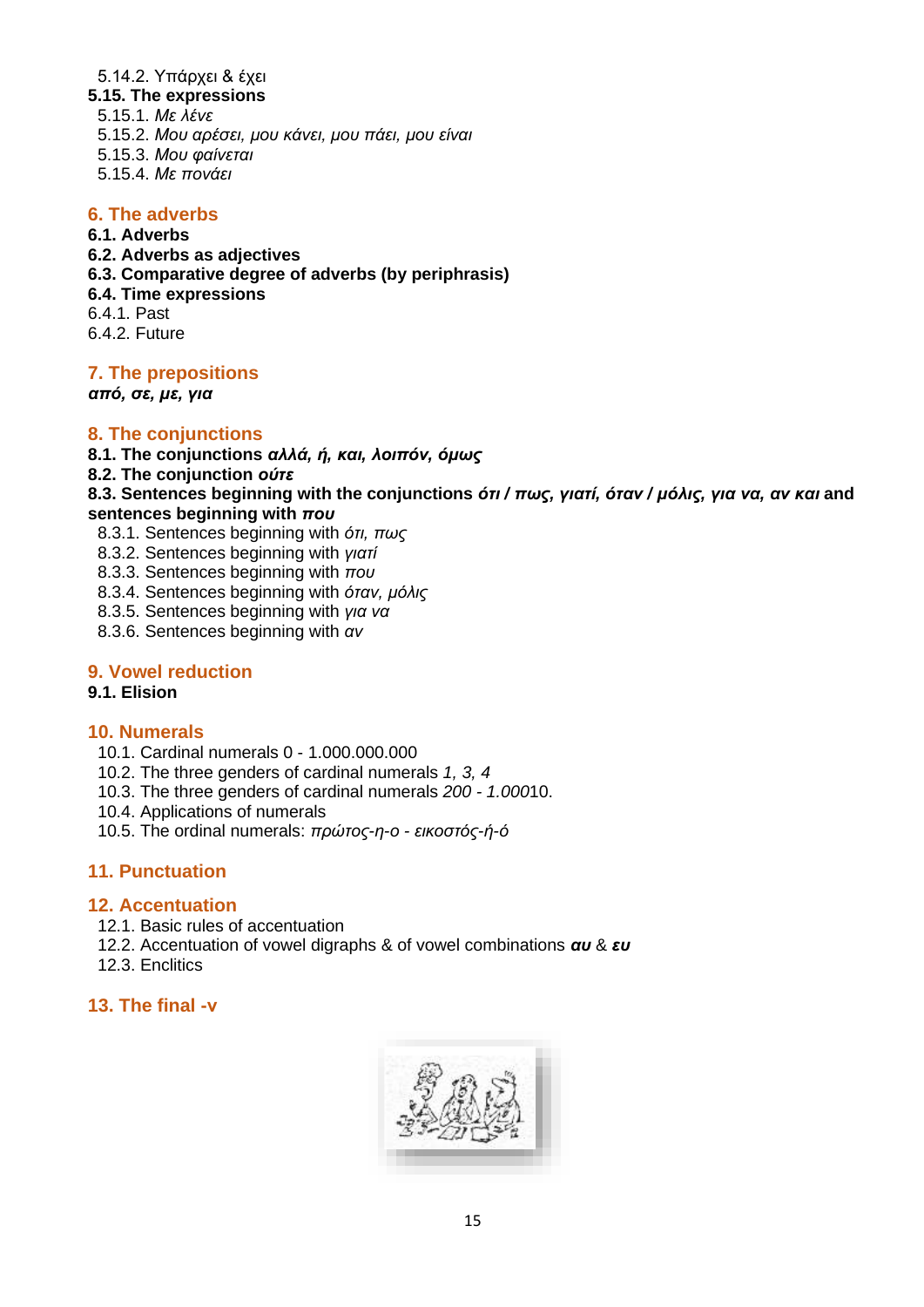### **DISTRIBUTION IN 25 STEPS OF UNITS 1, 2 & 3 STUDENT'S BOOK GREEK FOR YOU A1**

- **- OF 10 BIG THEMATIC UNITS**
- **- OF COMMUNICATION OBJECTIVES**
- **- OF GRAMMAR PHENOMENA**

### **Introductory chapter**

- ✓ **The Greek alphabet**
- **Pronounciation tables**
- **Letter combinations**
- **Types of handwriting**
- **Punctuation**
- **Greek words in foreign languages**



### **Welcome!**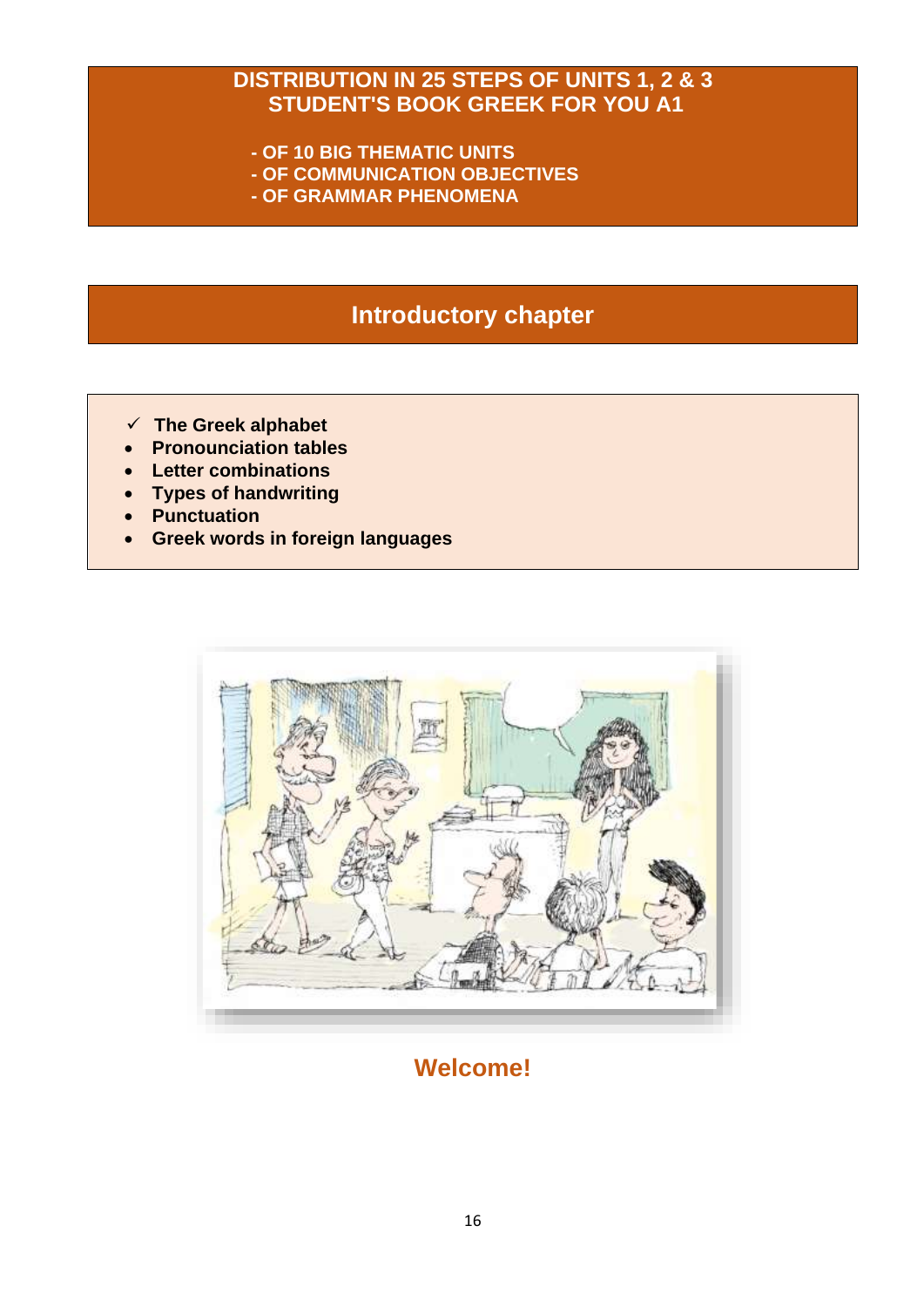### **Unit 1 In Aegina Steps 1 - 8**

|                                                                          | <b>COMMUNICATION TARGETS</b>                                                                       |                          |
|--------------------------------------------------------------------------|----------------------------------------------------------------------------------------------------|--------------------------|
| <b>Identity</b><br><b>Name</b><br>Nationality<br>Occupation<br>Residence | <b>Acquaintances</b><br><b>Greetings</b><br><b>Introductions</b><br>Leisure time<br>Some geography | <b>Culture</b><br>Aegina |

### **Step 1 Welcome to Aegina!**

| <b>Communication targets</b>       | <b>Thematic vocabularies</b> |
|------------------------------------|------------------------------|
| <b>1. SOCIAL RELATIONSHIPS</b>     | Greetings                    |
| 1.1. Acquaintances.                |                              |
| 1.2. Greetings.                    |                              |
| 1.3. Intriduction.                 |                              |
| 1.4. Welcome.                      |                              |
| <b>2. CHARACTERISTICS</b>          |                              |
| 2.1. Identity - Self-presentation. |                              |
|                                    |                              |

| <b>Communication</b>                     | Grammar                                          |
|------------------------------------------|--------------------------------------------------|
| I greet                                  | 1. The definite article $o - \eta - \tau o$      |
| Hello! Goodbye!                          | 2. The three genders of the nouns                |
| I welcome                                | 3. The personal pronoun: εγώ, εσύ, αυτός         |
| Welcome!                                 | 4. The present tense of the verb $\epsilon$ iual |
| $\checkmark$ lintroduce                  | 5. Plural of courtesy εσείς                      |
| This is Philip. Nice to meet you!        | 6. The affirmation vall                          |
| $\checkmark$ I answer with a Yes or a No | The negation όχι, δεν                            |
| - Are you Tamara? - Yes, I am.           | 7. The possessive pronoun <i>µou</i> , oou / oas |
| - No, I am not Tamara.                   | 8. The cardinal numbers 0 - 10                   |
| I say that something is mine or yours    |                                                  |
| My wife. Your house.                     |                                                  |
|                                          |                                                  |

### **Step 2 Portraits**

| <b>Communication targets</b>                      | <b>Thematic vocabularies</b> |
|---------------------------------------------------|------------------------------|
| <b>1. SOCIAL RELATIONSHIPS</b>                    | <b>Nationalities</b>         |
| 1.1. Acquaintances.                               |                              |
| 1.2. Greetings.                                   |                              |
| In the morning, in the afternoon, in the evening. |                              |
| 1.3. Introduction.                                |                              |
| <b>2. CHARACTERISTICS</b>                         |                              |
| 2.1. Identity (Nationality).                      |                              |
| I ask about someone's identity                    |                              |

| <b>Communication</b>            | <b>Grammar</b>                                   |
|---------------------------------|--------------------------------------------------|
| I ask information about someone | <b>Pronouns</b>                                  |
| or something                    | 1. Demonstrative αυτός, αυτή, αυτό               |
| Who is he?                      | <sup>ι</sup> 2. Interrogative ποιος; ποια; ποιο; |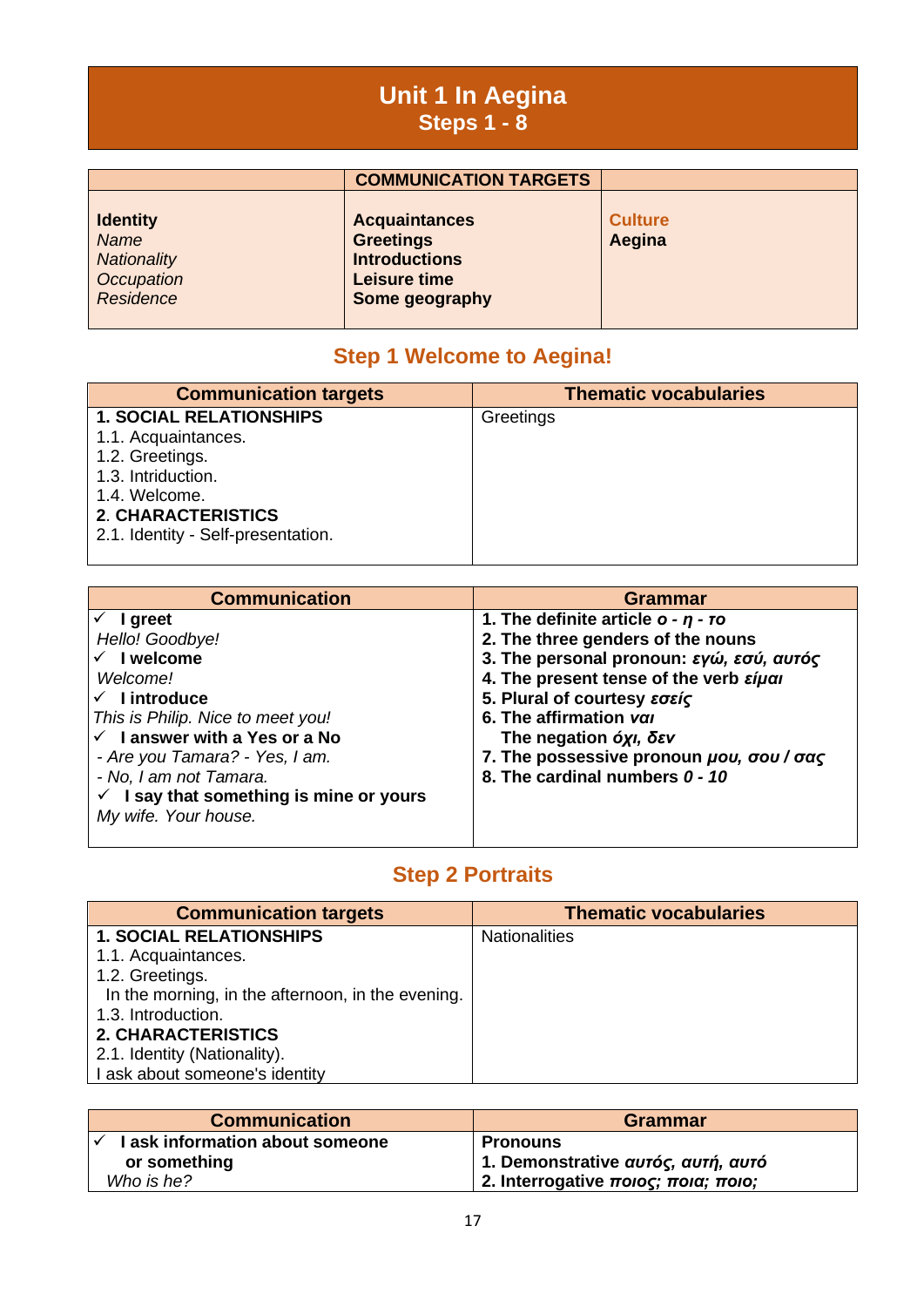| Who is she?                              | 3. Possessive rou, rns, rou |
|------------------------------------------|-----------------------------|
| Who is this child?                       |                             |
| I say my nationality                     |                             |
| I am Greek.                              |                             |
| When do we say good morning, good<br>✓   |                             |
| afternoon                                |                             |
| <b>Lask: This or that?</b>               |                             |
| Is he Greek or French?                   |                             |
| I say that something is his, hers or its |                             |
| Thomas and his house.                    |                             |
| Maral and her house.                     |                             |
|                                          |                             |

## **Step 3 A bit of geography...**

| <b>Communication targets</b>       | <b>Thematic vocabularies</b> |
|------------------------------------|------------------------------|
| 2. CHARACTERISTICS                 | Geographical terms           |
| 2.8. Object ID                     | <b>Celestial bodies</b>      |
| <b>7. GEOGRAPHICAL INFORMATION</b> |                              |
| 7.1. Toponyms - Geographical terms |                              |

| <b>Communication</b>                                                                                                                                                                                                                                  | Grammar                                                                                                                                  |
|-------------------------------------------------------------------------------------------------------------------------------------------------------------------------------------------------------------------------------------------------------|------------------------------------------------------------------------------------------------------------------------------------------|
| I ask and answer questions about the<br>natural environment where we live<br>- What is Nestos, Athens, Olympus?<br>- Nestos is a river, Athens is a city, Olympus<br>is a mountain.<br>I ask what an object is<br>- What is this?<br>- It's a ticket. | 1. The indefinite article: $\epsilon$ vac- $\mu$ ia/ $\mu$ ia- $\epsilon$ va<br>2. The noun endings<br>3. The cardinal numbers $11 - 31$ |

### **Step 4 In class**

| <b>Communication targets</b>         | <b>Thematic vocabularies</b> |
|--------------------------------------|------------------------------|
| <b>1. SOCIAL RELATIONSHIPS</b>       | Countries                    |
| Greetings.                           | Days of the week             |
| <b>2. CHARACTERISTICS</b>            | The computer                 |
| 2.1. Identity (Name, Origin).        |                              |
| 2.8. Object ID                       |                              |
| <b>3. EVERYDAY LIFE</b>              |                              |
| 3.1. Daily activities.               |                              |
| 8. THE TIME - THE WEATHER - THE HOUR |                              |
| 8.1. The week and the days.          |                              |

| <b>Communication</b> |                                                   | <b>Grammar</b>                                                          |  |
|----------------------|---------------------------------------------------|-------------------------------------------------------------------------|--|
|                      | I ask how someone is                              | 1. The accusative case                                                  |  |
|                      | How are you?                                      | • of the definite article $\tau o(v)$ , $\tau n(v)$ , $\tau o$          |  |
|                      | I give answers                                    | of the interrogative pronoun $\pi$ <i>olov</i> ; $\pi$ <i>ola</i> ;     |  |
|                      | Very well, thank you.                             | ποιο;                                                                   |  |
|                      | So and so.                                        | of nouns                                                                |  |
|                      | $\checkmark$ lask the name of a person or a thing | 2. Verbs of conjugation A'                                              |  |
|                      | - What's your name?                               | 3. The expression $\mu \varepsilon \lambda \varepsilon$ v $\varepsilon$ |  |
|                      | - My name is Danae Louri.                         |                                                                         |  |
|                      | - How do you say that in Greek?                   |                                                                         |  |
|                      | - It's called "computer".                         |                                                                         |  |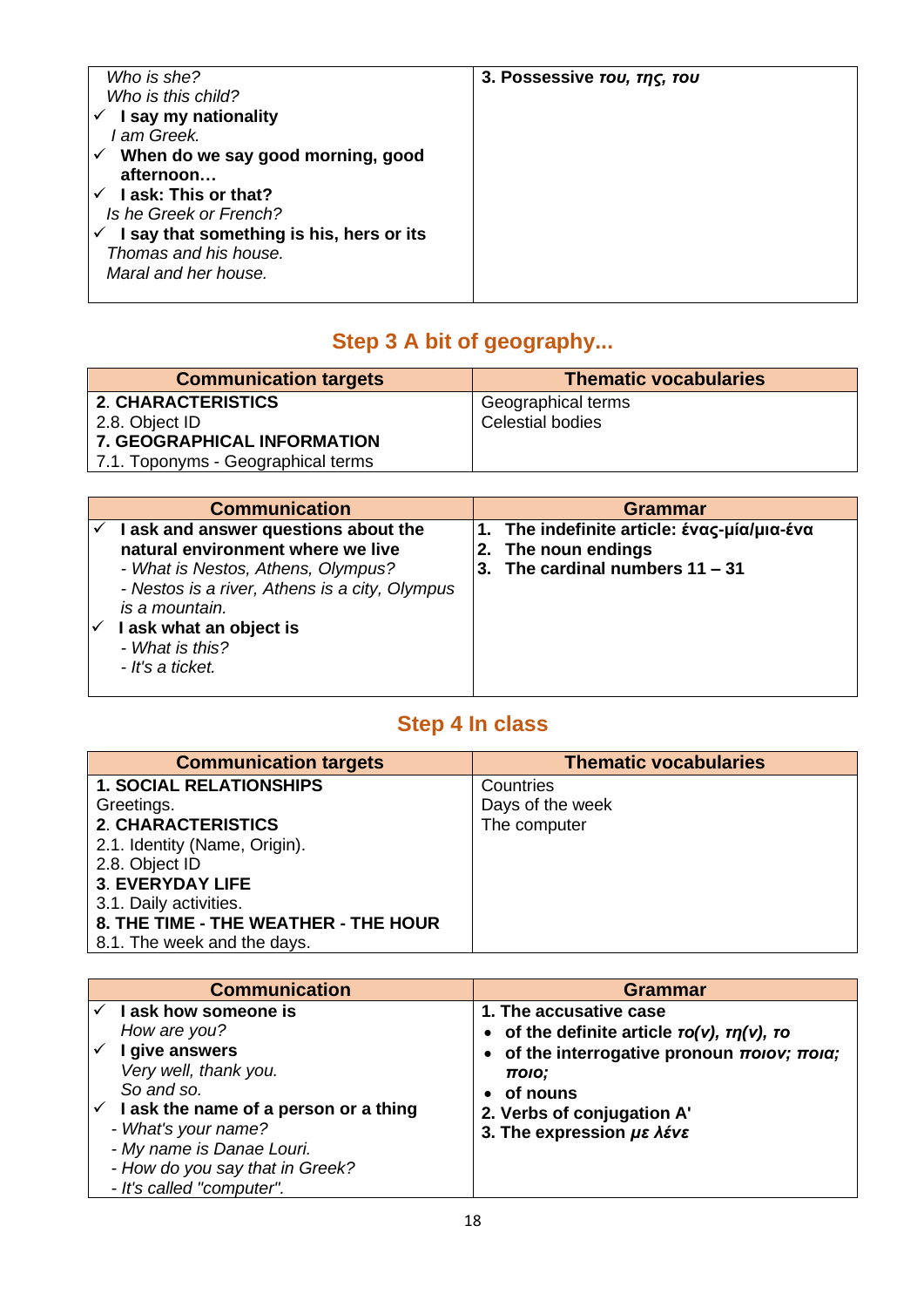| I ask someone where he is from |  |
|--------------------------------|--|
| - Where are you from?          |  |
| - I am from England.           |  |
| I ask what day it is           |  |
| What day is it today?          |  |
| What day will it be tomorrow?  |  |
| What day was it yesterday?     |  |

### **Step 5 Where do you live?**

| <b>Communication targets</b>                  | <b>Thematic vocabularies</b> |
|-----------------------------------------------|------------------------------|
| <b>2. CHARACTERISTICS</b>                     | Things for the class         |
| Place of birth & residence, address, Sistance | Where do you live?           |
| from the city. Phone.                         | Type of residence            |
| 6. IN THE CITY - PLACES IN SPACE -            | Numerals: First - twentieth  |
| <b>DIRECTIONS - INSTRUCTIONS</b>              |                              |
| 6.1. The house - Types of houses.             |                              |

| <b>Communication</b>                       | <b>Grammar</b>                                                 |
|--------------------------------------------|----------------------------------------------------------------|
| $\checkmark$ Lask where someone lives      | 1. The accusative of the indefinite article                    |
| Where do you live?                         | ένα(ν) - μια/μία - ένα                                         |
| What is your address?                      | 2. The preposition $\sigma \epsilon$ + definite article (acc.) |
| I say where I live                         | 3. The accusative of the feminine nouns in -                   |
| I live in Belgium. I live in Athens.       | ος                                                             |
| Near or far away?                          | 4. The verb $\mathcal{E} \mathbf{y} \boldsymbol{\omega}$       |
| I live near the city / far from the city.  | 5. The cardinal numbers 30 - 100                               |
| Type of residence                          | 6. The ordinal numbers                                         |
| I live in a block of flats.                |                                                                |
| On which floor?                            |                                                                |
| On the first floor / on the ground floor.  |                                                                |
| $\checkmark$ lask if someone has something |                                                                |
| Do you have a mobile phone? - Yes, I do.   |                                                                |
| $\checkmark$ lask where someone was born   |                                                                |
| - Where were you born?                     |                                                                |
| - I was born in                            |                                                                |

### **Step 6 Let's get to know each other better**

| <b>Communication targets</b>   | <b>Thematic vocabularies</b> |
|--------------------------------|------------------------------|
| <b>1. SOCIAL RELATIONSHIPS</b> | <b>Professions</b>           |
| 1.1. Acquaintances             |                              |
| <b>2. CHARACTERISTICS</b>      |                              |
| 2.2. Studies, Work, Workplace. |                              |

| <b>Communication</b>                             | <b>Grammar</b>                            |
|--------------------------------------------------|-------------------------------------------|
| $\checkmark$ lask about someone's job or studies | 1. The accusative of the personal pronoun |
| - What's your job?                               | (3rd person)                              |
| - I am a photographer                            | 2. The demonstrative pronoun              |
| - What are you studying? - I am studying         | 3. The possessive pronoun (plural)        |
| literature                                       |                                           |
| $\checkmark$ lask where someone is working       |                                           |
| - Where do you work?                             |                                           |
| - I work for an organisation / a bank /          |                                           |
| a school.                                        |                                           |
| I ask someone if he/she knows someone            |                                           |
| else                                             |                                           |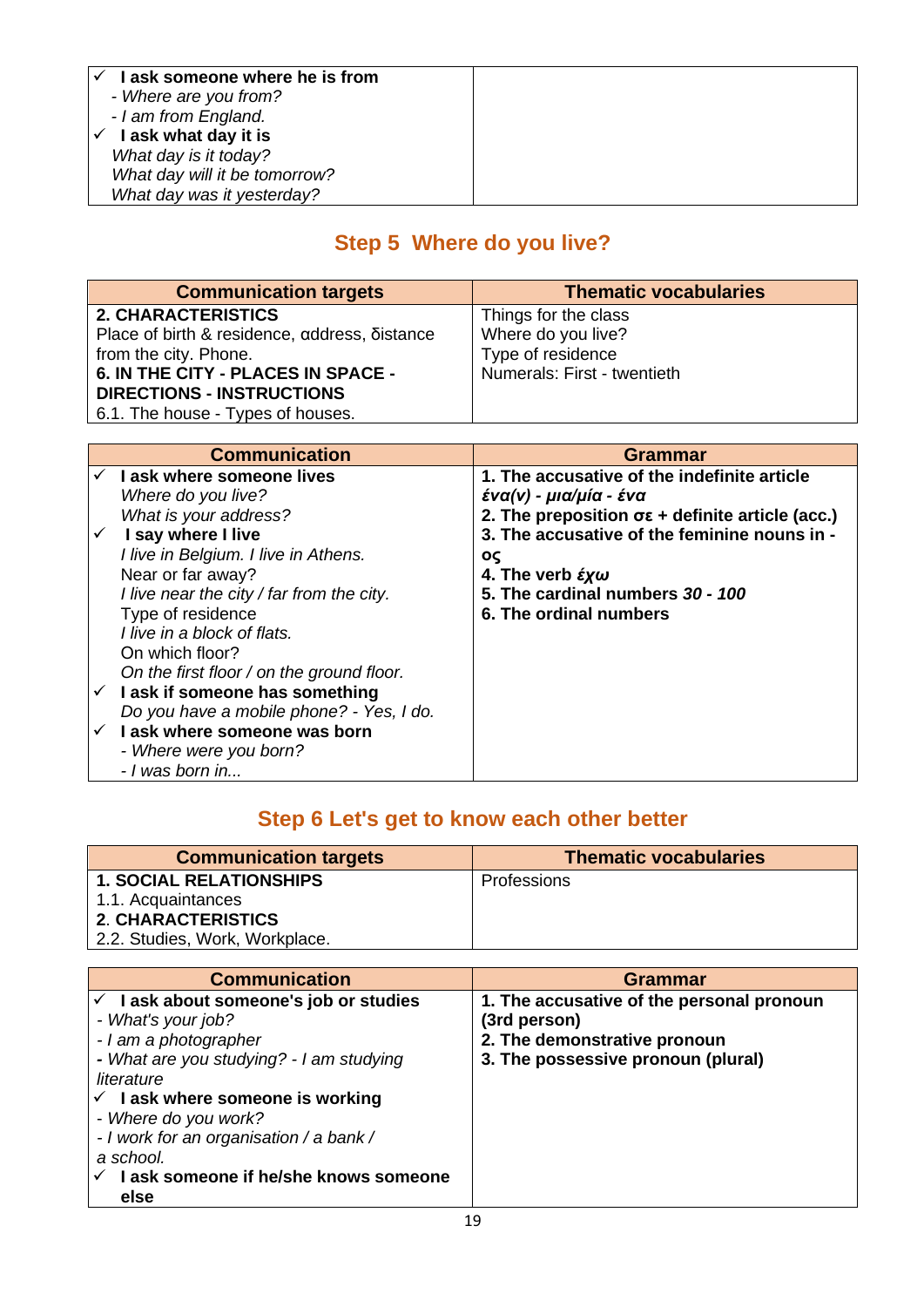| - Do you know Kostas? - Yes, I know him. |  |
|------------------------------------------|--|
| - Do you know Eleni? - Yes, I know her.  |  |

### **Step 7 The magic verb κάνω (to do)**

| <b>Communication targets</b>                | <b>Thematic vocabularies</b> |
|---------------------------------------------|------------------------------|
| <b>3. EVERYDAY LIFE</b>                     | Leisure activities           |
| 3.1. Daily activities.                      |                              |
| 4. FREE TIME                                |                              |
| 4.1. Hobbies, Hobbies, Preferences, Fun.    |                              |
| <b>5. SHOPPING</b>                          |                              |
| 5.4. Transactions (Money).                  |                              |
| 8. THE TIME - THE WEATHER - THE HOUR        |                              |
| 8.3. What's the weather like; (Cold, heat). |                              |

| <b>Communication</b>                               | Grammar                                                                    |
|----------------------------------------------------|----------------------------------------------------------------------------|
| $\checkmark$ lask what someone is doing now / does | 1. The verbs πάω, ακούω                                                    |
| every day                                          | 2. The verbs είμαι, πάω, κάνω, έχω in the                                  |
| - What are you doing now?                          | future tense                                                               |
| - I cycle. - I listen to music.                    | 3. The indefinite pronoun $\kappa \acute{\alpha} \theta \dot{\varepsilon}$ |
| I ask what someone will do in the future           |                                                                            |
| - What will you do on Sunday?                      |                                                                            |
| - I will go skiing.                                |                                                                            |
| $\checkmark$ lask about the weather                |                                                                            |
| - What's the weather like?                         |                                                                            |
| - It is hot / cold.                                |                                                                            |
| $\checkmark$ lask the price of something           |                                                                            |
| - How much does this book cost?                    |                                                                            |
| - It costs ten euros.                              |                                                                            |
| $\checkmark$ I make additions                      |                                                                            |
| - How much is one plus one?                        |                                                                            |
| - It is two.                                       |                                                                            |

### **Step 8 My profile**

| <b>Communication targets</b>                                                                                                                                                                                           | <b>Thematic vocabularies</b> |
|------------------------------------------------------------------------------------------------------------------------------------------------------------------------------------------------------------------------|------------------------------|
| <b>2. CHARACTERISTICS</b><br>2.1. Identity (Name, Origin, Place of Birth &<br>Residence).<br>2.2. Studies, Foreign Languages, Work.<br>2.4. Marital status.<br>4. FREE TIME<br>4.1. Hobbies, Occupations, Preferences. | Identity, hobby.             |

| <b>Communication</b>                                  | Grammar                                |
|-------------------------------------------------------|----------------------------------------|
| $\checkmark$ I say what I like and how much I like it | 1. The expression μου αρέσει           |
| I like dancing very much.                             | 2. Verbs of conjugation B' - 1st class |
| I don't like football at all.                         | μιλάω & μιλώ, αγαπάω & αγαπώ           |
| $\checkmark$ I say what languages I speak             |                                        |
| I speak Greek and English.                            |                                        |
| $\checkmark$ lask if someone likes something          |                                        |
| - Do you like dancing? - Yes, I like dancing.         |                                        |
| - No, I don't like dancing.                           |                                        |
| I ask what someone likes                              |                                        |
| - What do you like doing? - I like reading.           |                                        |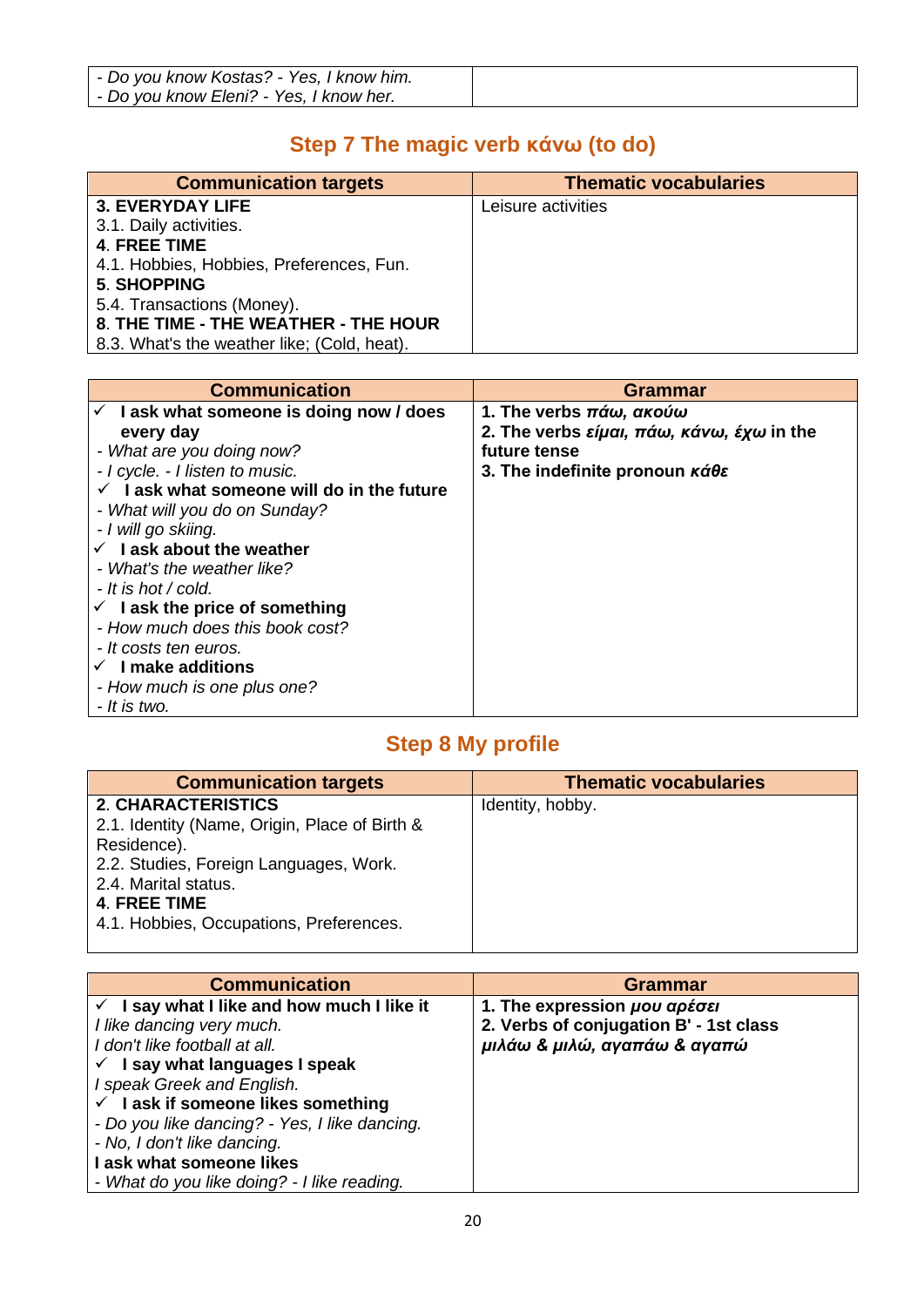### **Reading texts 1 Thematic vocabularies**

Speeches & Exclamations in letters, e-mail

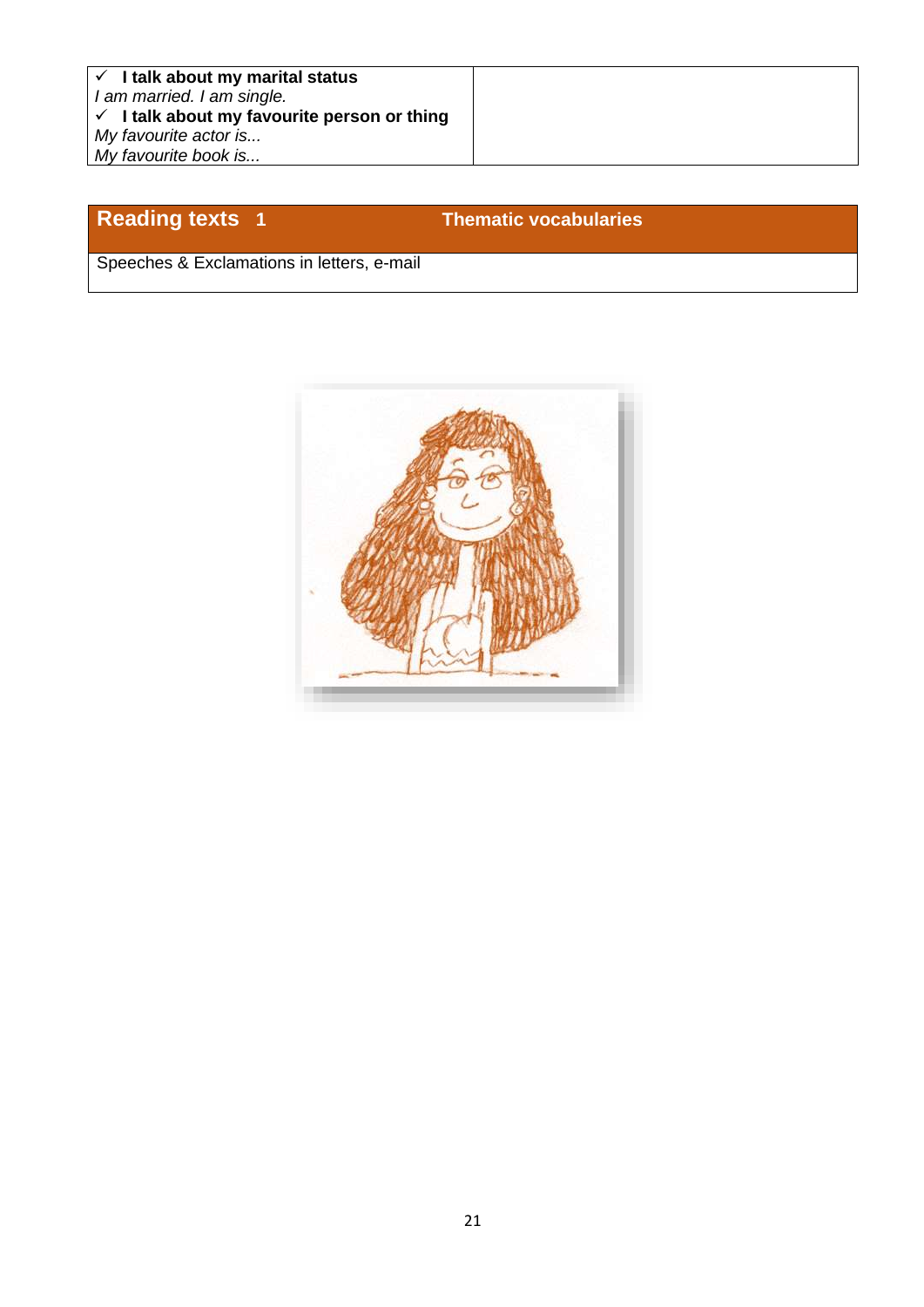### **Unit2 In Greece Steps 9 - 16**

|                                                            | <b>COMMUNICATION TARGETS</b>                                                                           |                                                                        |
|------------------------------------------------------------|--------------------------------------------------------------------------------------------------------|------------------------------------------------------------------------|
| <b>Descriptions</b><br>Country<br>Home<br>Family<br>People | <b>Placing in space</b><br><b>Everyday life</b><br><b>Shopping</b><br>Everyday activities<br>Going out | <b>Culture</b><br>Customs and traditions of<br>Greece<br><b>Wishes</b> |

### **Step 9 What's nearby?**

| <b>Communication targets</b>                       | <b>Thematic vocabularies</b> |
|----------------------------------------------------|------------------------------|
| 6. IN THE CITY - PLACES IN SPACE -                 | <b>Stores</b>                |
| <b>DIRECTIONS - INSTRUCTIONS</b>                   | Shopkeepers                  |
| 6.1. Placements in the space of people / objects.  | In town                      |
| 6.2. In the city (Buildings, Shops, Public paces). | Adverbs of place             |
| <b>5. SHOPPING</b>                                 |                              |
| 5.4. Transactions (Sale / purchase). Product       |                              |
| purchase information.                              |                              |
|                                                    |                              |

| <b>Communication</b>                                                                                                                                                                                                                                                                                                                                                                            | <b>Grammar</b>                                                                                                                                                                                                                           |
|-------------------------------------------------------------------------------------------------------------------------------------------------------------------------------------------------------------------------------------------------------------------------------------------------------------------------------------------------------------------------------------------------|------------------------------------------------------------------------------------------------------------------------------------------------------------------------------------------------------------------------------------------|
| $\checkmark$ lask if there is something somewhere<br>Is there a bakery near here?<br>$\checkmark$ I say where something is located<br>The pharmacy is behind the bank.<br>The book is on the table.<br>$\checkmark$ lask for something<br>- What do you want?<br>- I want a computer<br>$\checkmark$ lask for something in a polite way<br>- What would you like?<br>- I would like a notebook. | 1. The indefinite pronouns:<br>άλλος – άλλη – άλλο<br>κανένας/κανείς – καμία/καμιά - κανένα<br>2. The adverbs of place: μέσα, έξω, μπροστά,<br>πίσω, (ε)πάνω, κάτω, κοντά, μακριά,<br>ανάμεσα, δίπλα<br>3. The third person verb υπάρχει |

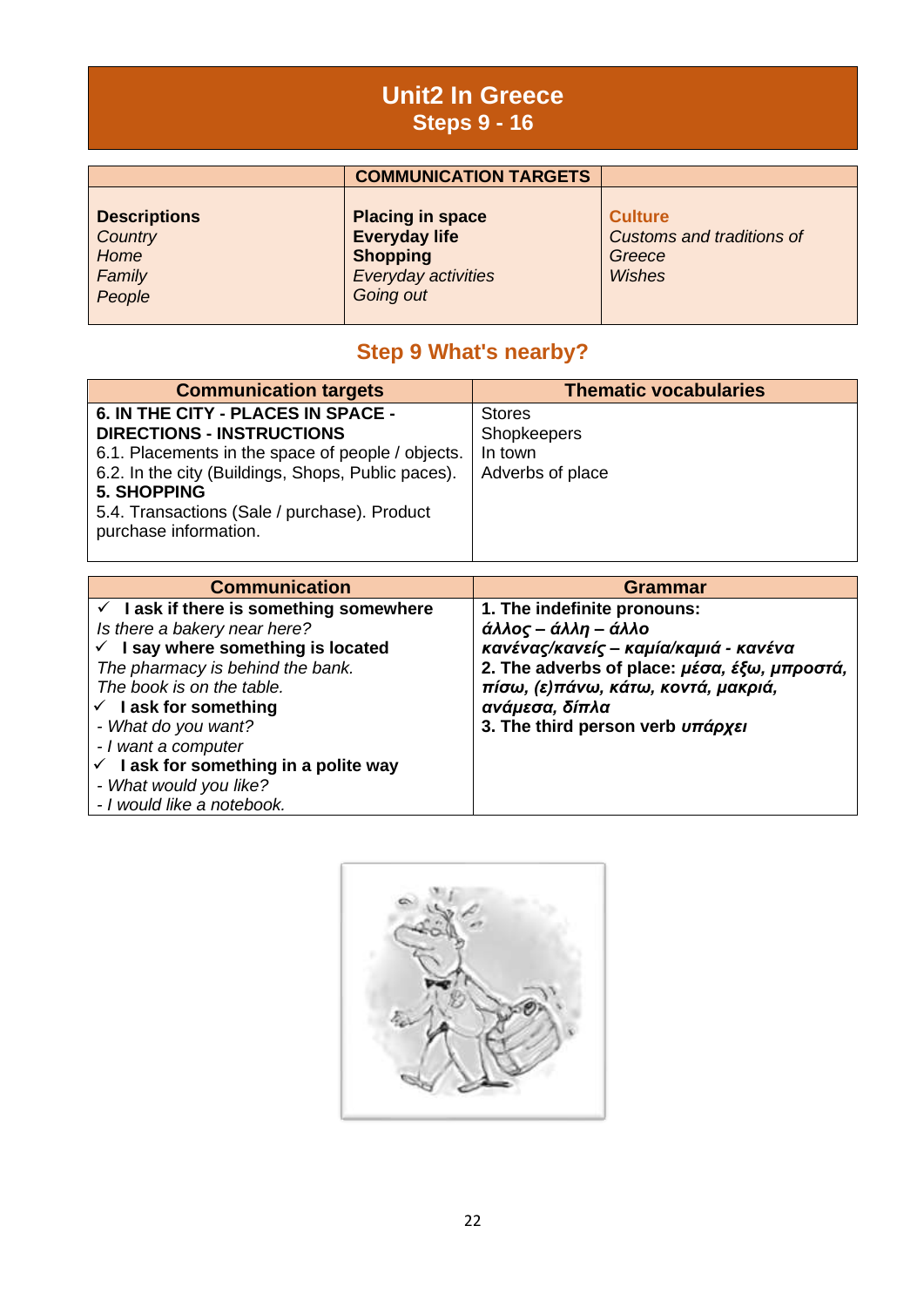### **Step 10 A bit of geography... Greece**

| <b>Communication targets</b>          | <b>Thematic vocabularies</b>           |
|---------------------------------------|----------------------------------------|
| 7. GEOGRAPHICAL INFORMATION           | The colours                            |
| 7.1. Toponyms - Geographical terms.   | Adjectives of colors                   |
| 7.2. Nature description - The colors. | Adjectives of colors of foreign origin |
| 7.3. The countries.                   | Nationality adjectives                 |
| 2. CHARACTERISTICS                    |                                        |
| 2.1. Origin, Citizenship.             |                                        |

| <b>Communication</b>                                   | Grammar                                              |
|--------------------------------------------------------|------------------------------------------------------|
| $\checkmark$ I talk about a country                    | 1. Singular of adjectives ending in: -oc-n-o, -      |
| Greece borders has is (far) from                       | ος-α-ο, -ός-ιά-ό                                     |
| I describe                                             | μικρός-ή-ό, ωραίος-α-ο, μαλακός-ιά-ό                 |
| Nestos is a long river.                                | 2. Adjective & noun agreement                        |
| Greece is a small country.                             | ο μικρός ποταμός, ο καλός μαθητής                    |
| Olympos is a tall mountain.                            | 3. Plural of neuter nouns ending in -o, -I           |
| $\checkmark$ I talk about my origin and my citizenship | 4. Plural of neuter adjectives ending in: - oc-      |
| My origin is French but I am a Belgian citizen.        | η-ο, -ος-α-ο, -ός-ιά-ό                               |
| <b>Colours</b>                                         | μικρό – <b>μικρά,</b> ωραίο – <b>ωραία,</b> μαλακό - |
| - What colour is the                                   | μαλακά                                               |
| - He/She/It is red.                                    | 5. The cardinal numbers 100 - 1999                   |

### **Step 11 A greengrocer's store on a boat**

| <b>Communication targets</b>                  | <b>Thematic vocabularies</b> |
|-----------------------------------------------|------------------------------|
| 5. SHOPPING                                   | The fruits                   |
| 5.1. Types of stores.                         | The vegetables               |
| 5.2. Grocery shopping (part one).             |                              |
| 5.4. Transactions (Sale / purchase / payment. |                              |
| Money)                                        |                              |

| <b>Communication</b>                              | <b>Grammar</b>                                                                           |
|---------------------------------------------------|------------------------------------------------------------------------------------------|
| $\checkmark$ lask about the price of a product    | 1. The plural of the definite article, the                                               |
| How much is a kilo of watermelon?                 | masculine nouns in - $\alpha\varsigma$ , - $\eta\varsigma$ , - $\alpha\varsigma$ and the |
| How much is a kilo of aubergines?                 | feminine nouns in $-a$ , $-n$ , $-o\varsigma$                                            |
| $\checkmark$ lask about the quantity              | 2. The expression µou apέσουν                                                            |
| - How many bottles of juice are there in the      | 3. The indefinite indeclinable pronouns: $\kappa \acute{\alpha} \tau_l$ ,                |
| fridge?                                           | τίποτε / τίποτα                                                                          |
| - There are three bottles of juice.               | 4. The interrogative pronoun: $\pi\acute{o}\sigma$ oc; $\pi\acute{o}\sigma\eta$ ;        |
| $\forall$ Transactions at the cashier             | πόσο;                                                                                    |
| Have you got any change?                          | 5. The plural of the indefinite and                                                      |
| Here is your change.                              | interrogative pronouns:                                                                  |
| $\checkmark$ lask if somebody wants anything else | άλλος-η-ο άλλοι – άλλες – άλλα                                                           |
| - Do you want anything else?                      | ποιος-α-ο; ποιοι; ποιες; ποια;                                                           |
| - No, I want nothing else.                        | 6. The three genders of the cardinal                                                     |
|                                                   | numbers 1, 3, 4                                                                          |

### **Step 12 The fridge is empty!**

| <b>Communication targets</b> | <b>Thematic vocabularies</b>    |
|------------------------------|---------------------------------|
| <b>5. SHOPPING</b>           | The sections of the supermarket |
| 5.1. Types of stores.        | Supermarket products            |
| The kiosk                    | Quantities / Dividends          |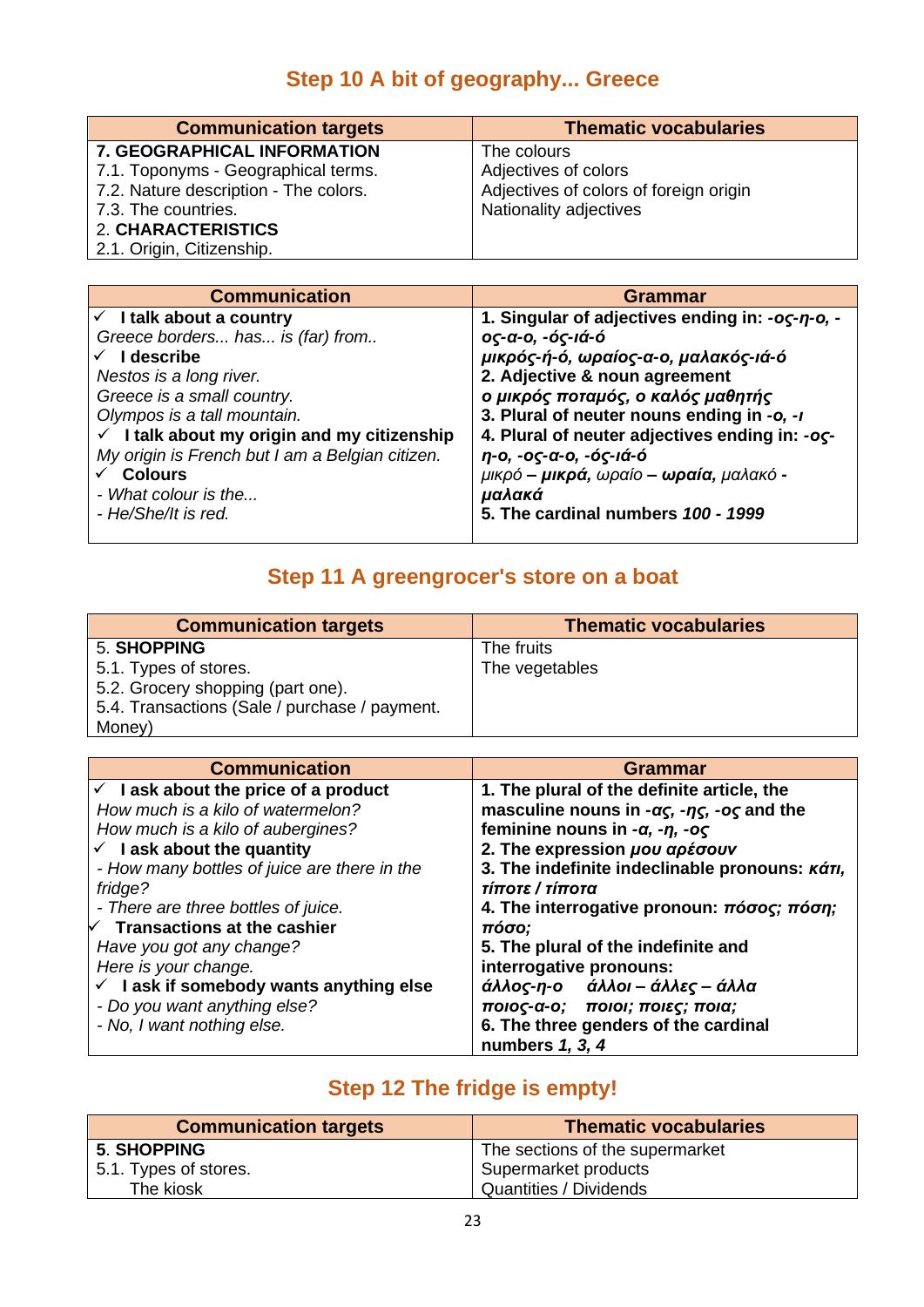| 5.2. Grocery shopping (part 2).      | At the butcher |
|--------------------------------------|----------------|
| Quantities                           | The coins      |
| 5.4. Transactions. Product purchase  | The banknotes  |
| information. The money. The weights. | The weights    |

| <b>Communication</b>                             | Grammar                                              |
|--------------------------------------------------|------------------------------------------------------|
| I ask why                                        | 1. Sentences that begin with yiari                   |
| - Why are the shops closed?                      | 2. Neuter nouns ending in $-\mu\alpha$               |
| - Because today it's a holiday.                  | το κατάστημα – τα καταστήματα                        |
| $\checkmark$ I give a reason why                 | 3. The adjective $\pi$ oλύς - $\pi$ oλλή - $\pi$ oλύ |
| I'll go to the kiosk because I want to buy       |                                                      |
| a newspaper.                                     |                                                      |
| $\vee$ I say that there is something (somewhere) |                                                      |
| There is milk in the fridge.                     |                                                      |
| $\checkmark$ I specify the quantity that I want  |                                                      |
| I want a slice of bread.                         |                                                      |
| I would like a bottle of water                   |                                                      |

### **Step 13 With the family**

| <b>Communication targets</b>                 | <b>Thematic vocabularies</b>    |
|----------------------------------------------|---------------------------------|
| 2. CHARACTERISTICS                           | The family. Members.            |
| 2.1. Identity                                | Person description. Adjectives. |
| Age                                          |                                 |
| 2.3. The family - Family relationships.      |                                 |
| 2.5. External appearance (face / body        |                                 |
| characteristics).                            |                                 |
| 2.6. Character - Personality (Few elements). |                                 |
| 6. IN THE CITY - PLACES IN SPACE -           |                                 |
| <b>DIRECTIONS - INSTRUCTIONS</b>             |                                 |
| 6.8. Property (object)                       |                                 |

| <b>Communication</b>                             | Grammar                                      |
|--------------------------------------------------|----------------------------------------------|
| $\checkmark$ I talk about my family              | 1. The genitive case of articles, nouns      |
| I have a daughter and a son.                     | and adjectives                               |
| $\checkmark$ I describe a person                 | 2. Masculine nouns in -ας/-άδες & -ούς/-     |
| He has dark hair and black eyes.                 | ούδες and feminine nouns in -ά/-άδες         |
| He has dark hair.                                | ο μπαμπάς - οι μπαμπάδες, ο παππούς - οι     |
| $\vee$ I ask to whom something belongs           | παππούδες, η γιαγιά – οι γιαγιάδες           |
| - Whose is this house?                           | 3. The possessive pronoun (many              |
| - It's Stefanos' house.                          | possessions) τα σπίτια μου, τα σπίτις μας    |
| $\checkmark$ lask about somebody's age           | 4. The genitive case of the cardinal numbers |
| - How old are you?                               | 1, 3, 4                                      |
| - I am twenty-three years old.                   |                                              |
| $\checkmark$ Wishes addressed via another family |                                              |
| member                                           |                                              |
| Congratulations! (on your child's birth)         |                                              |
| Congratulations! (on your children's birth       |                                              |
| or wedding)                                      |                                              |

### **Step 14 At "Maridaki"**

| <b>Communication targets</b>                  | <b>Thematic vocabularies</b> |
|-----------------------------------------------|------------------------------|
| <b>4. FREE TIME</b>                           | Restaurant price list        |
| 4.2. At home. (Invitations, Gifts)            | Time                         |
| 4.3. Outside the house. Food in a restaurant. |                              |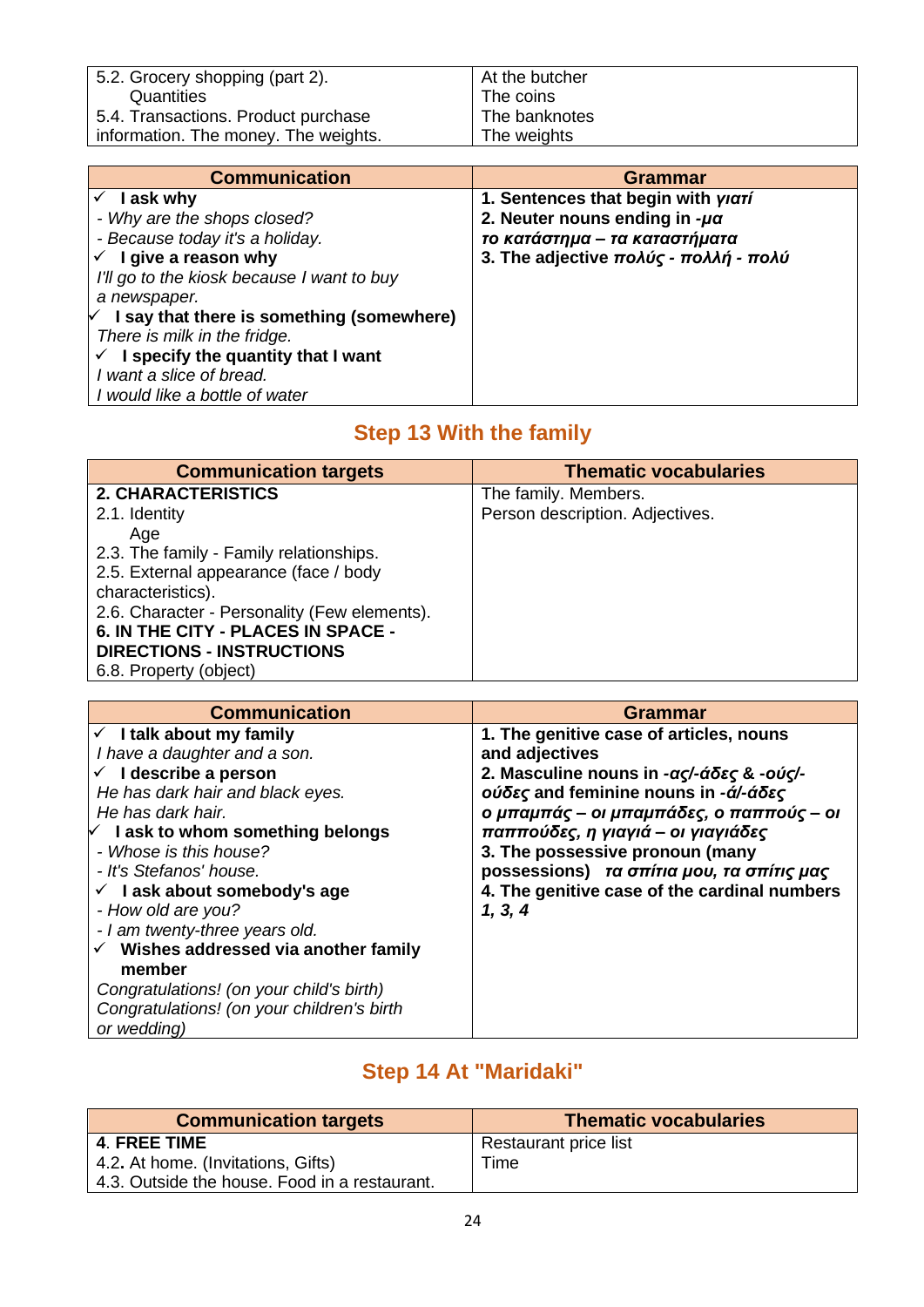| Fun. Wishes.<br>$\mid$ 8. THE TIME - THE WEATHER - THE HOUR<br>8.4.<br>⊤Time |  |
|------------------------------------------------------------------------------|--|
|                                                                              |  |

| <b>Communication</b>                                  | Grammar                                                                                                |
|-------------------------------------------------------|--------------------------------------------------------------------------------------------------------|
| I order at a restaurant                               | 1. The verbs of conjugation B' - 2nd class                                                             |
| I would like a portion of stuffed tomatoes.           | καλώ, προσκαλώ, αργώ                                                                                   |
| I want a bottle / glass of white wine.                | 2. The verbs λέω, τρώω                                                                                 |
| $\checkmark$ I tell the time                          | 3. Neuter nouns ending in -oc                                                                          |
| - What time is it? - It is one o'clock/three o'clock. | το δάσος – <b>τα δάση,</b> το μέρος – <b>τα μέρη</b>                                                   |
| $\sqrt{ }$ I invite somebody                          | 4. The indefinite pronoun $\acute{o}$ <i>Aoc - <math>\acute{o}</math>An - <math>\acute{o}</math>Ao</i> |
| I invite you to my birthday on Saturday, at eight     | <b>5. Elision σε ακούω = σ' ακούω</b>                                                                  |
| o'clock.                                              | 6. The accusative case of the personal                                                                 |
| $\checkmark$ Wishes for someone who is celebrating    | pronoun                                                                                                |
| I wish you "Happy birthday!" / "Many happy            | 7. The vocative case                                                                                   |
| returns!                                              |                                                                                                        |
| Happy birthday! / Congratulations!                    |                                                                                                        |

### **Step 15 Shall we go shopping?**

| <b>Communication targets</b>         | <b>Thematic vocabularies</b> |
|--------------------------------------|------------------------------|
| <b>5. SHOPPING</b>                   | Clothes                      |
| 5.3. Consumer shopping (The sizes).  | The shoes                    |
| 8. THE TIME - THE WEATHER - THE HOUR | The accessories              |
| 8.2. Seasons and months - Dates      | Time - The seasons           |
|                                      | The months - Dates           |

| <b>Communication</b>                          | Grammar                                                            |
|-----------------------------------------------|--------------------------------------------------------------------|
| $\checkmark$ I say the date                   | 1. Verbs in -oual                                                  |
| - What is the date today?                     | έρχομαι, χρειάζομαι, λέγομαι, βρίσκομαι                            |
| - It's the fourteenth of January              | 2. The expressions: μου πάει, μου κάνει, μου                       |
| $\checkmark$ I say that I need something      | είναι                                                              |
| I need a dress.                               | 3. Sentences that begin with $\frac{\partial \eta}{\partial \eta}$ |
| $\vee$ I compare                              | 4. The conjunction ours                                            |
| The beige trousers are nicer than the white   | 5. The genitive case of neuter nouns in $-\mu\alpha$               |
| ones. They are the best!                      | 6. The secondary degrees of adjectives                             |
| I ask about someone's size<br>✓               | by periphrasis επιθέτων μεγάλος - πιο                              |
| - What size do you wear?                      | μεγάλος – ο πιο μεγάλος                                            |
| - I wear size 46.                             | 7. Adjectives in -úς-ιά-ú                                          |
| $\forall$ I say if something suits me or not  | μακρύς – μακριά - μακρύ                                            |
| This is too big for me.                       |                                                                    |
| This doesn't fit me. This suits me well!      |                                                                    |
| $\vee$ I express my opinion about something   |                                                                    |
| I say / think / believe that it is expensive. |                                                                    |
|                                               |                                                                    |

### **Step 16 At Thomas' house**

| <b>Communication targets</b>               | <b>Thematic vocabularies</b>             |
|--------------------------------------------|------------------------------------------|
| <b>2. CHARACTERISTICS</b>                  | The house - The rooms - The other places |
| 2.1. Year of birth.                        | Furniture and other household items      |
| <b>3. EVERYDAY LIFE</b>                    | The electrical items                     |
| 3.2. Daily routine (The household chores). | The housework                            |
| 3.3. Daily body care.                      | The daily routine                        |
| <b>4. FREE TIME</b>                        | The meals of the day                     |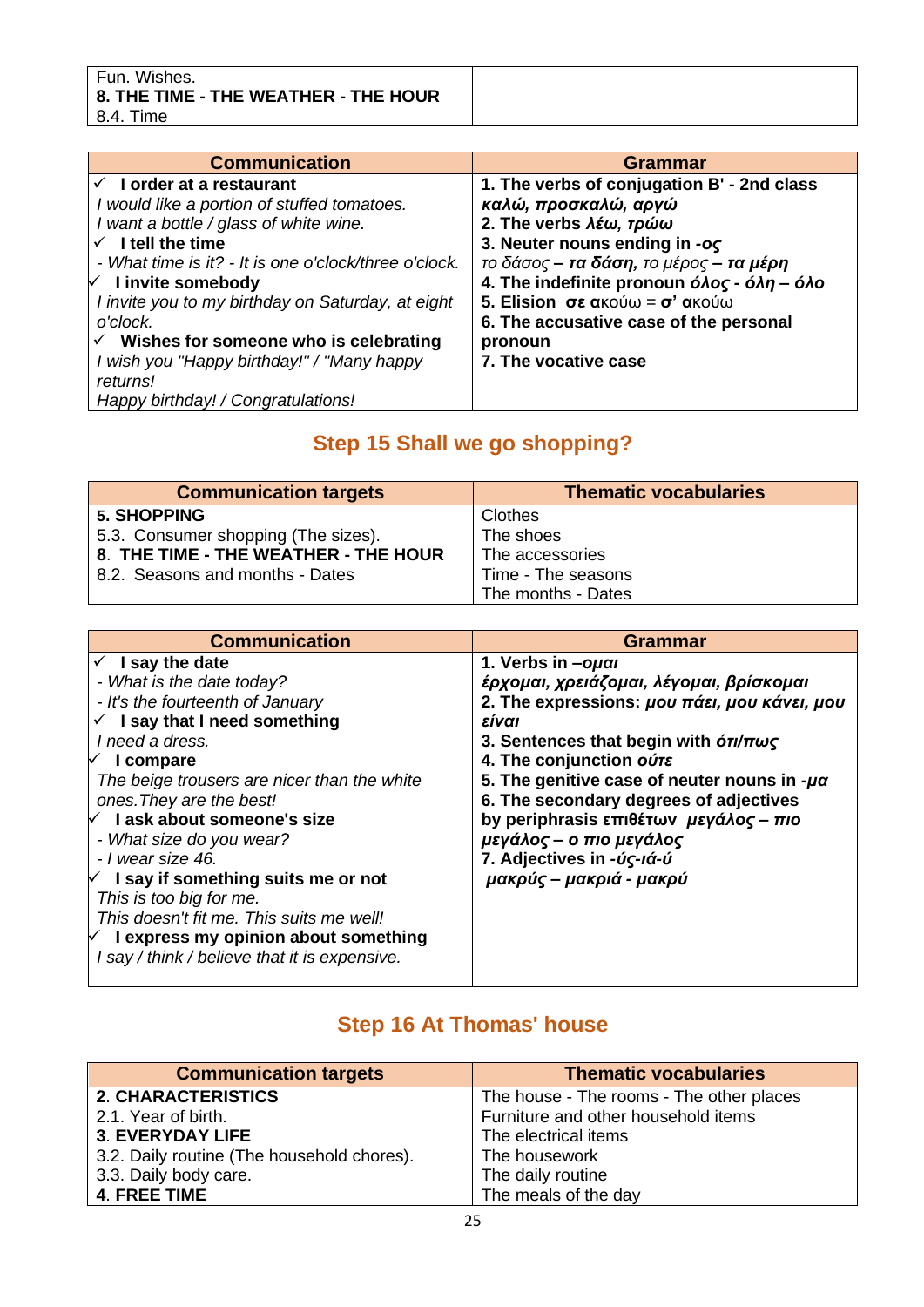| 4.1. Hobby. Occupations. Preferences. Fun.<br>4.2. At home (Invitations, Cooking). | I set the table |
|------------------------------------------------------------------------------------|-----------------|
|                                                                                    |                 |
| <b>5. SHOPPING</b>                                                                 |                 |
| 4.4. I express my opinion on something                                             |                 |
| 6. IN THE CITY - PLACES IN SPACE -                                                 |                 |
| <b>DIRECTIONS - INSTRUCTIONS</b>                                                   |                 |
| 6.3. The house (Indoors / outdoors).                                               |                 |
| 6.4. Residential equipment (Furniture, Electrical                                  |                 |
| items, Kitchenware).                                                               |                 |
| 8. THE TIME - THE WEATHER - THE HOUR                                               |                 |
| 8.5. The years. Chronologies.                                                      |                 |

| <b>Communication</b>                            | <b>Grammar</b>                                            |
|-------------------------------------------------|-----------------------------------------------------------|
| I describe the parts of the house and its       | 1. Masc. nouns in $-\xi\zeta$                             |
| furniture                                       | ο καναπές – οι καναπέδες                                  |
| My house has a living room.                     | Fem. nouns in - $\sigma\eta$ , - $\xi\eta$ , - $\psi\eta$ |
| There is a bookcase in the sitting room.        | η τάξη – οι τάξεις                                        |
| $\checkmark$ I say what year something happened | 2. The neuter noun TO $\phi\omega\zeta$                   |
| I've had this house since 2007.                 | 3. Subjunctive A                                          |
| $\forall$ I say what I like to do               | 4. Adverbs used as adjectives                             |
| I like working, dancing                         | ο επάνω όροφος                                            |
| $\sqrt{ }$ I set the table                      | 5. The genitive case of the personal pronoun              |
| set the table. I put the plates                 | 6. The cardinal numbers 1.000 - 2.000.000                 |
| $\forall$ I wish "bon appetit"                  |                                                           |
| Bon appetit!                                    |                                                           |

### **Reading texts 2 Thematic vocabularies**

Greetings. Greek wishes for every occasion.

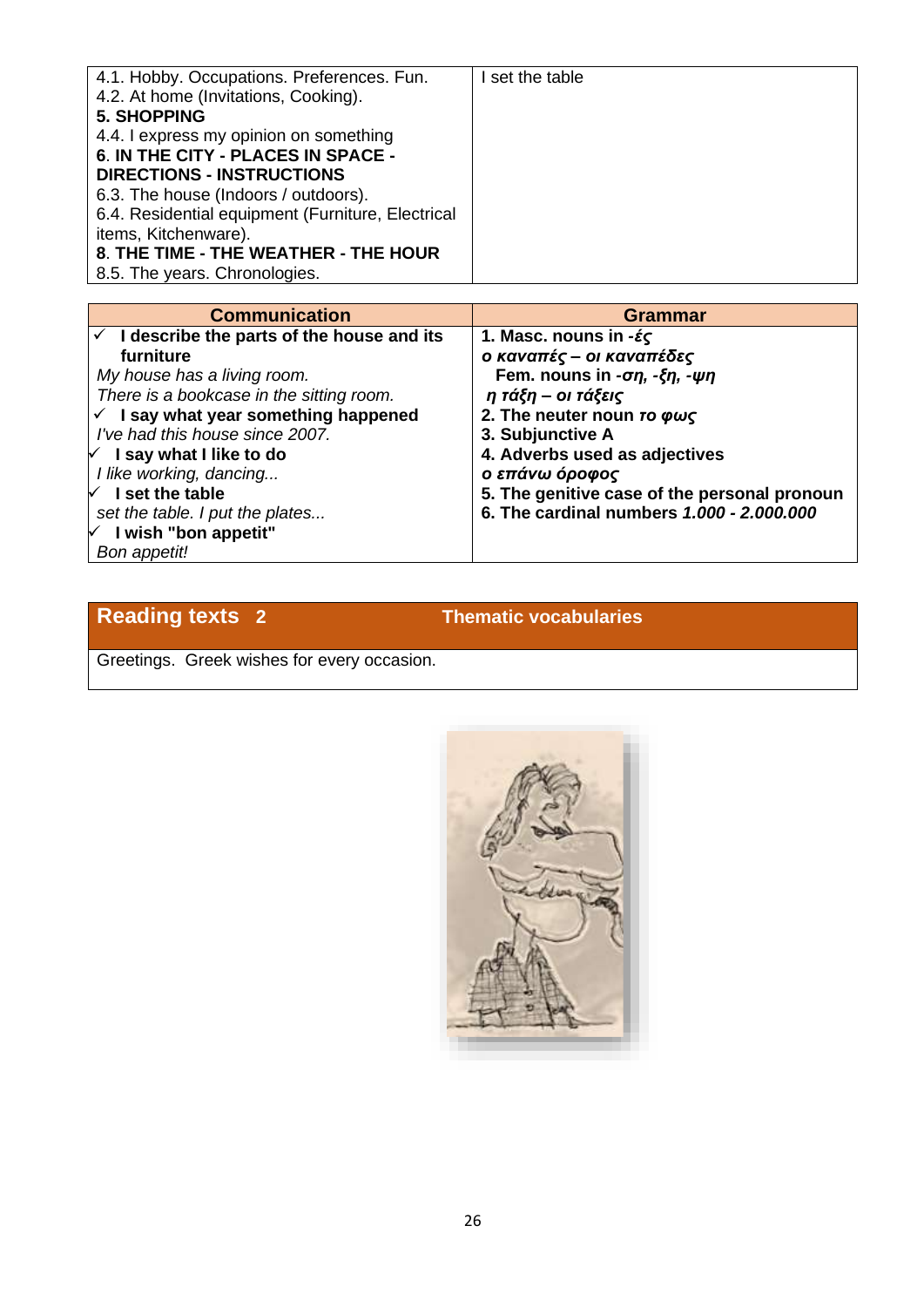### **Unit 3 In the city Steps 17 - 25**

|                                                                                        | <b>COMMUNICATION TARGETS</b>                                                      |                                                                                 |
|----------------------------------------------------------------------------------------|-----------------------------------------------------------------------------------|---------------------------------------------------------------------------------|
| <b>Moving around</b><br>In the city<br>Travelling<br>On the road in the car<br>Weather | <b>Public services</b><br><b>Health</b><br><b>Looking for</b><br>a job<br>a house | <b>Culture</b><br><b>Customs and traditions of</b><br>Greece<br><b>Proverbs</b> |

### **Step 17 It was a wonderful evening!**

| <b>Communication targets</b>                                                                                                                                            | <b>Thematic vocabularies</b>                  |
|-------------------------------------------------------------------------------------------------------------------------------------------------------------------------|-----------------------------------------------|
| <b>3. EVERYDAY LIFE</b><br>3.4. Workplace (Change of job. I start a<br>business).<br><b>4. FREE TIME - VIEWS - DESCRIPTIONS</b><br>4.2. At home (Invitations. Cooking). | Party description: Verbs in past simple tense |

| <b>Communication</b>                                | <b>Grammar</b>                                                                                            |
|-----------------------------------------------------|-----------------------------------------------------------------------------------------------------------|
| $\checkmark$ I describe actions in the past         | 1. Simple past of conjugation A' verbs                                                                    |
| Yesterday everything was very nice.                 | $\varphi$ τάνω – έφτασα, παίζω – έπαιξα, χορεύω -                                                         |
| We had dinner, we drank, we danced                  | χόρεψα                                                                                                    |
| $\checkmark$ I describe actions that define other   | 2. Simple past of the verbs: $\epsilon$ iµai – ήµouv,                                                     |
| actions temporally                                  | έχω - <b>είχα</b>                                                                                         |
| When I'm hungry, I eat a salad.                     | 3. Simple past of the verbs: $\kappa \acute{\alpha} v \omega - \acute{\epsilon} \kappa \alpha v \alpha$ , |
| As soon as I saw the presents, I said thank you.    | περιμένω - περίμενα                                                                                       |
| $\checkmark$ I wish someone who is sick to get well | 4. Simple past of the irregular verbs: $\beta \lambda \epsilon \pi \omega$ –                              |
| (I wish you to) get well! Get well!                 | $\epsilon$ ίδα, λέω – είπα, μένω – έμεινα, παίρνω –                                                       |
|                                                     | $πήρα$ , πάω – πήγα, πίνω – ήπια, τρώω –                                                                  |
|                                                     | έφαγα, φεύγω - έφυγα                                                                                      |
|                                                     | 5. Sentences that begin with <i>órav</i> , <i>µóλiς</i>                                                   |
|                                                     | 6. Time expressions χτες, προχτές, πέρσι,                                                                 |
|                                                     | πρόπερσι, την περασμένη εβδομάδα, τον                                                                     |
|                                                     | περασμένο αιώνα                                                                                           |

### **Step 18 The weather has changed!**

| <b>Communication targets</b>         | <b>Thematic vocabularies</b>  |
|--------------------------------------|-------------------------------|
| 8. THE TIME - THE WEATHER - THE HOUR | The weather. Weather forecast |
| 8.3. a. The weather has changed!     |                               |
| c. Weather and suitable clothes.     |                               |

| <b>Communication</b>                  | Grammar                                                                                          |
|---------------------------------------|--------------------------------------------------------------------------------------------------|
| $\checkmark$ I talk about the weather | Simple past of the irregular verbs:                                                              |
| It snowed last night.                 | $\beta$ άζω – έβαλα, βγαίνω – βγήκα, βρίσκω –                                                    |
| The temperature was below zero.       | βρήκα, γίνομαι - έγινα, δίνω - έδωσα, έρχομαι<br>- ήρθα, μπαίνω - μπήκα, προλαβαίνω -<br>πρόλαβα |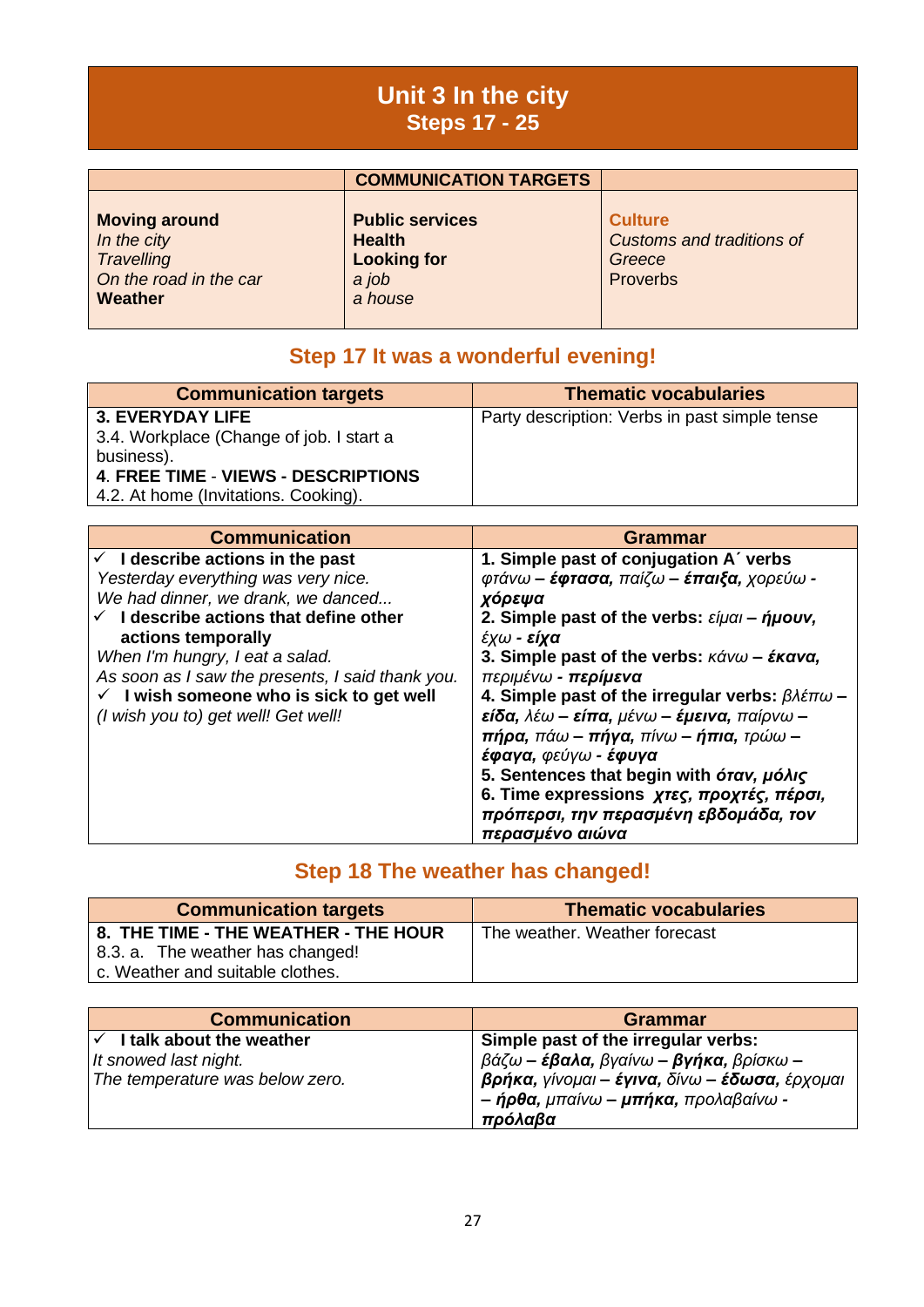### **Step 19 What is your story?**

| <b>Communication targets</b>                         | <b>Thematic vocabularies</b>                      |
|------------------------------------------------------|---------------------------------------------------|
| 2. CHARACTERISTICS                                   | Description of my life. Verbs in the past simple. |
| 2.7. Personal life. Relationships.                   | Description of successive misfortunes and         |
| <b>3. EVERYDAY LIFE</b>                              | damages.                                          |
| 3.1. Daily activities. Description of daily routine. | Verbs in the past simple.                         |
| An adventure, a damage.                              | Feelings.                                         |
| 6. IN THE CITY - PLACES IN SPACE -                   |                                                   |
| <b>DIRECTIONS - INSTRUCTIONS</b>                     |                                                   |
| 6.9. Damages. Repairs                                |                                                   |

| <b>Communication</b>                   | <b>Grammar</b>                                |
|----------------------------------------|-----------------------------------------------|
| I explain something with an additional | 1. Simple past of conjugation B' verbs        |
| sentence                               | αγαπάω (ώ) – αγάπησα, αργώ – άργησα,          |
| The man who is dancing is my husband.  | φοράω (ώ) - φόρεσα, καλώ - κάλεσα, γελάω      |
| I compare two actions                  | $($ ώ) – γέλασα, φυσάω $($ ώ) – φύσηξα, φυλάω |
| I like cinema more than theatre.       | $($ ώ) - φύλαξα                               |
| I play chess better than Antonis.      | 2. Simple past of the irregular verbs:        |
|                                        | μαθαίνω – έμαθα, παθαίνω – έπαθα, πεθαίνω –   |
|                                        | πέθανα, ξέρω – ήξερα, ανεβαίνω – ανέβηκα,     |
|                                        | κατεβαίνω - κατέβηκα, κάθομαι - κάθισα        |
|                                        | 3. The verb θέλω in the past tense            |
|                                        | 4. Sentences that begin with $\pi o\upsilon$  |
|                                        | 5. Comparative degree of adverbs              |
|                                        | (by periphrasis)                              |
|                                        | μακριά – πιο μακριά, εύκολα – πιο εύκολα,     |
|                                        | πολύ – πιο πολύ                               |

## **Step 20 A walk in Athens**

| <b>Communication targets</b>                | <b>Thematic vocabularies</b>     |
|---------------------------------------------|----------------------------------|
| <b>3. EVERYDAY LIFE</b>                     | Means of transport.              |
| 3.5. Movements. Means of transport. By what | Directions for public transport. |
| means will I go?                            |                                  |
| <b>4. FREE TIME - VIEWS - DESCRIPTIONS</b>  |                                  |
| 4.3. Outside the house. Walk in the city.   |                                  |
| 4.9. Descriptions. Plans for the future.    |                                  |
| 6. IN THE CITY - PLACES IN SPACE -          |                                  |
| <b>DIRECTIONS - INSTRUCTIONS</b>            |                                  |
| 6.6. Directions for directions. (How to get |                                  |
| somewhere) By subway / By bus               |                                  |
| 8. THE TIME - THE WEATHER - THE HOUR -      |                                  |
| <b>WORKING HOURS</b>                        |                                  |
| 8. 4. Hours.                                |                                  |

| <b>Communication</b>                                  | Grammar                                      |
|-------------------------------------------------------|----------------------------------------------|
| $\sqrt{ }$ I describe actions in the future           | 1. The simple future of conjugation A' verbs |
| Tomorrow I will take the metro and I will go to the   | αρχίζω – θα αρχίσω, γράφω – θα γράψω,        |
| city centre.                                          | ανοίγω – θα ανοίξω                           |
| $\checkmark$ I give directions for using the means of | 2. The simple future of conjugation B' verbs |
| transport                                             | αγαπάω (ώ) – θα αγαπήσω, αργώ – θα           |
| You will take the metro, you will get off             | αργήσω, φοράω (ώ) - θα φορέσω, καλώ - θα     |
| at the bus stop                                       | καλέσω, γελάω (ώ) - θα γελάσω, φυσάω (ώ) -   |
|                                                       | θα φυσήξω, φυλάω (ώ) – θα φυλάξω             |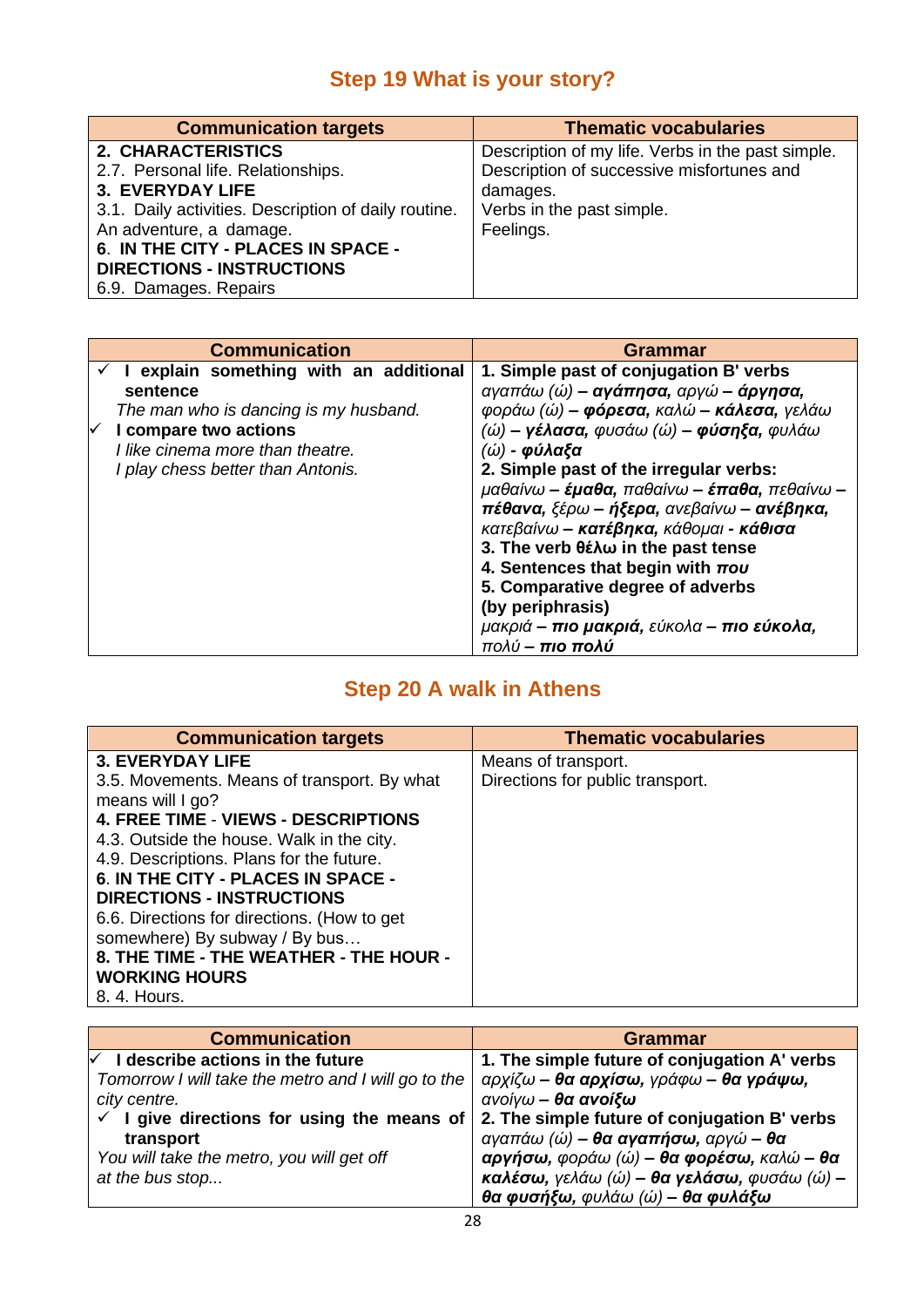| 3. The simple future of the irregular verbs:      |
|---------------------------------------------------|
| $\rho$ ημάτων: παίρνω – θα πάρω, ανεβαίνω – θα    |
| $\alpha$ νεβώ, κατεβαίνω – θα κατεβώ, βγαίνω – θα |
| $\beta$ γω, μπαίνω – θα μπω, πίνω – θα πιω        |
| 4. Time expressions for the future                |
| αύριο, μεθαύριο, την επόμενη εβδομάδα, τον        |
| άλλο μήνα, του χρόνου                             |

### **Step 21 How shall I go to the museum?**

| <b>Communication targets</b>                         | <b>Thematic vocabularies</b> |
|------------------------------------------------------|------------------------------|
| <b>4. FREE TIME - DESCRIPTIONS</b>                   | Directions for walking.      |
| 4.5. I critique for art / museum etc.                |                              |
| 4.6. I make decisions about activities that will     |                              |
| please me.                                           |                              |
| 4.7. I make a finding.                               |                              |
| 6. IN THE CITY - PLACES IN SPACE -                   |                              |
| <b>DIRECTIONS - INSTRUCTIONS</b>                     |                              |
| 6.5. The moving.                                     |                              |
| 6.6. Instructions for directions. By foot. (How will |                              |
| I get somewhere?)                                    |                              |

| <b>Communication</b>                            | <b>Grammar</b>                                       |
|-------------------------------------------------|------------------------------------------------------|
| I give directions                               | 1. The simple future of the irregular verbs:         |
| You will turn right, you will walk straight and | βάζω, δίνω, μένω, φέρνω, φεύγω, έρχομαι,             |
| you will see the museum.                        | βλέπω, βρίσκω, λέω, τρώω                             |
| I express my opinion about something            | 2. The expression $\mu$ ou $\varphi$ aívεται ότι/πως |
| It seems to me that the weather will be         | 3. The position of the personal pronoun in           |
| nice tomorrow.                                  | sentences in the future tense                        |
|                                                 |                                                      |

### **Step 22 Shall we go to Santorini?**

| <b>Communication targets</b>                    | <b>Thematic vocabularies</b>                 |
|-------------------------------------------------|----------------------------------------------|
| <b>4. FREE TIME - DESCRIPTIONS</b>              | <b>Travel - Reservations</b>                 |
| 4.4. I express my opinion, my point of view, my | <b>Prohibitions</b>                          |
| preference for something, for an outing /       | Future plans. Use of verbs in Subjunctive B. |
| excursion with arguments. Agree or disagree. I  |                                              |
| doubt                                           |                                              |
| 4.6. I take decisions.                          |                                              |
| 4.7. I make a finding.                          |                                              |
| 4.8. Outside the house. Travel / Excursions. I  |                                              |
| book hotels, tickets, table.                    |                                              |
| 4.9. Descriptions.                              |                                              |

| <b>Communication</b>                                    | Grammar                                        |
|---------------------------------------------------------|------------------------------------------------|
| I express my opinion                                    | 1. Subjunctive B $παiζω – να παίξω, ρωτάω –$   |
| Σύμφωνοι. Όχι, δε συμφωνώ.                              | να ρωτήσω                                      |
| Ίσως, δεν είμαι σίγουρος.                               | 2. Verbs that are followed by subjunctive      |
| $\checkmark$ I book a ticket, I make a reservation at a | 3. Impersonal verbs and expressions that       |
| hotel or at a restaurant                                | are followed by subjunctive                    |
| I would like to book two double rooms, please.          | 4. Simple future and subjunctive B of the      |
| I would like to make a reservation for Thursday         | irregular verbs:                               |
| 17th March.                                             | $\mu$ αθαίνω – θα μάθω / να μάθω, γίνομαι – θα |
|                                                         | γίνω / να γίνω, κάθομαι - θα καθίσω / να       |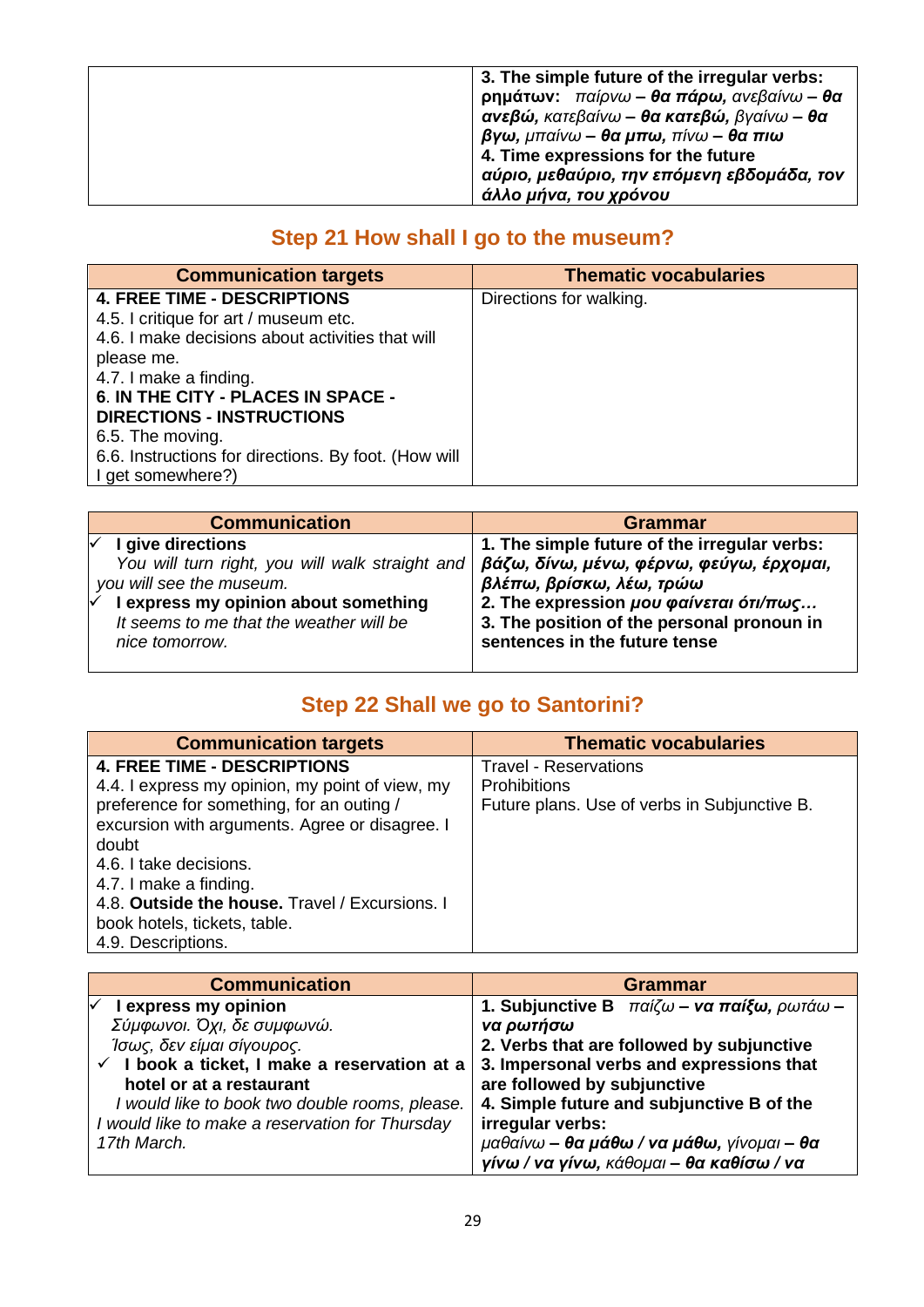| $\kappa$ αθίσω, ζω – θα ζήσω / να ζήσω, παραγγέλνω |
|----------------------------------------------------|
| ' – θα παραγγείλω / να παραγγείλω                  |
| 5. The position of the personal pronoun in         |
| sentences in the subjunctive mood                  |
| 6. Sentences that begin with yia va                |

### **Step 23 Will I get well, doctor?**

| <b>Communication targets</b>                   | <b>Thematic vocabularies</b>             |
|------------------------------------------------|------------------------------------------|
| 9. HEALTHY. THE HUMAN BODY. TO THE             | The human body.                          |
| DOCTOR. AT THE HOSPITAL. ACCIDENTS.            | Description of illness. Doctor's advice. |
| 9.1. Make an appointment.                      | Specialties of doctors.                  |
| 9.2. At the doctor.                            |                                          |
| 9.3. I describe a health problem, an accident. |                                          |
| 9.4. I give orders.                            |                                          |
| <b>3. EVERYDAY LIFE</b>                        |                                          |
| 3.6. I give orders to execute a recipe.        |                                          |

| <b>Communication</b>               | Grammar                                                      |
|------------------------------------|--------------------------------------------------------------|
| I give orders or instructions      | 1. Imperative B of conjugation A' & B' verbs                 |
| Eat all your salad!                | $\kappa\lambda$ είνω – <b>κλείσε / κλείστε,</b> περνάω (ώ) – |
| Take an aspirin! Turn right!       | πέρασε / περάστε, καλώ – κάλεσε / καλέστε                    |
| I describe a health problem        | 2. Imperative B of the irregular verbs:                      |
| My head hurts.                     | ρημάτων: ακούω, βάζω, βγάζω, δίνω,                           |
| I have a headache. I broke my arm. | παίρνω, στέλνω, φέρνω, τρώω, κάνω,                           |
|                                    | μαθαίνω, μένω, περιμένω, πάω/πηγαίνω,                        |
|                                    | πλένω, φεύγω, έρχομαι, κάθομαι                               |
|                                    | 3. The expression $\mu \varepsilon$ <i>πονάει</i>            |

### **Step 24 I rush but I can't make it**

| <b>Communication targets</b>                | <b>Thematic vocabularies</b> |
|---------------------------------------------|------------------------------|
| <b>10. PUBLIC SERVICES - PROBLEMS &amp;</b> | At the bank                  |
| <b>SOLUTIONS</b>                            | At the post office           |
| 10.1. At the post office. Transactions.     | The coins                    |
| 10.2. At the bank. Transactions. Currency.  | Road signs                   |
| 10.3. Problems: And now what do I do?       | Problems                     |
| 10.4. Prohibitions. Incentives.             |                              |
| 10.5. Road signs.                           |                              |

| <b>Communication</b>                                                                                                                                                                                               | <b>Grammar</b>                                                                                                                                        |
|--------------------------------------------------------------------------------------------------------------------------------------------------------------------------------------------------------------------|-------------------------------------------------------------------------------------------------------------------------------------------------------|
| I carry out a transaction at the post office,<br>at the bank<br>I want to send a registered letter to France.<br>I want to open an account.                                                                        | 1. Imperative B of the irregular verbs:<br>ανεβαίνω, κατεβαίνω, βγαίνω, μπαίνω,<br>βλέπω, βρίσκω, λέω, πίνω<br>2 The negative form of subjunctive and |
| I have a problem<br>✓<br>Έπιασε φωτιά το σπίτι μου. Πρέπει να<br>τηλεφωνήσω στην Πυροσβεστική.<br>I ask & give permission<br>∨<br>May I open the window? / Shall I open<br>the window? You may open it. / Open it. | imperative: $\mu$ n(v)<br>3. The negation $\mu$ n(v) of sentences that<br>begin with yia va                                                           |

### **Step 25 All's well that ends well**

| <b>Communication targets</b> | <b>Thematic vocabularies</b>            |
|------------------------------|-----------------------------------------|
| <b>3. EVERYDAY LIFE</b>      | I I am looking for a house / residence. |
|                              | At the broker.                          |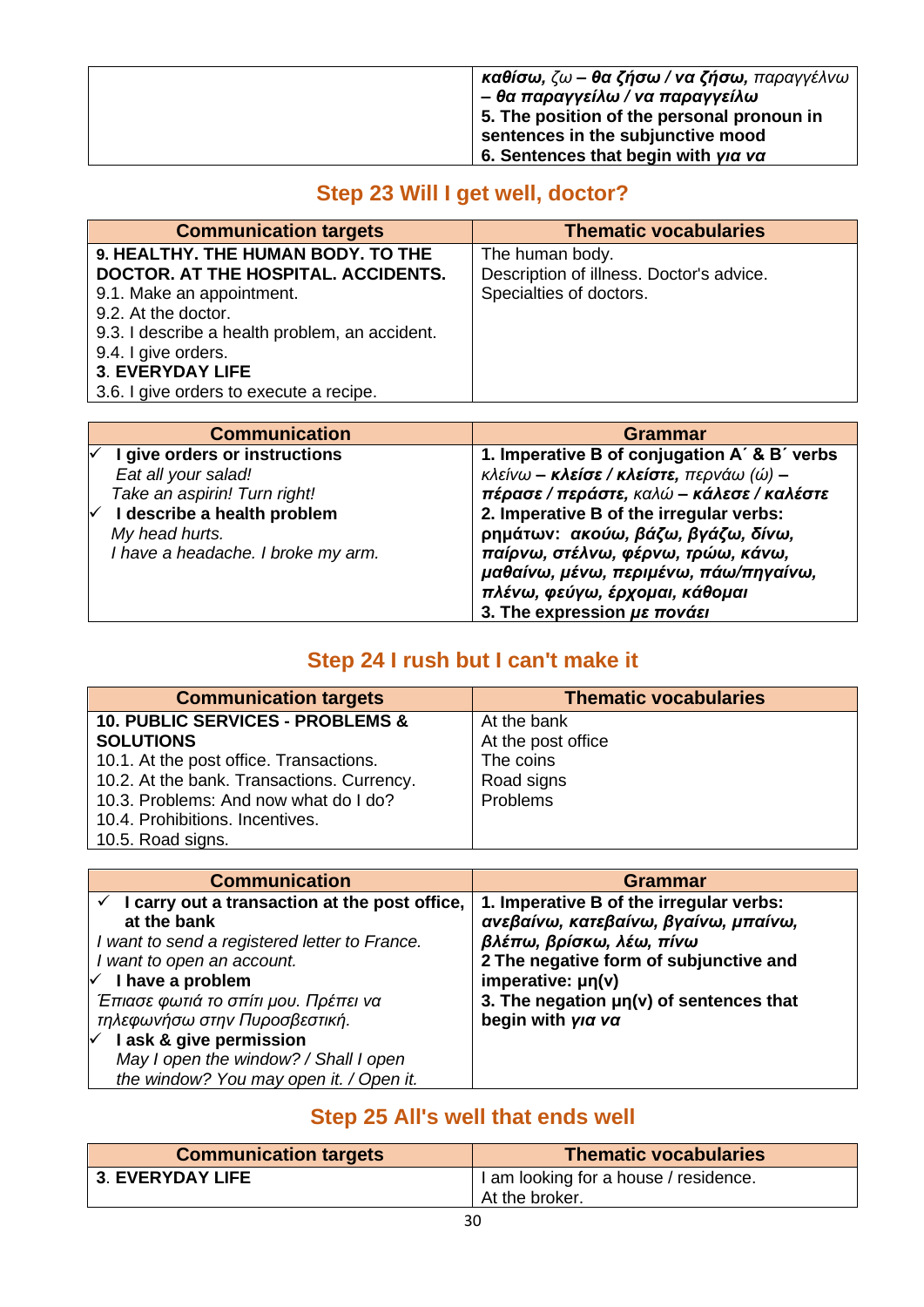| 3.4. Workplace. Finding a job. Working     | Pets and wild animals. |
|--------------------------------------------|------------------------|
|                                            |                        |
| conditions.                                |                        |
| <b>4. FREE TIME - VIEWS - DESCRIPTIONS</b> |                        |
| 4.9. Descriptions.                         |                        |
| 6. IN THE CITY - PLACES IN SPACE -         |                        |
| <b>DIRECTIONS - INSTRUCTIONS</b>           |                        |
| 6.7. Rentals / Sales of a house.           |                        |
| <b>7. GEOGRAPHICAL INFORMATION</b>         |                        |
| 7.4. Fauna.                                |                        |

| <b>Communication</b>                          | <b>Grammar</b>                          |
|-----------------------------------------------|-----------------------------------------|
| ask information about<br>working              | 1. Sentences that begin with $\alpha v$ |
| conditions                                    | 2. Nouns of foreign origin o κούριερ, η |
| What are the working hours?                   | πίτσα, το φαξ                           |
| What will my salary be?                       |                                         |
| How much is the salary?                       |                                         |
| $\forall$ I understand classified adds        |                                         |
| Employee wanted. Detached house for rent.     |                                         |
| Apartment for sale.                           |                                         |
| I ask information in order to rent a house    |                                         |
| How much is the rent? Is it a twobedroom or a |                                         |
| three-bedroom flat?                           |                                         |
| I state the condition for an action that      |                                         |
| follows                                       |                                         |
| If the weather is good, we will go on an      |                                         |
| excursion. If you are thirsty, drink water    |                                         |

### **Reading texts 3 Thematic vocabularies**

Proverbs - Sayings Theatrical performance

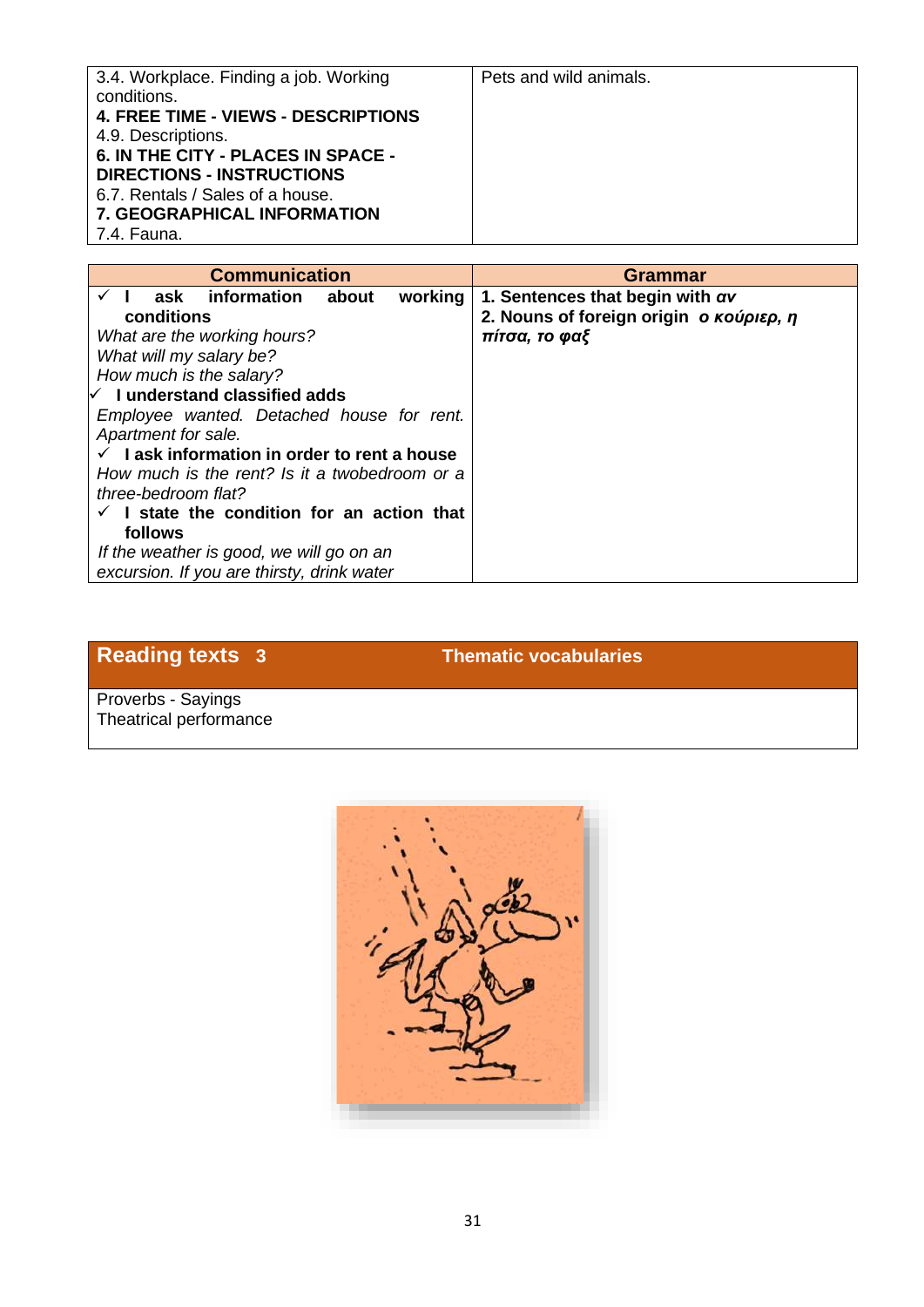### **GEOGRAPHICAL, CULTURAL, INTERCULTURAL AND SOCIO-LLINGUISTIC ELEMENTS**

#### **Place Time Scenario**

- **Place:** Aegina. An island in the Saronic Gulf. Some places: Athens, Santorini.
- **Time:** Summer, August.
- **Scenario:** 6 students from France, England, Ukraine, Turkey, Albania & Canada meet in Aegina. They attend Greek language classes at the Aeginitiki Estia school. Their teacher is the Greek Danae Louri.

#### **1. GEOGRAPHICAL - TOPOGRAPHIC**

#### **GREECE**

- **The map of Greece and general information (Introduction)**<br>**Creece:** Cities: Athens, Rivers: Eyros, Nestos, Lakes: Kerki
- **Greece**: Cities: Athens, Rivers: Evros, Nestos, Lakes: Kerkini, Mountains: Olympus, Athens, Piraeus (U.3) Villages: Portaria, Dadia (S.3) Mountain: Parnassos (S.7)
- **General presentation of Greece (S.10).**
- **Map of Aegina** (C.1)
- **A District of Athens** (S.20)
- **A suburb:** Kifissia (S.21)
- **A trip to Santorini** (S.22)
- **Northern Greece**: Thessaloniki, Florina (S.22.11)
- **Crete:** Chania Prefecture. The traditional settlement of Milia (T.3)
- **The Prefectures**: Attica. The Attic grove (S25), Marathon (T.2.10) Magnesia: Pelion (S.9)
- **A fantastic city**: Kykladoupoli (S.9)

#### **ABROAD**

- **EUROPE**
- Albania / Korytsa
- Ukraine / Stari Krim
- Belgium / Antwerp (S.8)
- Turkey / Ankara
- France / Strasbourg (S.8) (S.19)
- $\bullet$  Italy / A trip to Florence (S.20.6)
- ➢ **NORTH AMERICA**
- USA / New York
- Canada / Quebec

#### **2. TRADITIONS & CUSTOMS**

- The feast of the Virgin Mary / The 15<sup>th</sup> of August (S.12)
- **The name day**: (T.2.13)
- **Christmas** (C.2)
- **The New Year** (C.2)
- **Epiphany** (C.2)
- **The fires of Florina** (22.11) in Northern Greece
- **Greek baptisms** (C.3)
- **Orthodoxy and the patron saints**. (C.1)
- **Feast of the harvest**
- **Feast of the pistachio** (C.2)
- **The festivals** (C.3)

#### **3. INTERCULTURALITY**

The choice of our heroes (England, France, Canada, Ukraine, Turkey, Albania).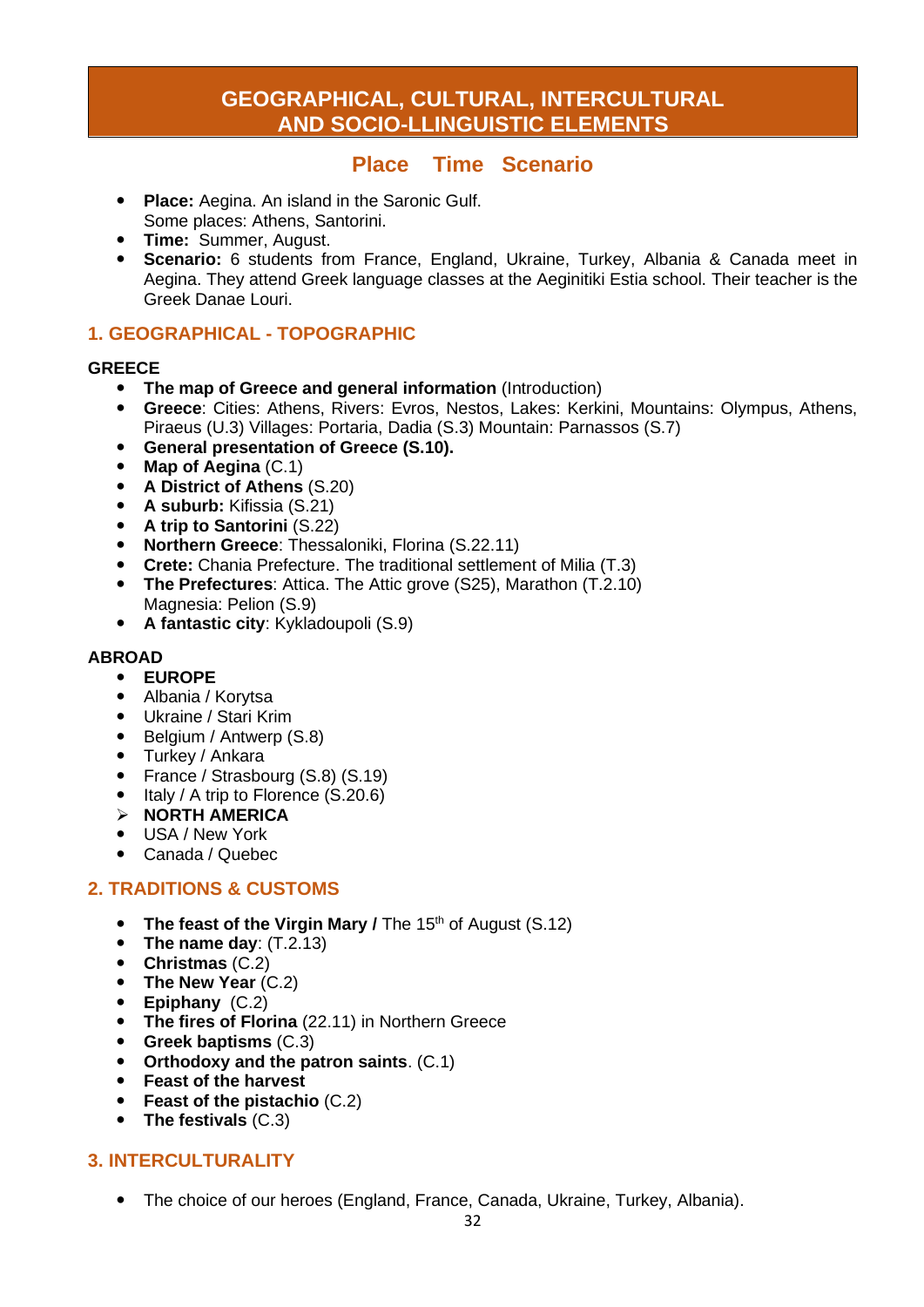- **Lifelong learning:** Multilingualism: Greek lessons for foreigners on a Greek island.
- **Situations of interculturality:**
- ➢ The composition of the book's heroes from 6 different countries
- ➢ Those who make up Nikolas's band are 3 foreigners and one Greek (they play jazz, rock and traditional).
- $\triangleright$  A Bulgarian, Igor is looking for a job in Aegina
- ➢ Paul Domier is married to a Greek woman, Aspasia Janou (T.1.60)
- The Texts show an Indian, Tamasukra (T.2.17) and a Chinese, Tiao (T.1.14).
- **Reference to foreign surnames Reference to Greek surnames**  Greek surnames: Kiki Dimoula, Manos Hadjidakis, Melina Mercouri, Mikis Theodorakis

#### **4. SOCIAL STRATIFICATION**

| Middle class<br>Greeks<br>Working class<br>Foreigners<br>Imigrants | <b>Scientists</b><br><b>Artists</b><br><b>Students</b><br>Greengrocer<br>$\bullet$<br><b>Baker</b> |
|--------------------------------------------------------------------|----------------------------------------------------------------------------------------------------|
|--------------------------------------------------------------------|----------------------------------------------------------------------------------------------------|

#### **5. SOCIOLOGICAL INFORMATION**

- **Common facial features**
	- **Creativity:** Nikola creates a band
	- **Lifelong education:** Greek lessons regardless of their age
- **Love - The relationship**
- **Family**
- **Divorce**
	- Presentation of an average Greek family
	- ( Both parents and grandmothers work. They have three children.
	- They go to public school They learn foreign languages, music, sports).
	- Presentation of a family of Albanian immigrants
	- (Difficult years in Greece. They did various jobs (worker, waiter, salesman etc.).
- **Avoid stereotypes**
	- Homework: cooking for men and women alike.
- **Social relations Invitations** (parties, birthdays, weddings, baptisms, etc.)
- **Human relationships - Values of life**
	- Friendship, camaraderie, offering
- **Small daily joys**
	- Decisions and goals at the beginning of the year (S.22).
	- Hospitality (S.25.8).
	- Gymnastics and sports in life (S.7).

#### **6. EVERYDAY LIFE**

- **The market The popular market**<br>**•** The Greek kioski Its peculiarity
- **The Greek kioski -** Its peculiarity
- **The newspapers.** Indicative: Kathimerini (daily newspaper), Athletic news, Golden opportunity (Rentals, sales)
- **A grocery store on the boat in the city of Aegina**
- **Public services** (S.24.11) **Private services**
	- OAED (Manpower Employment Organization)
	- ELAS (Greek police)
	- ATHENS TRAFFIC POLICE
	- EKAV (National emergency center)
	- ELPA (Roadside assistance)
	- ATM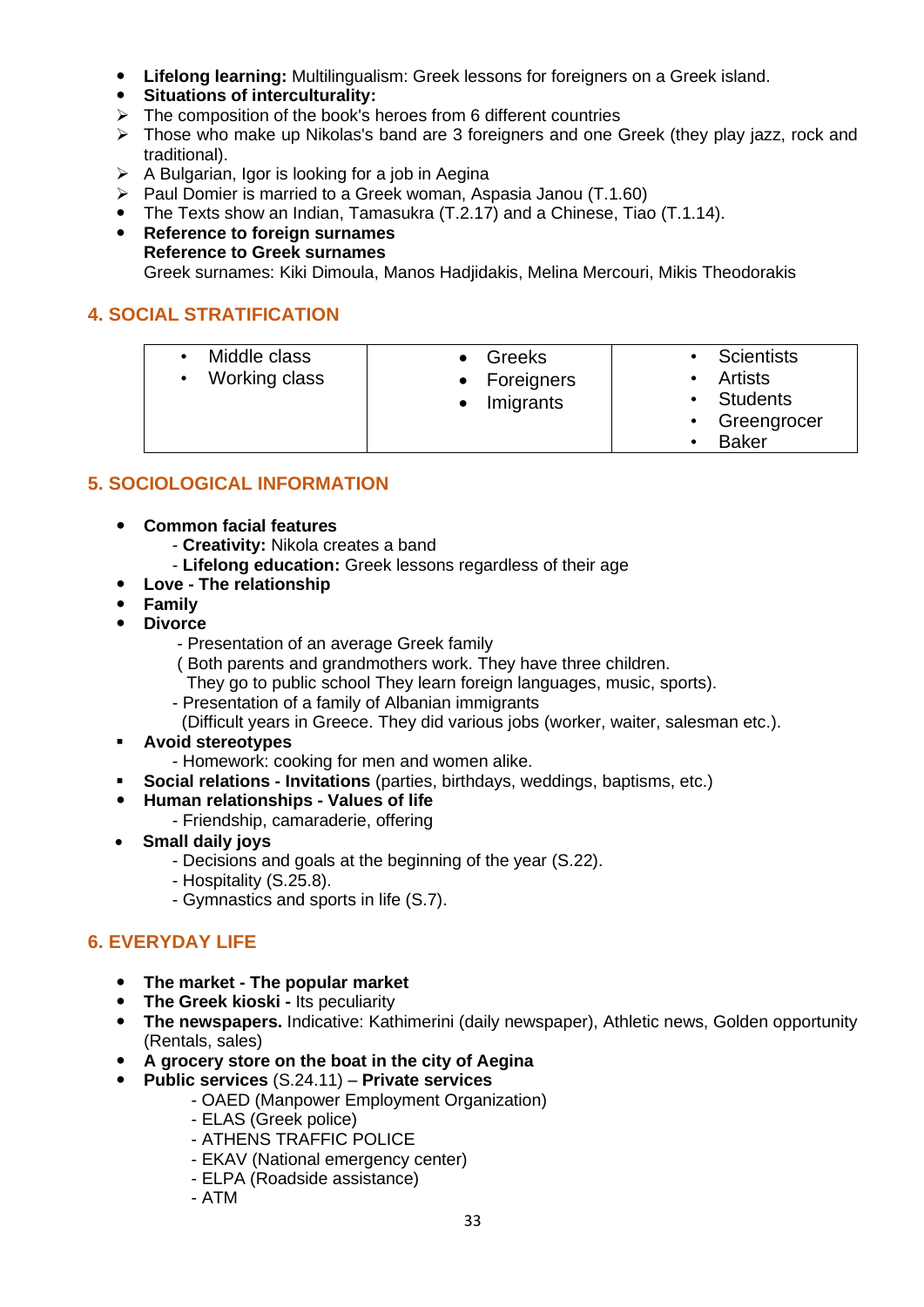- ELTA (Greek Post)
- KOK (Highway Code) Road signs
- Fire Service
- ATTICA METRO
- ELECTRIC RAILWAY
- **Technology in our daily lives**
	- Presentation of texts by: e-mail, mobile messages, frequently asked questions, Facebook, Skype)

#### **7. ECOLOGY - ENVIRONMENT**

- Milia in Crete. **A traditional settlement** in the prefecture of Chania without electricity and **with a kitchen based on ecological products**, spring water and heating with fireplaces. (T.3.13)
- **ΕΚΠΑΖ - Hellenic Wildlife Care Center.** Aegina
- **Decentralization.** A family leaves Athens for Kozani.
- **From the press: What can I do about the environment?** (Bicycle instead of car / Garden on the roof) (S.22.13)
- Archelon **Rescue of the sea turtle** (S.8)
- **Cultural heritage.** Diazoma, Citizens for the Ancient Theaters (S.8)

#### **8. MEDITERRANEAN DIET - ORGANIC PRODUCTS - GREEK CUISINE AND PRODUCTS**

- **The Greek traditional tavern**. *"Maridaki"* (S.14) Price list with Greek food
- **Recipes**:
	- Kourabiedes a Christmas sweet (C.2).
- Village salad, a Greek salad (S.24.8).
- Spaghetti with minced meat, a Greek and international dish.
- **•** Reference to Cretan products, olives and honey (T.2.12).
- **Cultivation of organic products in Marathon.** Producers who sell directly in the popular markets in various areas of Athens. (T.2.10)
- **Organic grocery in Kozani.** Here reference is made to Greek products and their place of production. (S.17.9).
	- *-* Wine from Santorini
	- Oil from Kalamata
	- Honey from Samothrace
	- Feta from Parnassos
	- Mastic from Chios
- **The dessert of the spoon** The Aegean pistachios (T.1)

#### **9. ARTS - CULTURAL HERITAGE**

- **Museums - Buildings**
	- The Archaeological Museum (Athens), a neoclassical building of the 19th century.
	- The Archaeological Museum of Aegina.
	- The Kapralos Museum (Christos Kapralos, painter & sculptor) (C.1).
	- The Government: The residence of Ioannis Kapodistrias (C.1).
- **Monuments** 
	- The Acropolis (S.20)
	- The Temple of Aphaia (C.1).
	- Paleochora: The Byzantine state (C.1)
- **Ceramics**
	- The potter Nektarios Garis (C.1).
	- The jugs of Aegina (C.1)
- **Painting - Sculpture - Mural - Metalwork** (Ancient coins)
	- *- The mural of Spring* Mural of Santorini (Archaeological Museum).
	- *- The musician* (Cycladic figurine).
	- *- The 4 seasons* (Giannis Tsarouchis, painter) (S.15).
	- *- The Angels* (Giannis Tsarouchis, painter) (S.15).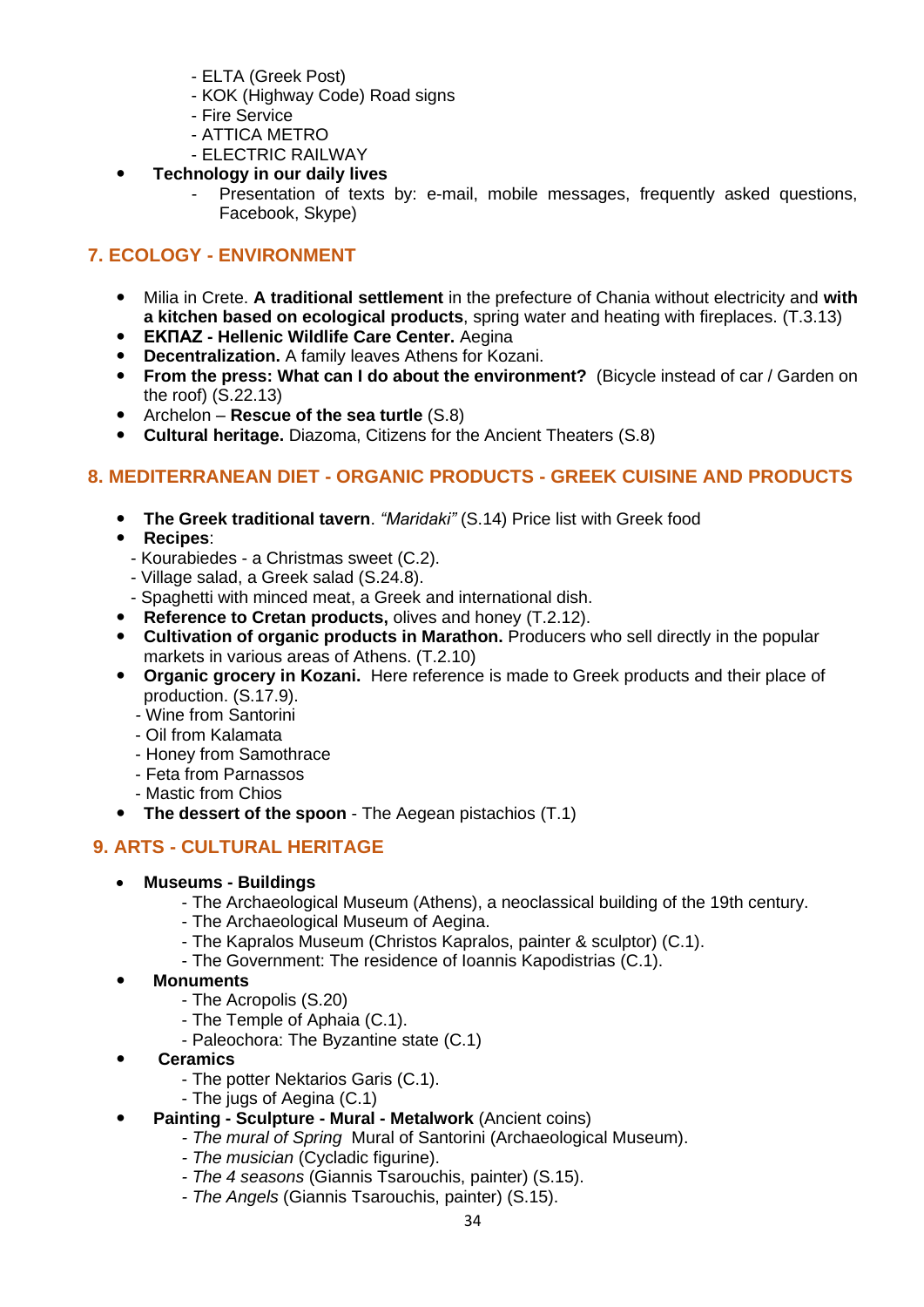- *- Carols* (Nikiforos Lytras, painter) (C.2).
- *- The mother* (Giannis Kapralos)
- Giannis Moralis, painter (C.1).
- The turtle (The first European currency) Aegina (C.1).
- **Theater - Dance**

Papaioannou's Medea (S.8) / Art Theater, Karolos Koun, Aegina International Music Festival (S.8)

**Music**

25 Greek songs. One after each Step.

#### **10. HUMOUR**

 The material of the A1 book is governed by humor which creates an atmosphere of joy and spontaneous laughter in many places.

 The cartoonist Thanasis Dimou with his ingenious sketches and the couples who talk saying clichés, create an atmosphere of euphoria and joy.

 E.g.. the 4 friends, guys from working class, in the cafe of a village, play their rosary, drink their coffee or ouzo and talk saying things unreal.

E.g.. *I prefer not to cook today. I will order sushi.*

#### • **Texts with humor**

Unit 1

- 1. At the police (T.1.10)
- 2. In a bar (T.1.11)
- 3. At the hairdresser's (T.1.12)
- 4. In a neighborhood (T.1.13)
- 5. A phone call (the way the Chinese speaks is funny) (T.1.14)

Unit 2

- 1. 12.8 At the kiosk
- 2. 14.7 with ... in ...
- 3. 15.9 What do you believe; What do you think; What do you say;

4. T.2.1, T.2.6, T.2.17, T.2.18

Unit 3

- 1. 17.1 Dialogues b 'and c'
- 2. 23.6 My wife always wants something
- 3. 24.7 I say not to ..
- 4. 24.14 A difficult day Trip with my students
- 5. T.3.2, T.3.5, T.3.8, T.3.9, T.3.10, T.3.15

#### **11. ILLUSTRATION**

1150 sketches and photos

#### **12. A HISTORY OF A WORD**

- $\triangleright$  Χαίρω / χαίρομαι (I am glad) (S.1)
- ➢ Δημητριακά (Cereals) (S.12)
- ➢ Τήλε, τηλεόραση, τηλέφωνο (tele, television, telephone) (S.19)
- ➢ Αγγελία, άγγελος (Advertisement, angel) (S.25)

#### **13. ORIGINAL TEXTS**

#### **a. From the press**

 $\triangleright$  What can I do about the environment? (S.22.13)

#### **b. Texts / Signs / Ads / Invitations**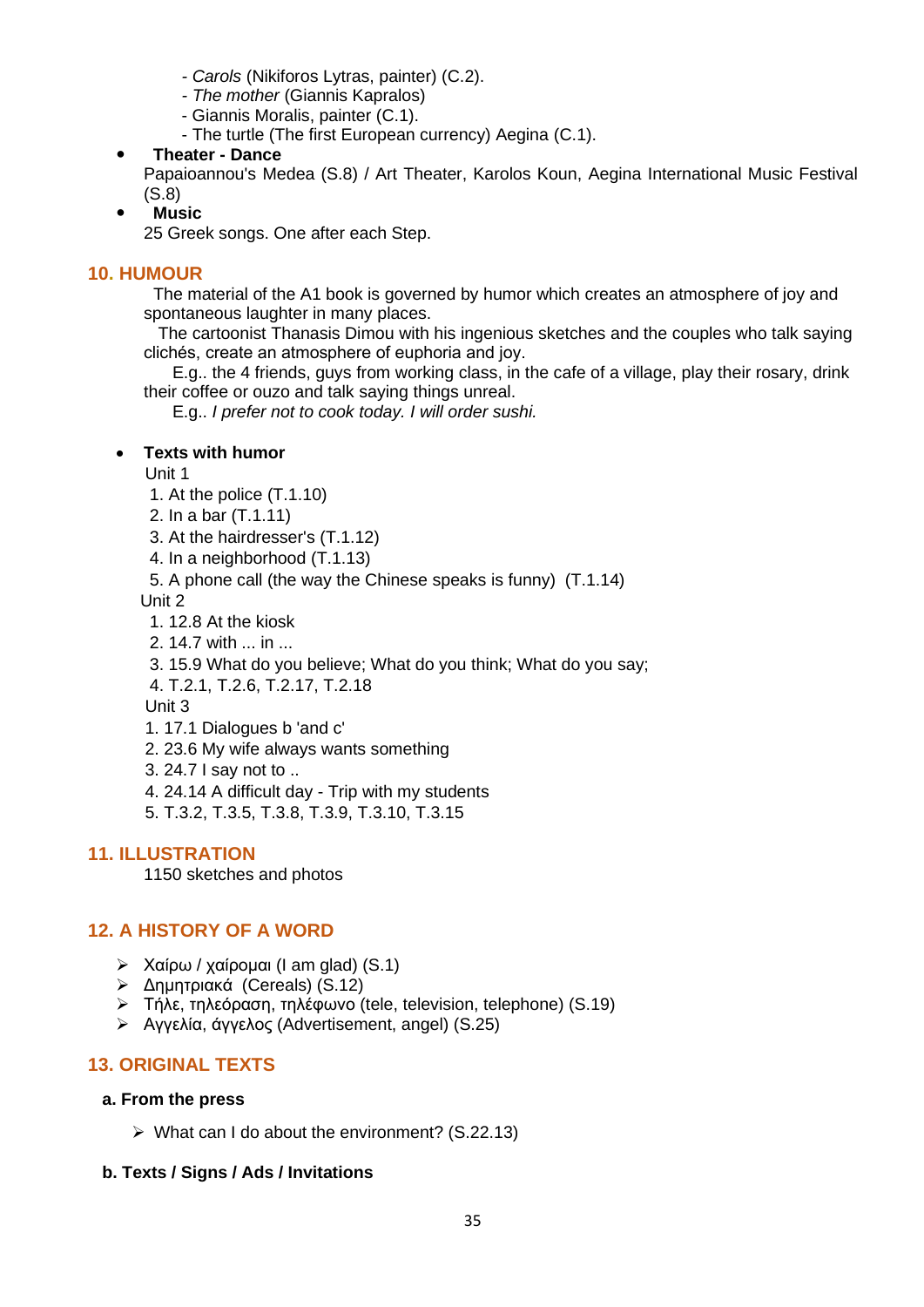- $\triangleright$  Store signs (T.2.14)
- ➢Recipe: Spaghetti with minced meat (T.2.13)
- ➢Recipe: Kourabiedes (C.2.3)
- ➢Carols (C.2.1)
- ➢Recipe for village salad (S.23.8)
- ➢Prohibited (S.24.8)
- ➢Problems (S.24.11)
- ➢Road signs (S.24)
- ➢An employee is required (S.25.4)
- ➢Classifieds Purchases / Sales (S.25.7)
- ➢Attica park (S.25.8)
- ➢Wedding invitations (T.3.11)
- ➢Baptism invitations (T.3.12)
- ➢Holiday guide for Milia (T.3.13)
- ➢The airport Eleftherios Venizelos. Signs: Departures, Arrivals, etc. (S.22.6)
- ➢Plan of the Attica metro and Suburban section (S.20.4)
- ➢Directions: How to get to Athens from the airport (S.20.4)
- ➢Train schedules Athens Thessaloniki, Thessaloniki Florina (S.22.11)
- ➢Bank opening hours (S.24.9)
- **c. Proverbs** (S.18, S.21, S.23, C.3)

#### **d**. **Wishes (C.2)**

#### **e. Literature**

- ➢ Dimitris Psathas "Themis has nerves" (T.3.1.)
- ➢ Antonis Samarakis. Hope is wanted "A certain case" (T.3.17)
- ➢ Giannis Ritsos. Vigil "Peace" (T.3.18)
- ➢ Odysseas Elytis. The questions of love a. The shell b. Epigram (T.3.19)
- ➢ George Seferis. A little more (T.3.20)

#### **U=Unit, S=Step, C=Culture, T=Text**

#### **f. 25 Songs One after each Step.**

**Composers:** Nikos Portokaloglou, Giorgos Zampetas, Stamatis Spanoudakis, Mikis Theodorakis, Giannis Markopoulos, Loukianos Kilaidonis, Manos Hadjidakis, Loudovikos ton Anogia, Jozef Korinthios, Nikos Daperou, Stagros Kouggis, Stavros Koutrgos Germang.

**Interpretation***:* Nikos Portokaloglou, Giorgos Zampetas, Marinela, Giannis Parios, Manolis Mitsias, Tania Tsanaklidou, Lakis Chalkias, Mikis Theodorakis, Dimitra Galani, Loudovikos ton Anogeion, Dionysis Savvopoulos, Nikos Fatikoula, Nikos Fatsoulas (Vassilis Tsitsanis or Sotiria Bellou, Vangelis Germanos, Nana Mouskouri, Viki Moscholou, Giannis Poulopoulos.

**Types of music**: Folk, rebetika, traditional, rock and more.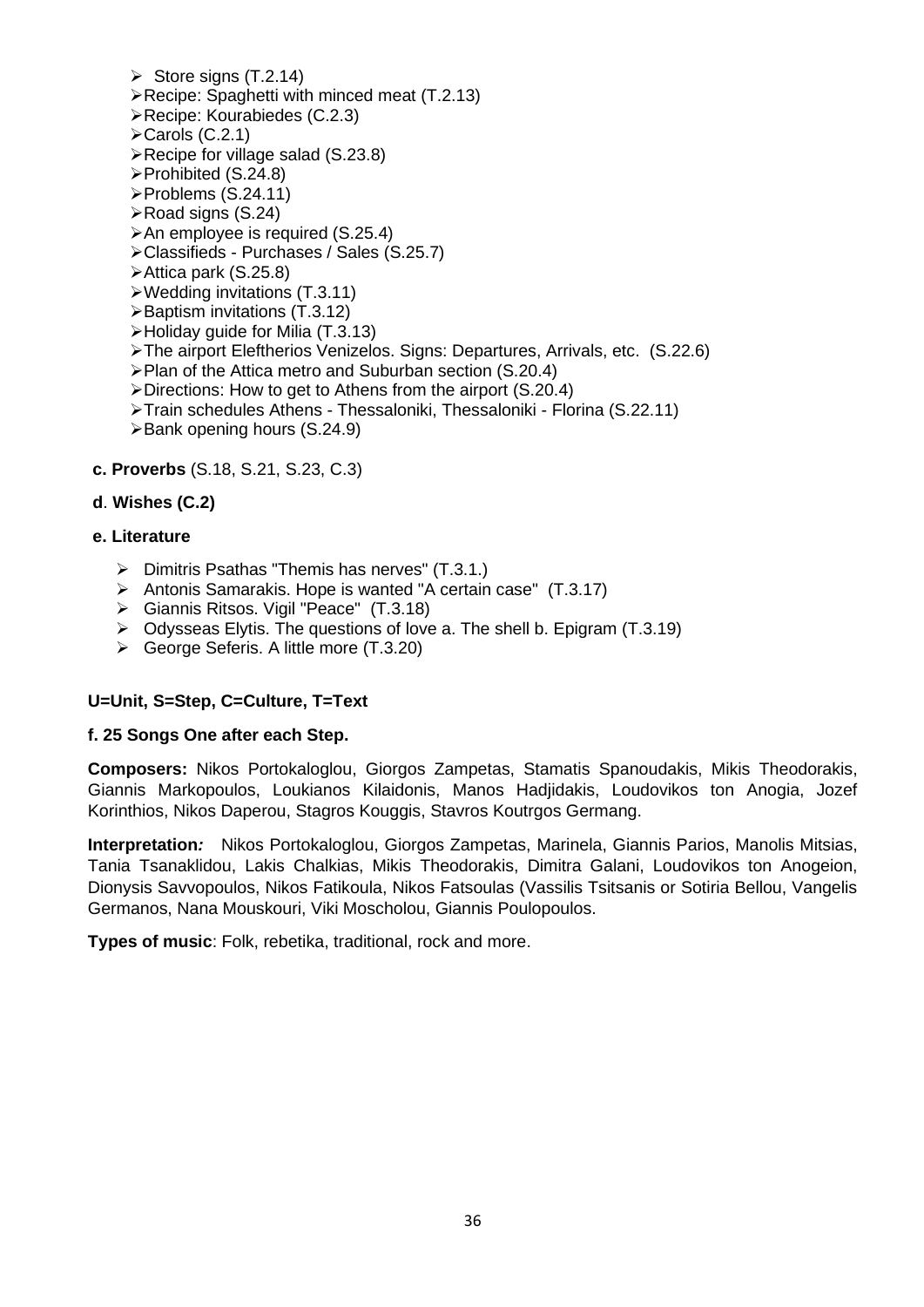

### **UNIT 1**



| STEP <sub>1</sub> | <b>Summer</b>              | Lyrics, music: Nikos Portokaloglou                                                                  |
|-------------------|----------------------------|-----------------------------------------------------------------------------------------------------|
|                   |                            | Ερμηνεία: Νίκος Πορτοκάλογλου                                                                       |
| STEP <sub>2</sub> | The best pupil             | Lyrics: Charalambos Vassiliadis, Tsandas, Music: George<br>Zambetas Interpretation: George Zambetas |
| STEP <sub>3</sub> | Who is he?                 | Music: G. Zambetas Lyrics: Pythagoras                                                               |
|                   |                            | Interpretation: Marinella                                                                           |
| STEP <sub>4</sub> | Good morning, how are you? | Lyrics, music: Stamatis Spanoudakis.                                                                |
|                   |                            | Interpretation: Giannis Parios                                                                      |
| STEP <sub>5</sub> | In this neibourhood        | Lyrics: Manos Eleftheriou, Music: Mikis Theodorakis                                                 |
|                   |                            | Interpretation: Manolis Mitsias, Tania Tsanaklidou                                                  |
| STEP <sub>6</sub> | The factory                | Lyrics: George Skourtis Music: Giannis Markopoulos                                                  |
|                   |                            | Interpretation: Lakis Chalkias                                                                      |
| STEP 7            | <b>Open air cinemas</b>    | Music, lyrics: Lucianos Kilaidonis                                                                  |
|                   |                            | Interpretation: Lucianos Kilaidonis                                                                 |
| STEP <sub>8</sub> | The letter                 | Lyrics: Manos Eleftheriou Music: Mikis Theodorakis                                                  |
|                   |                            | Interpretation: Mikis Theodorakis                                                                   |

### **UNIT 2**

| STEP 9             | A magic city                              | Lyrics, music: Manos Hadjidakis                                                     |
|--------------------|-------------------------------------------|-------------------------------------------------------------------------------------|
|                    |                                           | Interpretation: Dimitra Galani or Vassilis Lekkas                                   |
| STEP <sub>10</sub> | The color of love                         | Music, lyrics: Loudovikos of Anogia                                                 |
|                    |                                           | <b>Interpretation: Loudovikos of Anogi</b>                                          |
| STEP <sub>11</sub> | When I go, my lady, to the<br>marketplace | Lyrics: Traditional & Dionysis Savvopoulos & Nikos Fatseas<br>Music: Joseph Corinth |
| STEP <sub>12</sub> | In the super market                       | Lyrics: Dimitris Poulikakos Music: Nikos Daperis                                    |
|                    |                                           | <b>Interpretation: Dimitris Poulikakos</b>                                          |
|                    |                                           |                                                                                     |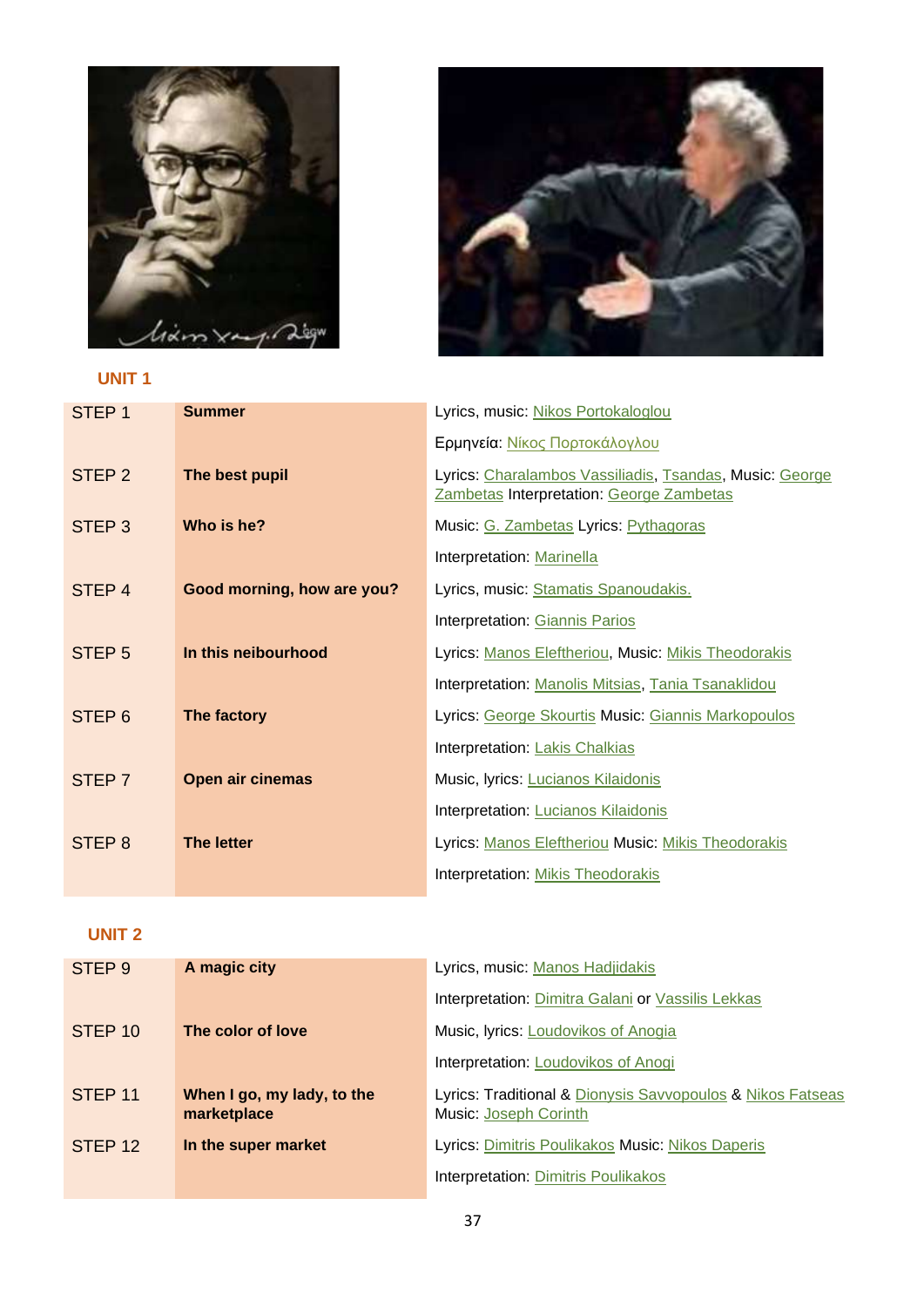| STEP <sub>13</sub> | Serf's son                        | Lyrics: Giannis Negrepontis                                           |
|--------------------|-----------------------------------|-----------------------------------------------------------------------|
|                    |                                   | Music: Lucianos Kilaidonis Interpretation: Lucianos Kilaidonis        |
| STEP <sub>14</sub> | The train leaves at eight o'clock | Lyrics: Manos Eleftheriou, music: Mikis Theodorakis                   |
|                    |                                   | Interpretation: Dimitra Galani, Charoula Alexiou (Yesterday<br>songs) |
| STEP <sub>15</sub> | The light blue shirt              | Lyrics: Akos Daskalopoulos, music: Stavros Kougioumtzis               |
|                    |                                   | Interpretation: George Dalaras                                        |
| STEP <sub>16</sub> | <b>Make your bed</b>              | Lyrics: lakovos Kampanellis Music: Mikis Theodorakis                  |
|                    |                                   | <b>Interpretation: Grigoris Bithikotsis</b>                           |

#### **UNIT 3**

| STEP 17            | It was five, it was six          | Lyrics: Stavros Kougioumtzis Music: Stavros Kougioumtzis |
|--------------------|----------------------------------|----------------------------------------------------------|
|                    |                                  | Interpretation: George Dalaras                           |
| STEP <sub>18</sub> | <b>Cloudy Sunday</b>             | Lyrics: George Mitsakis Music: George Mitsakis           |
|                    |                                  | Interpretation: Vassilis Tsitsanis or Sotiria Bellou     |
| STEP <sub>19</sub> | I talk about my children         | Lyrics: George Skourtis Music: Giannis Markopoulos       |
|                    |                                  | Interpretation: Viki Moscholiou                          |
| STEP <sub>20</sub> | <b>Athens</b>                    | Lyrics: Nikos Gatsos Music: Manos Hadjidakis             |
|                    |                                  | Interpretation: Nana Mouskouri                           |
| STEP <sub>21</sub> | I will take you for a cruise     | Lyrics, music: Vangelis Germanos                         |
|                    |                                  | Interpretation: Vangelis Germanos                        |
| STEP <sub>22</sub> | A thousand doves                 | Lyrics: loanna Kliasiou Music: George Zambetas           |
|                    |                                  | Interpretation: George Zambetas                          |
| STEP <sub>23</sub> | Put another plate (on the table) | Lyrics: Lefteris Papadopoulos Music: Stavros Xarchakos   |
|                    |                                  | Interpretation: Viki Moscholiou                          |
| STEP <sub>24</sub> | Don't talk about love any more   | Lyrics: Nikos Gatsos Music: Stavros Xarchakos            |
|                    |                                  | Interpretation: Viki Moscholiou                          |
| STEP <sub>25</sub> | The statue                       | Lyrics: Lefteris Papadopoulos Music: Mimis Plessas       |
|                    |                                  | Interpretation: Giannis Poulopoulos                      |